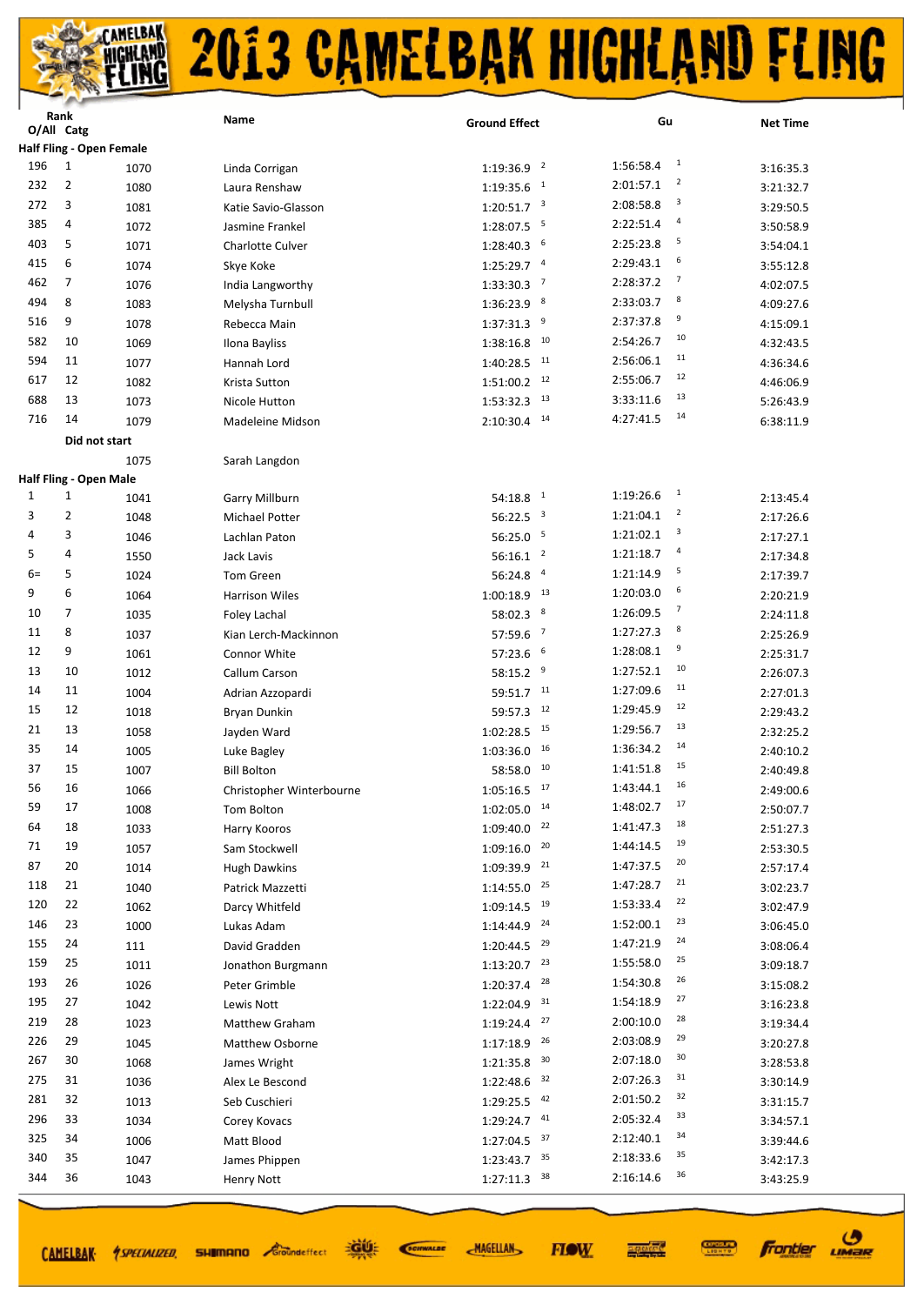## **CAMELBAK**<br>HIGHLAND 2013 CAMELBAK HIGHLAND FLING

|     | Rank<br>O/All Catg     |      | Name                   | <b>Ground Effect</b>      | Gu                  | <b>Net Time</b> |
|-----|------------------------|------|------------------------|---------------------------|---------------------|-----------------|
|     | Half Fling - Open Male |      |                        |                           |                     |                 |
| 397 | 37                     | 1065 | Max Wilson             | 39<br>1:27:45.8           | $37\,$<br>2:25:18.5 | 3:53:04.3       |
| 401 | 38                     | 1039 | Harry Lynam            | 34<br>1:23:43.2           | 38<br>2:30:07.7     | 3:53:50.9       |
| 406 | 39                     | 1060 | Simon West             | 43<br>1:29:49.5           | 39<br>2:24:26.3     | 3:54:15.8       |
| 407 | 40                     | 1029 | Andy Hepple            | 36<br>1:23:57.1           | 40<br>2:30:23.1     | 3:54:20.2       |
| 430 | 41                     | 1001 | Rasmus Altenkamp       | 40<br>1:28:33.8           | 41<br>2:28:00.4     | 3:56:34.2       |
| 469 | 42                     | 1056 | Richard Sollazzo       | $1:45:46.7$ <sup>54</sup> | 42<br>2:18:44.7     | 4:04:31.4       |
| 474 | 43                     | 1027 | Dylan Grubb            | 49<br>1:37:24.9           | 43<br>2:28:02.4     | 4:05:27.3       |
| 477 | 44                     | 1049 | Jarrod Pryor           | 44<br>1:34:30.4           | 44<br>2:32:24.6     | 4:06:55.0       |
| 486 | 45                     | 1054 | Nick Simpson           | 48<br>1:36:25.0           | 45<br>2:31:53.7     | 4:08:18.7       |
| 488 | 46                     | 1016 | James Douglas          | 46<br>1:34:56.7           | 46<br>2:33:30.0     | 4:08:26.7       |
| 531 | 47                     | 1055 | Lincoln Smith          | 52<br>1:38:04.8           | 47<br>2:40:15.9     | 4:18:20.7       |
| 542 | 48                     | 1059 | Lance Watson           | 47<br>1:35:44.0           | 48<br>2:44:21.4     | 4:20:05.4       |
| 562 | 49                     | 1063 | James Whittaker        | 45<br>1:34:52.1           | 49<br>2:50:11.2     | 4:25:03.3       |
| 579 | 50                     | 1870 | Matthew Bargo          | 50<br>1:37:53.9           | 50<br>2:52:55.3     | 4:30:49.2       |
| 591 | 51                     | 1871 | Christopher Twsoriero  | 51<br>1:37:54.5           | 51<br>2:57:18.4     | 4:35:12.9       |
| 624 | 52                     | 1022 | Nathan Gibb            | 53<br>1:44:38.6           | 52<br>3:05:45.2     | 4:50:23.8       |
| 635 | 53                     | 1044 | Daniel O'Malley        | 55<br>1:46:33.8           | 53<br>3:09:50.0     | 4:56:23.8       |
| 660 | 54                     | 1028 | Daniel Hatfield        | 56<br>1:49:42.6           | 54<br>3:15:37.0     | 5:05:19.6       |
| 667 | 55                     | 1003 | Michael Athanassiou    | 60<br>1:56:17.5           | 55<br>3:16:19.1     | 5:12:36.6       |
| 677 | 56                     | 577  | Sven Kopf              | $1:07:07.5$ 18            | 56<br>1:39:57.6     | 5:21:12.8       |
| 681 | 57                     | 1038 | Ben Lush               | $1:49:43.7$ 57            | 57<br>3:33:15.2     | 5:22:58.9       |
| 695 | 58                     | 1050 | <b>Billal Rachidi</b>  | 61<br>1:56:51.0           | 58<br>3:41:25.5     | 5:38:16.5       |
| 699 | 59                     | 1015 | <b>Cameron Dick</b>    | 59<br>1:51:38.9           | 59<br>3:48:30.0     | 5:40:08.9       |
| 700 | 60                     | 1067 | Sam Wood               | 33<br>1:23:32.3           | 60<br>4:19:35.0     | 5:43:07.3       |
| 703 | 61                     | 1052 | James Sandri           | 58<br>1:51:36.4           | 61<br>3:52:29.2     | 5:44:05.6       |
|     | Did not finish         |      |                        |                           |                     |                 |
|     |                        | 1010 | Jacob Briggs           |                           |                     |                 |
|     |                        | 1019 | George Finlayson       |                           |                     |                 |
|     |                        | 1020 | <b>Tim Fitzpatrick</b> |                           |                     |                 |
|     | Did not start          |      |                        |                           |                     |                 |
|     |                        | 1002 | Andrew Arthur          |                           |                     |                 |
|     |                        | 1009 | Luke Brame             |                           |                     |                 |
|     |                        | 1017 | Johan Dreyer           |                           |                     |                 |
|     |                        | 1021 | Peter Francis          |                           |                     |                 |
|     |                        | 1030 | Phillip Jones          |                           |                     |                 |
|     |                        | 1031 | Jon Kaethner           |                           |                     |                 |
|     |                        | 1032 | Mitchell Kingsford     |                           |                     |                 |

 Ethan Ryan Troy Simpson

Jack Lavis

CAMELBAK *MSPECIALIZED* 

**EGIÚ:** SCIENALDE **SHIMANO** *Groundeffect* 



 $\boldsymbol{\vartheta}$ 

LIMER

**frontier** 

**CONDIGURA** 

 $\frac{1}{2}$  and  $\frac{1}{2}$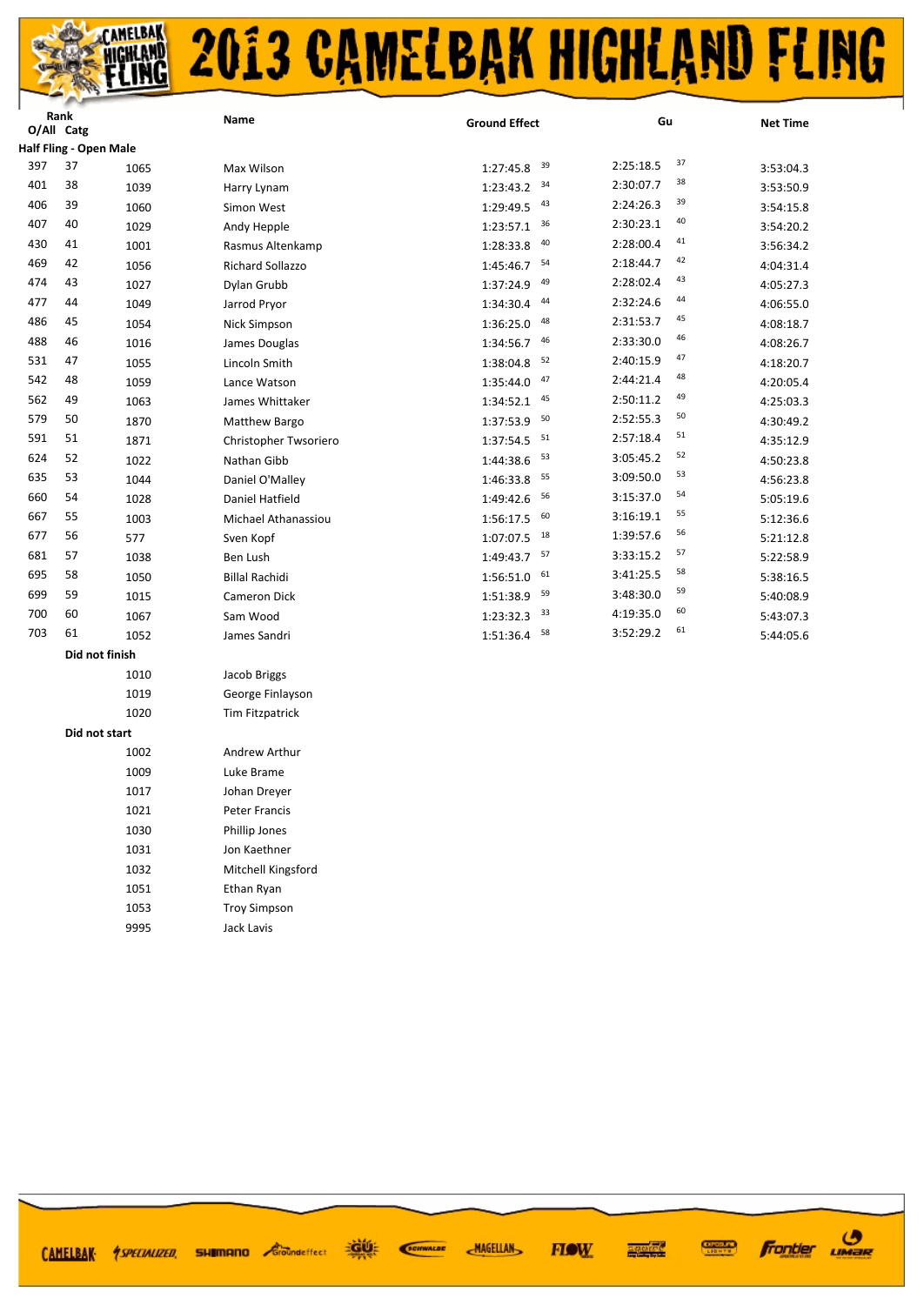|     | O/All Catg     |                                     | <b>Name</b>           | <b>Ground Effect</b>        | Gu                                   | <b>Net Time</b> |
|-----|----------------|-------------------------------------|-----------------------|-----------------------------|--------------------------------------|-----------------|
|     |                | <b>Half Fling - Veterans Female</b> |                       |                             |                                      |                 |
| 79  | $1\,$          | 1282                                | Kath Bicknell         | $1:12:11.0$ <sup>2</sup>    | $\mathbf{1}$<br>1:42:44.9            | 2:54:55.9       |
| 109 | $\overline{2}$ | 1289                                | Belinda Diprose       | $1:09:20.7$ <sup>1</sup>    | $\overline{\mathbf{c}}$<br>1:51:51.8 | 3:01:12.5       |
| 140 | 3              | 1285                                | Lynne Clarke          | $1:14:01.4$ <sup>3</sup>    | 3<br>1:51:54.5                       | 3:05:55.9       |
| 153 | 4              | 1316                                | Rebecca Vossen        | $1:14:43.5$ <sup>4</sup>    | 4<br>1:52:55.1                       | 3:07:38.6       |
| 179 | 5              | 1301                                | Amy Lanza             | $1:16:00.2$ <sup>5</sup>    | 5<br>1:57:04.6                       | 3:13:04.8       |
| 215 | 6              | 1869                                | Carrie Ade            | 13<br>1:24:37.8             | 6<br>1:54:16.5                       | 3:18:54.3       |
| 229 | 7              | 1293                                | Helena Golovanoff     | $1:19:22.0$ 6               | 7<br>2:01:41.9                       | 3:21:03.9       |
| 233 | 8              | 1283                                | Penny Burrell         | $\overline{7}$<br>1:19:40.5 | 8<br>2:02:03.1                       | 3:21:43.6       |
| 255 | 9              | 1292                                | Alyssa Glyde          | 10<br>1:22:32.6             | 9<br>2:03:29.5                       | 3:26:02.1       |
| 260 | 10             | 1305                                | Amanda Porter         | 11<br>1:23:13.6             | 10<br>2:04:04.9                      | 3:27:18.5       |
| 280 | 11             | 1281                                | Rebecca Beardmore     | 15<br>1:27:09.5             | 11<br>2:04:00.4                      | 3:31:09.9       |
| 286 | 12             | 1308                                | Megan Scott           | 8<br>1:20:54.8              | 12<br>2:11:56.8                      | 3:32:51.6       |
| 307 | 13             | 1298                                | Carol Joyce           | $1:22:12.2$ <sup>9</sup>    | 13<br>2:14:29.5                      | 3:36:41.7       |
| 333 | 14             | 1284                                | Sina Butterbrodt      | 14<br>1:26:12.5             | 14<br>2:14:38.9                      | 3:40:51.4       |
| 343 | 15             | 1288                                | Ange Delamont         | 17<br>1:28:07.0             | 15<br>2:15:12.1                      | 3:43:19.1       |
| 350 | 16             | 1291                                | Lucy Ghata            | 12<br>1:23:16.4             | 16<br>2:21:37.6                      | 3:44:54.0       |
| 356 | 17             | 1300                                | Hana Kosikova         | 16<br>1:27:15.4             | 17<br>2:18:42.7                      | 3:45:58.1       |
| 446 | 18             | 1306                                | Sonia Pragt           | 19<br>1:36:22.8             | 18<br>2:23:50.8                      | 4:00:13.6       |
| 496 | 19             | 1568                                | Judi Gearon           | 18<br>1:31:05.2             | 19<br>2:38:47.8                      | 4:09:53.0       |
| 532 | 20             | 1311                                | Natalie Smith         | 20<br>1:37:08.9             | 20<br>2:41:18.1                      | 4:18:27.0       |
| 535 | 21             | 1313                                | Kelly Thompson        | 21<br>1:40:54.3             | 21<br>2:37:44.8                      | 4:18:39.1       |
| 566 | 22             | 1280                                | Karen Alexander       | 22<br>1:44:02.6             | 22<br>2:43:21.5                      | 4:27:24.1       |
| 573 | 23             | 1294                                | Helen Haigh           | 23<br>1:45:32.4             | 23<br>2:43:54.0                      | 4:29:26.4       |
| 602 | 24             | 1296                                | Ulrike Imme           | 28<br>1:49:20.0             | 24<br>2:48:51.2                      | 4:38:11.2       |
| 622 | 25             | 1310                                | Nadene Skelcher       | 25<br>1:47:04.4             | 25<br>3:02:24.8                      | 4:49:29.2       |
| 634 | 26             | 1312                                | <b>Alison Strinic</b> | 29<br>1:50:18.8             | 26<br>3:05:41.5                      | 4:56:00.3       |
| 638 | 27             | 1303                                | Natalie Marshall      | 26<br>1:47:07.7             | 27<br>3:09:45.2                      | 4:56:52.9       |
| 647 | 28             | 1315                                | <b>Heather Voaden</b> | 27<br>1:47:30.7             | 28<br>3:13:05.4                      | 5:00:36.1       |
| 650 | 29             | 1304                                | Michelle Peterson     | 33<br>2:00:27.5             | 29<br>3:01:36.9                      | 5:02:04.4       |
| 654 | 30             | 1295                                | Karen Higgs           | 24<br>1:45:54.8             | 30<br>3:16:37.4                      | 5:02:32.2       |
| 656 | 31             | 1287                                | Lyndal De Ligt        | 31<br>1:55:14.3             | 31<br>3:08:20.0                      | 5:03:34.3       |
| 657 | 32             | 1307                                | Sally Rice            | 32<br>1:55:16.0             | 32<br>3:08:19.0                      | 5:03:35.0       |
| 674 | 33             | 1290                                | Jodie Eldridge        | 30<br>1:54:45.7             | 33<br>3:25:36.0                      | 5:20:21.7       |
| 694 | 34             | 1286                                | Linda Cotterill       | 34<br>2:06:11.5             | 34<br>3:31:34.5                      | 5:37:46.0       |
| 718 | 35             | 1299                                | Yvonne Koncek         | 35<br>2:29:38.7             | 35<br>4:24:30.9                      | 7:17:49.2       |
|     |                | Did not start                       |                       |                             |                                      |                 |
|     |                | 1297                                | Kate Jenkin           |                             |                                      |                 |

| 1302 | Beth Macdonald   |
|------|------------------|
| 1309 | Patience Shirley |
| 1314 | Laura Vize       |
| 1317 | Kylie Webb       |
| 1318 | Juliane Wisata   |

CAMELBAK 1SPECIALIZED, SHIMMANO Condetfect

**Donk** 

SCIENALDE

**ROOM** 

**MAGELLAN FIOW**  **Frontier UMBR** 

**CONNECT** 

再生性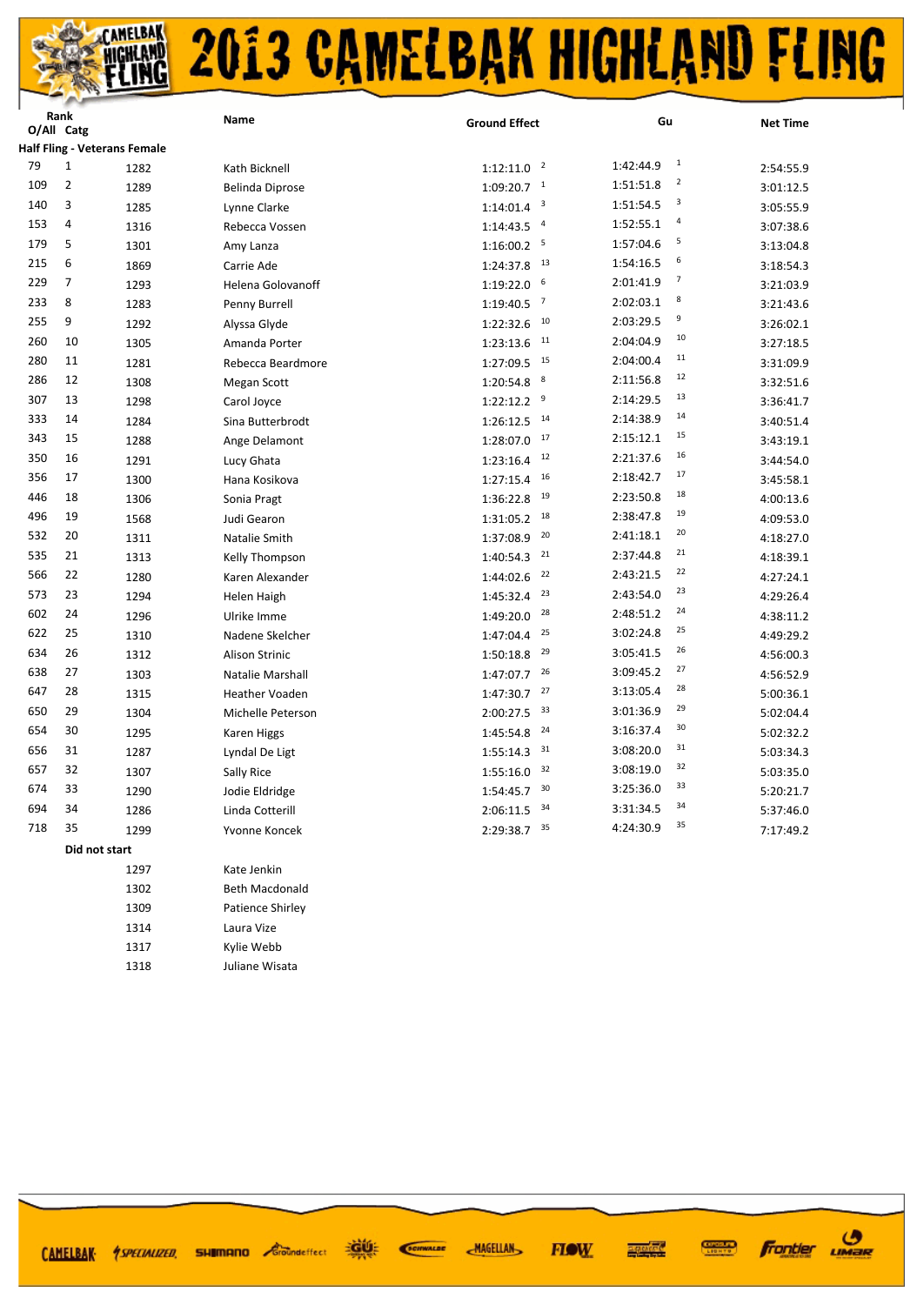|            | nalin<br>O/All Catg               |              | Name                                   | <b>Ground Effect</b>         | Gu                          | <b>Net Time</b>        |
|------------|-----------------------------------|--------------|----------------------------------------|------------------------------|-----------------------------|------------------------|
|            | <b>Half Fling - Veterans Male</b> |              |                                        |                              |                             |                        |
| 2          | 1                                 | 1213         | <b>Brad Morton</b>                     | 56:22.1 <sup>3</sup>         | $\overline{1}$<br>1:21:04.1 | 2:17:26.2              |
| $6=$       | 2                                 | 1157         | <b>Brad Hamblett</b>                   | 54:35.8<br>$\mathbf{1}$      | $\overline{2}$<br>1:23:03.9 | 2:17:39.7              |
| 8          | 3                                 | 1201         | Matt McAuliffe                         | 56:20.0 <sup>2</sup>         | 3<br>1:22:42.8              | 2:19:02.8              |
| 16         | 4                                 | 1232         | <b>Trent Pons</b>                      | 10<br>1:00:57.0              | 4<br>1:29:48.9              | 2:30:45.9              |
| 17         | 5                                 | 1093         | <b>Bogumil Bialous</b>                 | $\overline{7}$<br>59:51.0    | 5<br>1:30:55.1              | 2:30:46.1              |
| 20         | 6                                 | 1249         | Ondrej Slezak                          | $\overline{a}$<br>57:23.3    | 6<br>1:34:57.7              | 2:32:21.0              |
| 22         | 7                                 | 1217         | Graham Nisbet                          | 6<br>59:46.3                 | 7<br>1:34:02.7              | 2:33:49.0              |
| 24         | 8                                 | 1110         | Sam Carr                               | 13<br>1:02:02.0              | 8<br>1:32:24.4              | 2:34:26.4              |
| 25         | 9                                 | 1152         | <b>Budd Green</b>                      | 11<br>1:01:02.5              | 9<br>1:33:35.4              | 2:34:37.9              |
| 29         | 10                                | 1156         | Fabian Guerrero Diaz                   | 12<br>1:01:31.7              | 10<br>1:33:57.8             | 2:35:29.5              |
| 30         | 11                                | 1265         | Paul Traynor                           | 9<br>1:00:03.2               | 11<br>1:35:36.0             | 2:35:39.2              |
| 33         | 12                                | 1191         | Sascha Lotz                            | 14<br>1:02:02.5              | 12<br>1:36:29.8             | 2:38:32.3              |
| 34         | 13                                | 1091         | David Bell                             | 15<br>1:03:26.4              | 13<br>1:35:07.6             | 2:38:34.0              |
| 36         | 14                                | 1215         | David Munro                            | $1:00:02.7$ 8                | 14<br>1:40:44.5             | 2:40:47.2              |
| 39         | 15                                | 1176         | Glenn King                             | 5<br>58:59.8                 | 15<br>1:42:45.7             | 2:41:45.5              |
| 40         | 16                                | 1183         | <b>Tim Lawley</b>                      | 28<br>1:09:04.6              | 16<br>1:32:48.0             | 2:41:52.6              |
| 46         | 17                                | 1086         | Rob Banister                           | 21<br>1:06:59.1              | 17<br>1:38:13.8             | 2:45:12.9              |
| 47         | 18                                | 1161         | Jonny Harrison                         | 17<br>1:06:01.7              | 18<br>1:39:28.2             | 2:45:29.9              |
| 49         | 19                                | 1149         | Mike Girven                            | 16<br>1:05:30.7              | 19<br>1:40:43.0             | 2:46:13.7              |
| 54         | 20                                | 1115         | David Chambers                         | 22<br>1:07:26.3              | 20<br>1:41:03.7             | 2:48:30.0              |
| 57         | 21                                | 1167         | <b>Grant Holbert</b>                   | 23<br>1:08:10.6              | 21<br>1:40:58.5             | 2:49:09.1              |
| 61         | 22                                | 1131         | Courtney Dixon                         | 24<br>1:08:34.0              | 22<br>1:41:39.6             | 2:50:13.6              |
| 63         | 23                                | 1182         | Brendan Lakey                          | 31<br>1:09:33.7              | 23<br>1:41:11.9             | 2:50:45.6              |
| 65         | 24                                | 1204         | Luke Meli                              | 32<br>1:09:40.0              | 24<br>1:43:00.7             | 2:52:40.7              |
| 66         | 25                                |              |                                        | 25<br>1:08:45.0              | 25<br>1:44:00.0             |                        |
| 67         | 26                                | 1210<br>1159 | Carl Modena<br>David Har               | 19<br>1:06:34.2              | 26<br>1:46:11.2             | 2:52:45.0<br>2:52:45.4 |
| 69         | 27                                | 1084         |                                        | 20<br>1:06:39.7              | 27<br>1:46:31.9             |                        |
| 78         | 28                                |              | <b>Matthew Andrews</b><br>Ben Chisholm | 41<br>1:11:34.8              | 28<br>1:42:51.3             | 2:53:11.6              |
| 80         | 29                                | 1117         |                                        | 26<br>1:08:54.1              | 29<br>1:46:23.8             | 2:54:26.1              |
| 82         | 30                                | 1097<br>1214 | Peter Bradley                          | 37<br>1:10:28.5              | 30<br>1:45:46.4             | 2:55:17.9<br>2:56:14.9 |
| 84         | 31                                |              | Jeremy Muir<br>Simon McGowan           | 30                           | 31<br>1:46:51.7             |                        |
| 90         | 32                                | 1202<br>1233 | Ben Porter                             | 1:09:32.1<br>36<br>1:10:26.4 | 32<br>1:47:28.8             | 2:56:23.8<br>2:57:55.2 |
| 91         | 33                                | 1276         | <b>Stafford West</b>                   | 33<br>1:10:08.8              | 33<br>1:47:58.8             | 2:58:07.6              |
| 92         | 34                                | 1225         |                                        | 42<br>1:12:29.8              | 34<br>1:45:46.0             | 2:58:15.8              |
| 93         | 35                                |              | Wes Pendlebury                         |                              | 35<br>1:47:46.7             |                        |
| 96         | 36                                | 1105         | Anthony Butt                           | $1:10:37.7$ 38<br>35         | 36<br>1:48:46.8             | 2:58:24.4              |
| 101        | 37                                | 1155         | Maciej Grzskowiak                      | 1:10:22.7<br>34              | 37<br>1:49:41.8             | 2:59:09.5              |
| 102        | 38                                | 1195         | <b>Andrew Luks</b>                     | 1:10:13.3<br>29<br>1:09:22.0 | 38<br>1:50:54.1             | 2:59:55.1              |
| 103        | 39                                | 1258         | Giuseppe Taroni                        | 27                           | 39<br>1:51:45.9             | 3:00:16.1              |
| 110        | 40                                | 1165         | Joshua Hewitt                          | 1:09:03.5<br>53              | 40<br>1:46:30.3             | 3:00:49.4              |
| 111        | 41                                | 1250         | Peter Staciwa                          | 1:14:43.1<br>39              | 41<br>1:50:09.7             | 3:01:13.4              |
| 114        | 42                                | 1148         | James Ghata                            | 1:11:07.3<br>47              | 42<br>1:48:09.8             | 3:01:17.0              |
| 115        | 43                                | 1113         | Aaron Casey                            | 1:13:41.3<br>57              | 43<br>1:46:25.7             | 3:01:51.1              |
| 116        | 44                                | 1206         | Simon Metcalfe                         | 1:15:29.8<br>49              | 44<br>1:48:01.3             | 3:01:55.5              |
| 123        | 45                                | 1187         | Charles Lee                            | 1:14:12.3<br>40              | 45<br>1:52:14.8             | 3:02:13.6              |
|            |                                   | 1104         | lan Butler                             | 1:11:19.3                    | 46                          | 3:03:34.1              |
| 125<br>130 | 46                                | 1190         | Tom Longhurst                          | 54<br>1:14:47.5              | 1:48:56.3<br>47             | 3:03:43.8              |
| 131        | 47                                | 1268         | Rob Tyson                              | 51<br>1:14:30.9              | 1:50:17.7<br>48             | 3:04:48.6              |
| 133        | 48                                | 1267         | John Tyson                             | 59<br>1:15:47.8              | 1:49:00.9<br>49             | 3:04:48.7              |
|            | 49                                | 1137         | <b>Andrew Fellows</b>                  | 70<br>1:17:40.2              | 1:47:25.4<br>50             | 3:05:05.6              |
| 134        | 50                                | 1099         | William Brook                          | 71<br>1:17:43.9              | 1:47:23.3<br>51             | 3:05:07.2              |
| 137        | 51                                | 1279         | Chris Wyatt                            | 46<br>1:13:21.3              | 1:52:13.4<br>52             | 3:05:34.7              |
| 138        | 52                                | 1085         | Ryan Andrews                           | 56<br>1:15:19.1              | 1:50:19.4<br>53             | 3:05:38.5              |
| 141        | 53                                | 1101         | Jim Brunker                            | 18<br>1:06:01.9              | 2:00:05.1                   | 3:06:07.0              |

CAMELBAK *ASPECIALIZED* 

道好 **SHIMANO** *Groundeffect* 

SCIENALDE

**MAGELLAN** 



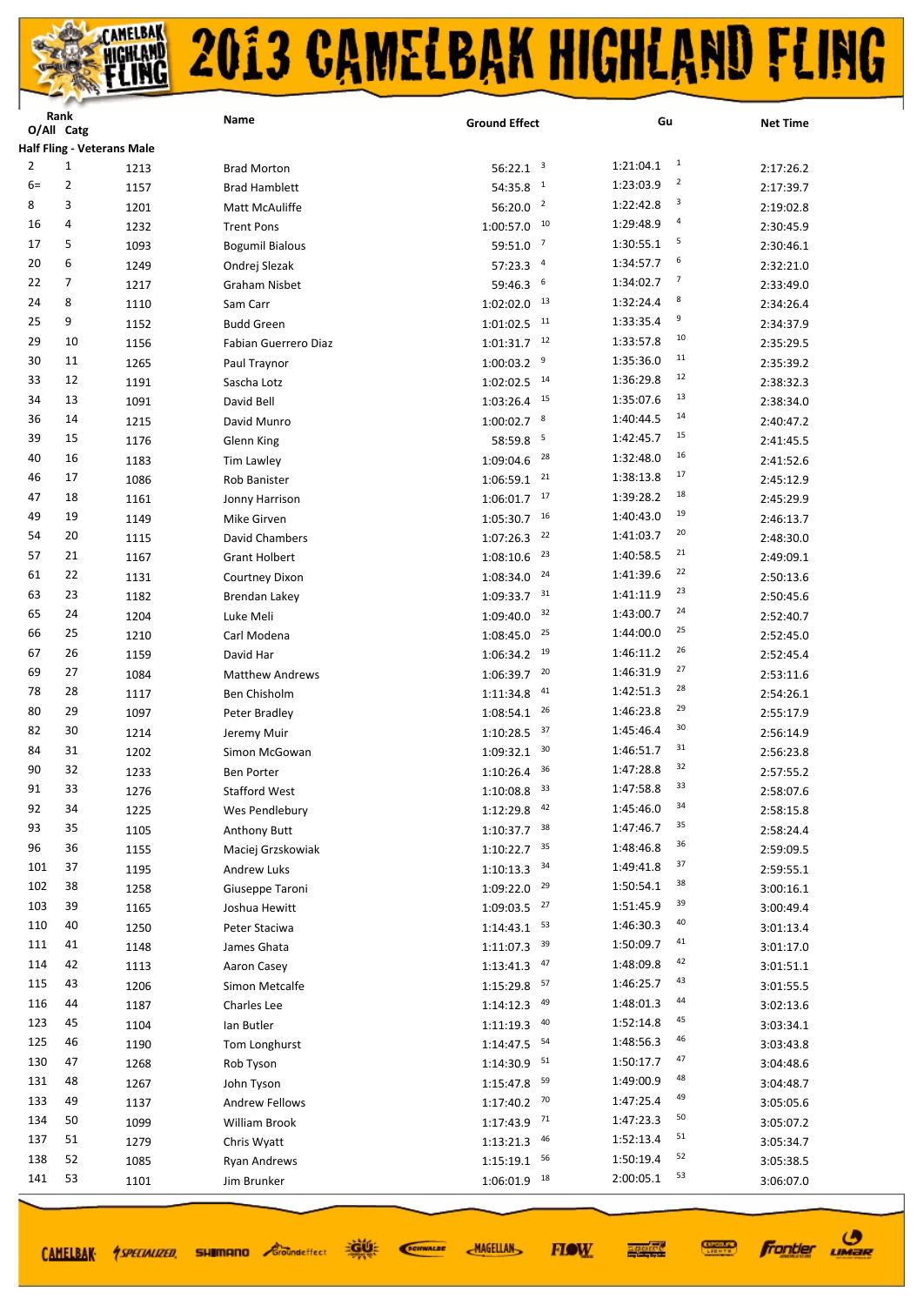|     | <b>Kank</b><br>O/All Catg         |      | Name                  | <b>Ground Effect</b>       | Gu               | <b>Net Time</b> |
|-----|-----------------------------------|------|-----------------------|----------------------------|------------------|-----------------|
|     | <b>Half Fling - Veterans Male</b> |      |                       |                            |                  |                 |
| 143 | 54                                | 1130 | <b>Edinson Diaz</b>   | 62<br>1:16:12.3            | 54<br>1:50:09.2  | 3:06:21.5       |
| 144 | 55                                | 1277 | Adrian Willingham     | 50<br>1:14:24.3            | 55<br>1:52:06.7  | 3:06:31.0       |
| 145 | 56                                | 1114 | <b>Matt Caves</b>     | 52<br>1:14:31.0            | 56<br>1:52:04.7  | 3:06:35.7       |
| 147 | 57                                |      |                       | 55<br>1:14:51.4            | 57<br>1:51:53.8  |                 |
| 152 | 58                                | 1094 | Daryl Bird            | 43                         | 58<br>1:54:56.0  | 3:06:45.2       |
| 156 | 59                                | 1133 | Ken Emeleus           | 1:12:39.0<br>64            | 59<br>1:51:20.9  | 3:07:35.0       |
| 157 | 60                                | 1188 | Angus Leech           | 1:16:48.7<br>44            | 60               | 3:08:09.6       |
|     |                                   | 1234 | Andrew Povah          | 1:12:52.2                  | 1:55:20.8<br>62  | 3:08:13.0       |
| 160 | 61                                | 1222 | Kirby Parsonage       | 61<br>1:16:11.2            | 1:53:23.7<br>63  | 3:09:34.9       |
| 162 | 62                                | 1100 | Glen Brown            | 68<br>1:17:14.1            | 1:52:33.5<br>64  | 3:09:47.6       |
| 169 | 63                                | 1231 | Dean Pons             | 75<br>1:18:39.9            | 1:52:16.9<br>65  | 3:10:56.8       |
| 170 | 64                                | 1150 | Jesse Graham          | 48<br>1:13:52.9            | 1:57:22.6<br>66  | 3:11:15.5       |
| 171 | 65                                | 1242 | Luis Rodriguez        | 45<br>1:13:18.8            | 1:58:04.0        | 3:11:22.8       |
| 173 | 66                                | 1197 | Duncan Macdonald      | 72<br>1:17:44.2            | 67<br>1:53:51.8  | 3:11:36.0       |
| 177 | 67                                | 1095 | <b>Brad Bollard</b>   | 58<br>1:15:39.6            | 68<br>1:57:00.4  | 3:12:40.0       |
| 183 | 68                                | 1186 | Eden Leaper           | 63<br>1:16:33.3            | 69<br>1:57:01.8  | 3:13:35.1       |
| 194 | 69                                | 1134 | Christian Farfan      | 65<br>1:16:53.8            | 70<br>1:59:14.3  | 3:16:08.1       |
| 200 | 70                                | 1172 | Stephen James         | 78<br>1:20:02.4            | 71<br>1:57:15.5  | 3:17:17.9       |
| 202 | 71                                | 1096 | Daniel Bottrill       | 73<br>1:18:23.0            | 72<br>1:59:03.7  | 3:17:26.7       |
| 213 | 72                                | 1132 | George Dobson         | 74<br>1:18:39.3            | 73<br>2:00:06.8  | 3:18:46.1       |
| 217 | 73                                | 1239 | Cameron Ritchie       | 84<br>1:22:49.1            | 74<br>1:56:17.2  | 3:19:06.3       |
| 222 | 74                                | 1103 | Daniel Butcher        | 83<br>1:21:54.1            | 75<br>1:57:47.4  | 3:19:41.5       |
| 223 | 75                                | 1102 | Rod Burns             | 60<br>1:16:08.6            | 76<br>2:03:40.2  | 3:19:48.8       |
| 237 | 76                                | 1122 | Simon Couch           | 66<br>1:16:57.1            | 77<br>2:05:37.0  | 3:22:34.1       |
| 245 | 77                                | 1112 | <b>Steven Carters</b> | 69<br>1:17:30.9            | 78<br>2:06:21.7  | 3:23:52.6       |
| 259 | 78                                | 1127 | John De Jonge         | 79<br>1:20:11.2            | 79<br>2:06:42.8  | 3:26:54.0       |
| 263 | 79                                | 9981 | Simon Patching        | 113<br>1:29:14.6           | 80<br>1:58:44.4  | 3:27:59.0       |
| 289 | 80                                | 1111 | Gavin Carter          | 88<br>1:23:10.0            | 81<br>2:10:34.2  | 3:33:44.2       |
| 290 | 81                                | 1160 | Peter Harkness        | 107<br>1:28:29.8           | 82<br>2:05:19.1  | 3:33:48.9       |
| 300 | 82                                | 1178 | Alex Kingston         | 87<br>1:23:00.3            | 83<br>2:12:36.7  | 3:35:37.0       |
| 302 | 83                                | 1211 | Michael Molloy        | 105<br>1:28:21.1           | 84<br>2:07:38.7  | 3:35:59.8       |
| 305 | 84                                | 1246 | Jason Ryan            | 80<br>1:20:45.0            | 85<br>2:15:35.3  | 3:36:20.3       |
| 306 | 85                                | 1227 | Jesse Perkins         | 86<br>1:22:54.8            | 86<br>2:13:33.2  | 3:36:28.0       |
| 308 | 86                                | 1174 | Gordon Joyce          | 77<br>1:19:19.0            | 87<br>2:17:23.2  | 3:36:42.2       |
| 310 | 87                                | 1126 | <b>Michael Davies</b> | $1:28:48.8$ <sup>109</sup> | 88<br>2:08:06.2  | 3:36:55.0       |
| 313 | 88                                | 1270 | Damian Van            | 95<br>1:24:12.1            | 89<br>2:12:49.6  | 3:37:01.7       |
| 321 | 89                                | 1177 | <b>Trent King</b>     | 111<br>1:28:57.8           | 90<br>2:10:10.0  | 3:39:07.8       |
| 324 | 90                                | 1261 | James Thompson        | 92<br>1:23:41.6            | 91<br>2:15:54.1  | 3:39:35.7       |
| 326 | 91                                | 1255 | Chris Sutherland      | 98<br>1:26:40.4            | 92<br>2:13:16.7  | 3:39:57.1       |
| 328 | 92                                | 1135 | Andrew Featherstone   | 81<br>1:21:00.9            | 93<br>2:19:10.5  | 3:40:11.4       |
| 331 | 93                                | 1087 | Robert Barton         | 91<br>1:23:22.7            | 94<br>2:16:59.8  | 3:40:22.5       |
| 336 | 94                                | 1123 | Carter Cremer         | 101<br>1:27:11.8           | 95<br>2:14:38.7  | 3:41:50.5       |
| 341 | 95                                | 1221 | Matt Parker           | 94<br>1:23:43.8            | 96<br>2:18:33.9  | 3:42:17.7       |
| 342 | 96                                | 1108 | Ben Carlyon           | 93<br>1:23:43.7            | 97<br>2:18:34.8  | 3:42:18.5       |
| 346 | 97                                | 1200 | <b>Trent McAllan</b>  | 103<br>1:28:02.5           | 98<br>2:15:40.8  | 3:43:43.3       |
| 349 | 98                                | 1240 | Matt Ritchie          | 118<br>1:30:10.3           | 99<br>2:14:24.7  | 3:44:35.0       |
| 359 | 99                                | 1088 | Peter Bates           | 99<br>1:26:56.9            | 100<br>2:19:08.0 | 3:46:04.9       |
| 361 | 100                               | 1089 | Simon Baxter          | 117<br>1:29:53.4           | 101<br>2:16:41.9 | 3:46:35.3       |
| 362 | 101                               | 1271 | Ken Vijoen            | 67<br>1:17:00.5            | 102<br>2:29:47.3 | 3:46:47.8       |
| 363 | 102                               | 1171 | Sean Jackson          | 120<br>1:31:09.6           | 103<br>2:16:16.1 | 3:47:25.7       |
| 365 | 103                               | 1860 | <b>Brent Rollings</b> | 122<br>1:31:15.9           | 104<br>2:16:14.7 | 3:47:30.6       |
| 369 | 104                               | 1092 | Anthony Bennie        | 82<br>1:21:26.5            | 105<br>2:27:07.9 | 3:48:34.4       |
| 371 | 105                               | 1125 | Chris Cruz            | 89<br>1:23:14.9            | 106<br>2:25:30.3 | 3:48:45.2       |
| 381 | 106                               | 1275 | <b>Trent Webster</b>  | 125<br>1:32:33.2           | 107<br>2:17:36.7 | 3:50:09.9       |
|     |                                   |      |                       |                            |                  |                 |

CAMELBAK *ASPECIALIZED* 

**SHIMANO** *Groundeffect* 

道理 SCIENALDE **MAGELLAN** 



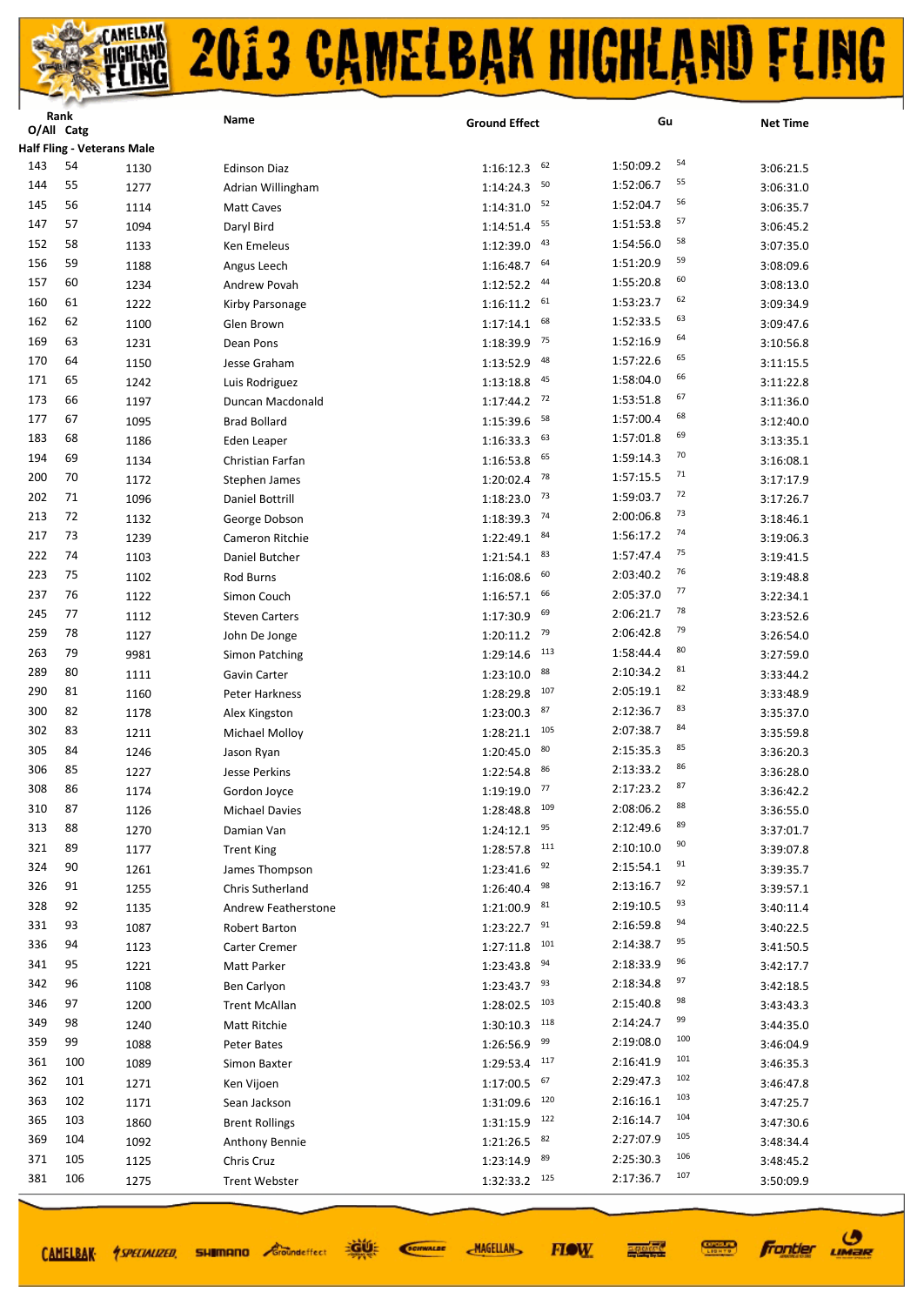|            | Kank<br>O/All Catg |                                   | Name                  | <b>Ground Effect</b>          | Gu                            | <b>Net Time</b> |
|------------|--------------------|-----------------------------------|-----------------------|-------------------------------|-------------------------------|-----------------|
|            |                    | <b>Half Fling - Veterans Male</b> |                       |                               |                               |                 |
| 382        | 107                | 1220                              | Craig O'Sullivan      | 100<br>1:27:00.5              | 108<br>2:23:24.5              | 3:50:25.0       |
| 383        | 108                | 1218                              | Mike Nissen           | 108<br>1:28:41.8              | 109<br>2:21:52.5              | 3:50:34.3       |
| 387        | 109                | 1180                              | <b>Nick Knowles</b>   | 102<br>1:27:56.2              | 110<br>2:23:14.0              | 3:51:10.2       |
| 395        | 110                |                                   |                       | 112<br>1:29:03.2              | 111<br>2:23:18.5              |                 |
| 396        | 111                | 1207                              | Darren Mexsom         | 121<br>1:31:09.9              | 112<br>2:21:23.1              | 3:52:21.7       |
| 399        | 112                | 1128                              | Craig De Leon         | 141                           | 113<br>2:16:51.3              | 3:52:33.0       |
| 400        | 113                | 1251                              | <b>Wayne Staples</b>  | 1:36:33.8<br>90               | 114<br>2:30:18.1              | 3:53:25.1       |
| 405        | 114                | 1118                              | Rodd Clarke           | 1:23:22.2<br>85               | 115<br>2:31:18.4              | 3:53:40.3       |
| 409        | 115                | 1226                              | Alberto Perego        | 1:22:52.2<br>96               | 116<br>2:28:40.8              | 3:54:10.6       |
| 410        | 116                | 1116                              | <b>Brad Cheek</b>     | 1:25:43.2<br>132<br>1:34:29.5 | 117<br>2:19:59.9              | 3:54:24.0       |
| 411        | 117                | 1224<br>1273                      | Lachlan Pearce        | 115<br>1:29:40.4              | 118<br>2:24:51.5              | 3:54:29.4       |
| 412        | 118                |                                   | Dale Watson           | 97                            | 119<br>2:28:18.9              | 3:54:31.9       |
| 419        | 119                | 1098                              | Paul Britt            | 1:26:36.5<br>124              | 120<br>2:24:02.4              | 3:54:55.4       |
| 422        | 120                | 1170                              | David Hudson          | 1:31:35.3<br>114              | 121<br>2:26:12.9              | 3:55:37.7       |
| 437        | 121                | 1223                              | Shane Peak            | 1:29:30.8<br>106              | 122<br>2:28:58.5              | 3:55:43.7       |
| 439        | 122                | 1192                              | Caswell Lowe          | 1:28:29.2<br>130              | 123<br>2:24:16.9              | 3:57:27.7       |
| 441        | 123                | 1106                              | <b>Blake Callen</b>   | 1:33:47.0<br>129              | 124<br>2:24:34.6              | 3:58:03.9       |
| 445        | 124                | 1256                              | John Sutherland       | 1:33:42.6<br>127              | 125<br>2:26:24.3              | 3:58:17.2       |
| 447        | 125                | 1136                              | Steve Fedorow         | 1:33:17.9<br>142              | 126<br>2:23:08.1              | 3:59:42.2       |
| 450        | 126                | 1194                              | Shayne Ludlow         | 1:37:13.8<br>116              | 127<br>2:30:46.5              | 4:00:21.9       |
|            |                    | 1107                              | Rod Cameron           | 1:29:42.6<br>126              | 128                           | 4:00:29.1       |
| 453<br>459 | 127                | 1241                              | Peter Robinson        | 1:33:10.4                     | 2:28:04.0<br>129              | 4:01:14.4       |
| 463        | 128                | 1269                              | Aleks Urosevic        | 144<br>1:37:32.4<br>138       | 2:23:59.9<br>130              | 4:01:32.3       |
| 467        | 129<br>130         | 1196                              | Mark Lynch            | 1:36:10.7<br>123              | 2:26:02.7<br>131              | 4:02:13.4       |
|            |                    | 1175                              | <b>Heath Kiely</b>    | 1:31:22.6<br>131              | 2:32:23.9<br>132              | 4:03:46.5       |
| 471<br>476 | 131<br>132         | 1264                              | David Tom             | 1:34:21.6<br>104              | 2:30:37.8<br>133<br>2:38:12.7 | 4:04:59.4       |
| 482        |                    | 1162                              | Dean Hassall          | 1:28:13.8<br>146              | 134                           | 4:06:26.5       |
|            | 133                | 1173                              | Martin Jones          | 1:38:35.3<br>133              | 2:29:08.0<br>135              | 4:07:43.3       |
| 483        | 134                | 1129                              | Paul Dengate          | 1:34:32.2<br>148              | 2:33:30.8<br>136              | 4:08:03.0       |
| 497<br>500 | 135<br>136         | 1179                              | Michael Kirkpatrick   | 1:39:29.6<br>128              | 2:30:47.2<br>137<br>2:38:04.8 | 4:10:16.8       |
| 509        |                    | 1193                              | Michael Lucey         | 1:33:33.8<br>134              | 138<br>2:38:55.7              | 4:11:38.6       |
| 513        | 137<br>138         | 1266                              | <b>Stuart Tyler</b>   | 1:34:47.7<br>119              | 139<br>2:43:16.0              | 4:13:43.4       |
| 514        | 139                | 1257                              | Malcolm Swinbourne    | 1:31:00.6<br>147              | 140<br>2:36:08.9              | 4:14:16.6       |
| 529        | 140                | 1145                              | Adam Fulmer           | 1:38:36.4                     | 141<br>2:40:06.1              | 4:14:45.3       |
| 558        | 141                | 1141                              | Peter Fogarty         | $1:37:57.0$ $145$<br>137      | 142<br>2:48:15.6              | 4:18:03.1       |
| 564        | 142                | 1252                              | Peter Stewart         | 1:36:05.6<br>136              | 143<br>2:49:40.7              | 4:24:21.2       |
| 567        | 143                | 1230                              | <b>Troy Plummer</b>   | 1:35:53.5<br>139              | 144<br>2:51:26.8              | 4:25:34.2       |
| 568        | 144                | 1278                              | Gareth Woods-Jack     | 1:36:21.5<br>154              | 145<br>2:41:02.8              | 4:27:48.3       |
| 571        | 145                | 1212                              | Jamie Morin           | 1:46:53.8<br>143              | 146<br>2:51:11.3              | 4:27:56.6       |
| 574        | 146                | 1181                              | Simon Kovacevic       | 1:37:31.8<br>140              | 147<br>2:52:56.8              | 4:28:43.1       |
| 580        | 147                | 1262                              | <b>Troy Thompson</b>  | 1:36:31.9<br>135              | 148<br>2:56:20.9              | 4:29:28.7       |
| 585        | 148                | 1876                              | Wayne Dreghorn        | 1:34:49.6<br>159              | 149<br>2:44:08.7              | 4:31:10.5       |
| 588        | 149                | 1209                              | Phillip Mitchell      | 1:49:42.8<br>152              | 150<br>2:48:46.2              | 4:33:51.5       |
| 606        | 150                | 1090                              | Andrew Beddie         | 1:46:17.9<br>168              | 151<br>2:10:31.5              | 4:35:04.1       |
| 621        | 151                | 1236                              | <b>Timshel Pring</b>  | 2:10:35.6<br>162              | 152<br>2:54:26.0              | 4:39:49.4       |
|            |                    | 1168                              | <b>Martin Horner</b>  | 1:53:31.8<br>158              | 153<br>3:02:14.9              | 4:47:57.8       |
| 627<br>637 | 152<br>153         | 1144                              | Jaron Francis         | 1:49:17.0<br>164              | 154<br>3:00:13.4              | 4:51:31.9       |
| 649        | 154                | 1153                              | James Green           | 1:56:14.4<br>149              | 155<br>3:20:49.3              | 4:56:27.8       |
| 651        | 155                | 1119                              | Glenn Clarke          | 1:40:10.9<br>160              | 156<br>3:11:53.7              | 5:01:00.2       |
| 652        | 156                | 1235                              | <b>Graham Price</b>   | 1:50:19.9<br>150              | 157<br>3:17:18.0              | 5:02:13.6       |
| 653        | 157                | 1237                              | <b>Thomas Prischl</b> | 1:45:02.0<br>155              | 158<br>3:14:12.3              | 5:02:20.0       |
| 655        | 158                | 1166                              | David Hilder          | 1:48:10.6<br>153              | 159<br>3:16:08.4              | 5:02:22.9       |
|            |                    | 1253                              | <b>Greg Storok</b>    | 1:46:51.6                     | 160                           | 5:03:00.0       |
| 658        | 159                | 1142                              | Cameron Forsyth       | 151<br>1:45:12.2              | 3:19:54.6                     | 5:05:06.8       |

CAMELBAK *ASPECIALIZED* 

道理 **SHIMANO** *Groundeffect* 

SCIENALDE

**MAGELLAN** 



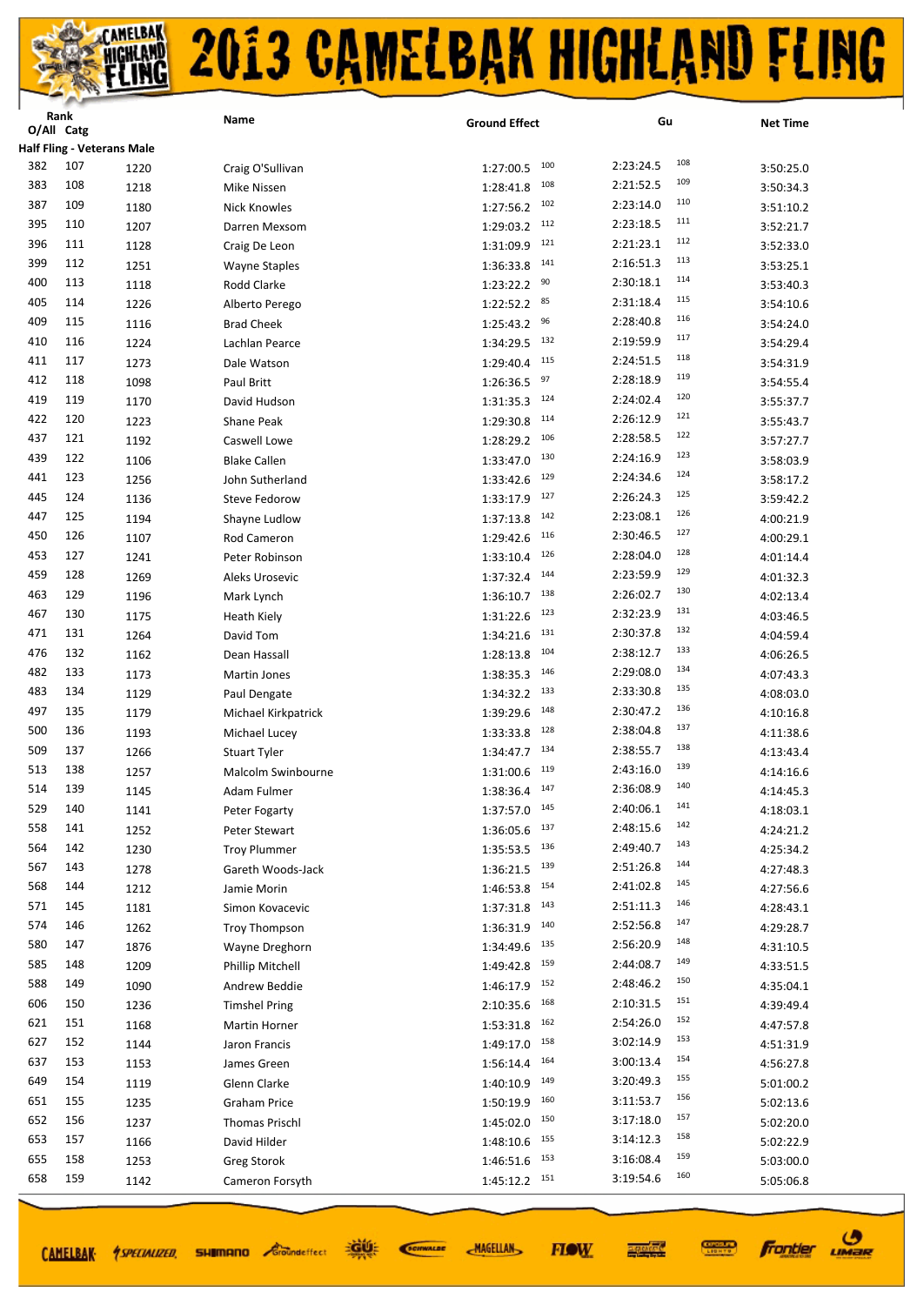

|            | Rank                                     |      | Name                   | <b>Ground Effect</b> | Gu               | <b>Net Time</b> |
|------------|------------------------------------------|------|------------------------|----------------------|------------------|-----------------|
| O/All Catg |                                          |      |                        |                      |                  |                 |
|            | <b>Half Fling - Veterans Male</b><br>160 |      |                        |                      | 161<br>3:26:14.4 |                 |
| 678        |                                          | 1254 | James Sullivan         | $1:55:04.3$ $163$    | 162              | 5:21:18.7       |
| 684        | 161                                      | 1120 | Tim Cochran            | 161<br>1:50:41.3     | 3:35:03.4<br>163 | 5:25:44.7       |
| 691        | 162                                      | 1274 | Andrew Webb            | $1:57:39.0$ 165      | 3:34:54.2<br>164 | 5:32:33.2       |
| 693        | 163                                      | 1147 | Hussein Ghamrawi       | 167<br>1:58:35.4     | 3:38:56.3<br>165 | 5:37:31.7       |
| 698        | 164                                      | 1219 | Ross Nolan             | 169<br>2:20:19.0     | 3:14:04.0<br>166 | 5:39:29.7       |
| 719        | 165                                      | 1164 | Chris Hayes            | 170<br>2:29:45.9     | 4:25:17.1        | 7:17:50.5       |
|            | Did not finish                           |      |                        |                      | 61               |                 |
|            |                                          | 1198 | Nick Macleod           |                      | 3:09:22.7        |                 |
|            |                                          | 1146 | Andy Gardner           |                      |                  |                 |
|            |                                          | 1185 | David Lea              | 166<br>1:57:50.1     |                  |                 |
|            |                                          | 1189 | Glen Leechburch        | 76<br>1:19:15.8      |                  |                 |
|            |                                          | 1121 | Anthony Coote          | 110<br>1:28:51.1     |                  |                 |
|            |                                          | 1154 | Anthony Grice          | $1:48:12.0$ $156$    |                  |                 |
|            |                                          | 1216 | Daniel Neale           | $1:48:12.4$ $157$    |                  |                 |
|            | Did not start                            |      |                        |                      |                  |                 |
|            |                                          | 1109 | John Carolan           |                      |                  |                 |
|            |                                          | 1124 | Chris Criddle          |                      |                  |                 |
|            |                                          | 1138 | Jason Finlen           |                      |                  |                 |
|            |                                          | 1139 | <b>Matthew Fleming</b> |                      |                  |                 |
|            |                                          | 1140 | <b>Matthew Fleming</b> |                      |                  |                 |
|            |                                          | 1143 | Paul Fowler            |                      |                  |                 |
|            |                                          | 1151 | Michael Grandish       |                      |                  |                 |
|            |                                          | 1158 | Ben Hanley             |                      |                  |                 |
|            |                                          | 1163 | Andrew Hayes           |                      |                  |                 |
|            |                                          | 1169 | David Hourigan         |                      |                  |                 |
|            |                                          | 1184 | Martin Lawrence        |                      |                  |                 |
|            |                                          | 1199 | Kieron Maye            |                      |                  |                 |
|            |                                          | 1203 | Mark McLean            |                      |                  |                 |
|            |                                          | 1205 | <b>Andrew Menzies</b>  |                      |                  |                 |
|            |                                          | 1208 | Brendan Miotello       |                      |                  |                 |
|            |                                          | 1228 | Sam Petinsky           |                      |                  |                 |
|            |                                          | 1238 | John Reardon           |                      |                  |                 |
|            |                                          | 1243 | Alex Rose-Innes        |                      |                  |                 |
|            |                                          | 1244 | Thomas Roxburgh        |                      |                  |                 |
|            |                                          | 1245 | <b>Brett Rudzis</b>    |                      |                  |                 |
|            |                                          | 1247 | Allister Scott         |                      |                  |                 |
|            |                                          | 1248 | Tim Sheedy             |                      |                  |                 |

**Frontier UMBR** 

**CONDER** 

1259

1263

1272

Chris Taylor

Khalid Toefy

Simon Vizor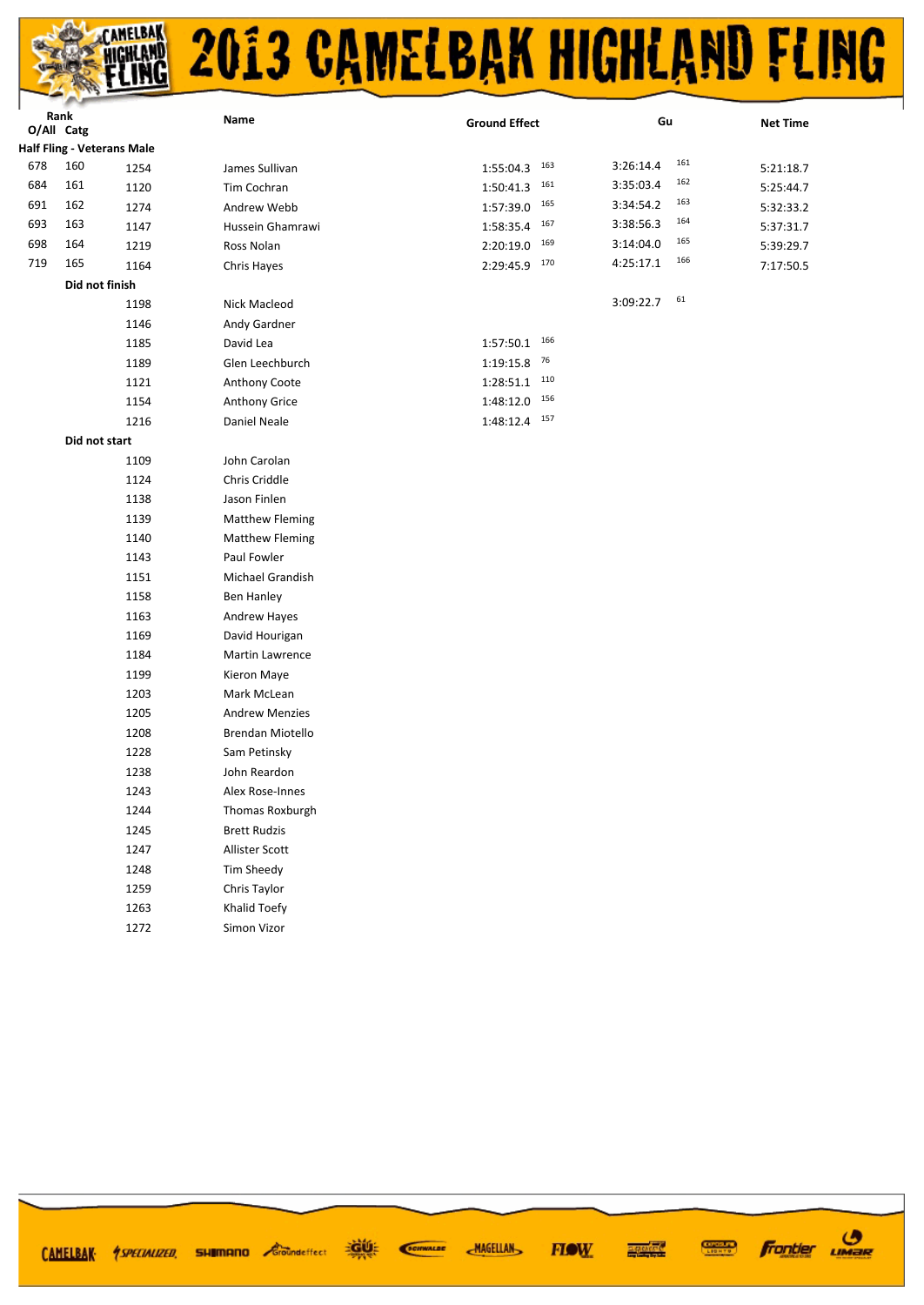|     | Rank<br>O/All Catg |                                    | Name                   | <b>Ground Effect</b>      | Gu                          | <b>Net Time</b> |
|-----|--------------------|------------------------------------|------------------------|---------------------------|-----------------------------|-----------------|
|     |                    | <b>Half Fling - Masters Female</b> |                        |                           |                             |                 |
| 74  | $\mathbf{1}$       | 1646                               | Karen Evans            | $1:10:28.3$ <sup>1</sup>  | $\mathbf{1}$<br>1:43:28.1   | 2:53:56.4       |
| 127 | $\overline{2}$     | 1637                               | Vanessa Boatwright     | $1:14:31.4$ <sup>2</sup>  | $\overline{2}$<br>1:49:17.0 | 3:03:48.4       |
| 180 | 3                  | 1674                               | Lynne Vaughan          | $1:15:00.8$ <sup>3</sup>  | 3<br>1:58:07.4              | 3:13:08.2       |
| 236 | 4                  | 537                                | Vicky Culver           | $1:18:59.5$ <sup>4</sup>  | $\overline{a}$<br>2:03:17.3 | 3:22:16.8       |
| 274 | 5                  | 1658                               | Michelle Macfarlane    | $1:28:33.3$ 8             | 5<br>2:01:36.1              | 3:30:09.4       |
| 283 | 6                  | 1636                               | Jen Benson             | $1:27:59.7$ <sup>7</sup>  | 6<br>2:04:04.7              | 3:32:04.4       |
| 299 | $\overline{7}$     | 1662                               | <b>Catherine Moore</b> | - 6<br>1:27:24.3          | 7<br>2:08:02.0              | 3:35:26.3       |
| 303 | 8                  | 1664                               | Daisy Oayda            | 1:29:01.6<br>- 9          | 8<br>2:06:59.9              | 3:36:01.5       |
| 355 | 9                  | 1666                               | April Park-Neilson     | $1:32:35.5$ <sup>13</sup> | 9<br>2:13:11.6              | 3:45:47.1       |
| 423 | 10                 | 1665                               | Jodie Old              | 14<br>1:33:39.6           | 10<br>2:22:05.7             | 3:55:45.3       |
| 435 | 11                 | 1667                               | Lisa Peters            | 1:30:59.6<br>10           | 11<br>2:26:17.5             | 3:57:17.1       |
| 436 | 12                 | 1634                               | Alison Anderson        | 11<br>1:31:25.8           | 12<br>2:25:53.0             | 3:57:18.8       |
| 440 | 13                 | 1654                               | Kirin Lindop           | $1:31:27.2$ <sup>12</sup> | 13<br>2:26:37.5             | 3:58:04.7       |
| 473 | 14                 | 1656                               | Bronwyn Livermore      | 15<br>1:34:24.8           | 14<br>2:30:57.6             | 4:05:22.4       |
| 507 | 15                 | 1643                               | Gillian Dabelstein     | 18<br>1:37:15.8           | 15<br>2:35:43.1             | 4:12:58.9       |
| 508 | 16                 | 1647                               | Michelle Forster       | 22<br>1:41:56.9           | 16<br>2:31:41.5             | 4:13:38.4       |
| 511 | 17                 | 1668                               | Cathie Savage          | 20<br>1:38:18.3           | 17<br>2:35:48.7             | 4:14:07.0       |
| 512 | 18                 | 1653                               | Amanda Levick          | $1:38:07.2$ 19            | 18<br>2:36:04.3             | 4:14:11.5       |
| 528 | 19                 | 1671                               | <b>Bec Simmer</b>      | $1:35:17.1$ <sup>16</sup> | 19<br>2:42:29.5             | 4:17:46.6       |
| 534 | 20                 | 1640                               | Cath Chalmers          | 17<br>1:37:12.3           | 20<br>2:41:17.3             | 4:18:29.6       |
| 539 | 21                 | 1669                               | Kim Scobie             | 21<br>1:40:19.3           | 21<br>2:39:08.5             | 4:19:27.8       |
| 545 | 22                 | 1660                               | Lee Marion             | $1:22:02.9$ <sup>5</sup>  | 22<br>2:58:26.3             | 4:20:29.2       |
| 559 | 23                 | 1659                               | Angela Malpass         | 23<br>1:42:10.1           | 23<br>2:42:13.3             | 4:24:23.4       |
| 583 | 24                 | 1651                               | Lani Imhof             | 27<br>1:46:09.5           | 24<br>2:47:09.6             | 4:33:19.1       |
| 592 | 25                 | 1642                               | Phoebe Custer          | 26<br>1:45:13.6           | 25<br>2:51:06.4             | 4:36:20.0       |
| 641 | 26                 | 1635                               | Marjorie Au            | 25<br>1:43:08.8           | 26<br>3:15:05.6             | 4:58:14.4       |
| 644 | 27                 | 1650                               | Catherine Head         | 28<br>1:55:14.9           | 27<br>3:04:32.1             | 4:59:47.0       |
| 679 | 28                 | 1644                               | Jodie Dawson           | 29<br>2:02:20.6           | 28<br>3:18:58.8             | 5:21:19.4       |
| 687 | 29                 | 1639                               | Jenny Carroll          | 31<br>2:04:07.5           | 29<br>3:22:02.3             | 5:26:09.8       |
| 701 | 30                 | 1648                               | Monica Hall            | 30<br>2:03:35.9           | 30<br>3:39:53.8             | 5:43:29.7       |
| 707 | 31                 | 1673                               | <b>Denise Thornton</b> | 33<br>2:11:01.4           | 31<br>3:35:54.8             | 5:58:12.9       |
| 708 | 32                 | 1670                               | <b>Heather Selwyn</b>  | 34<br>2:12:26.6           | 32<br>3:35:53.3             | 5:59:40.1       |
| 714 | 33                 | 1649                               | Danielle Halvorsen     | $2:08:32.7$ 32            | 33<br>4:02:16.1             | 6:22:09.2       |
|     |                    | Did not finish                     |                        |                           |                             |                 |
|     |                    | 1657                               | <b>Ethel Loveridge</b> | 2:29:48.8 35              |                             |                 |
|     |                    | 1645                               | Natasha Evans          | 24<br>1:42:16.3           |                             |                 |
|     |                    | 1661                               | Kylie McAvoy           |                           |                             |                 |
|     |                    | 1663                               | Anita Mudge            |                           |                             |                 |
|     |                    | 1672                               | Avril Swan             |                           |                             |                 |
|     | Did not start      |                                    |                        |                           |                             |                 |
|     |                    | 1638                               | Marlise Buson          |                           |                             |                 |
|     |                    | 1641                               | Anne Cornford          |                           |                             |                 |
|     |                    | 1652                               | Tanya Jones            |                           |                             |                 |
|     |                    | 1655                               | Janet Lindsay          |                           |                             |                 |
|     |                    | 1675                               | Karen Ward             |                           |                             |                 |
|     |                    | 1676                               | Sophie Wood            |                           |                             |                 |

**ROOM** SCIENALDE CAMELBAK 4SPECIALIZED, SHUMANO Coondeffect

**Frontier UMBR** 

**CONNECT** 

医学院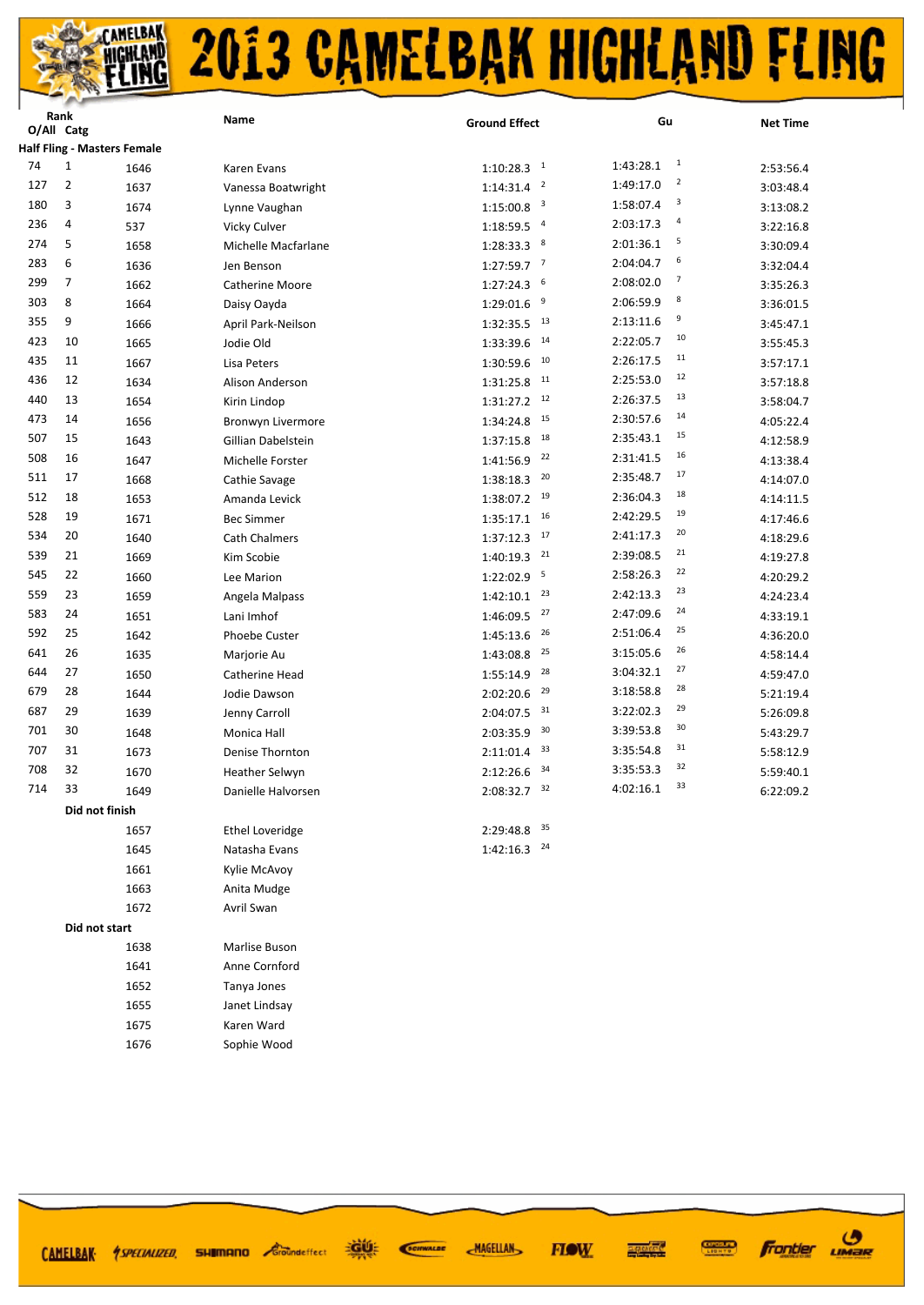|        | Rank<br>O/All Catg |                                  | Name                    | <b>Ground Effect</b>                 | Gu                          | <b>Net Time</b> |
|--------|--------------------|----------------------------------|-------------------------|--------------------------------------|-----------------------------|-----------------|
|        |                    | <b>Half Fling - Masters Male</b> |                         |                                      |                             |                 |
| 19     | $\mathbf{1}$       | 1459                             | James Heron             | $1:01:10.3$ <sup>1</sup>             | $\mathbf{1}$<br>1:30:10.2   | 2:31:20.5       |
| 26     | $\overline{2}$     | 1335                             | <b>Richard Barnes</b>   | $\overline{2}$<br>1:01:45.0          | $\overline{2}$<br>1:33:03.6 | 2:34:48.6       |
| 28     | 3                  | 1621                             | Aaron Wiseman Tbsm      | $\overline{\mathbf{3}}$<br>1:01:51.5 | 3<br>1:33:07.4              | 2:34:58.9       |
| 32     | 4                  | 1624                             | Jeremy Woodbridge       | $\overline{a}$<br>1:03:46.4          | 4<br>1:34:42.5              | 2:38:28.9       |
| 38     | 5                  | 1463                             | Aubry Hill              | 1:04:28.7<br>$5=$                    | 5<br>1:36:32.4              | 2:41:01.1       |
| 41     | 6                  | 1492                             | Paul La Ganza           | 10<br>1:06:02.1                      | 6<br>1:36:03.3              | 2:42:05.4       |
| 42     | 7                  | 1320                             | Andrew Addison          | 9<br>1:05:49.6                       | $\overline{7}$<br>1:36:21.1 | 2:42:10.7       |
| 43     | 8                  | 1538                             | Luke O'Brien            | 7<br>1:04:29.0                       | 8<br>1:38:02.7              | 2:42:31.7       |
| 45     | 9                  | 1607                             | David Watkinson         | 8<br>1:05:49.5                       | 9<br>1:39:19.6              | 2:45:09.1       |
| 48     | 10                 | 1435                             | Lachlan Graham          | $5=$<br>1:04:28.7                    | 10<br>1:41:22.3             | 2:45:51.0       |
| 51     | 11                 | 1528                             | <b>Russell Napier</b>   | 14<br>1:07:28.3                      | 11<br>1:40:11.1             | 2:47:39.4       |
| 52     | 12                 | 1546                             |                         | 17<br>1:08:43.5                      | 12<br>1:39:03.0             |                 |
| 53     | 13                 | 1426                             | Jonathan Packard        | 12<br>1:06:56.9                      | 13<br>1:40:51.8             | 2:47:46.5       |
| 58     | 14                 |                                  | <b>Bailey George</b>    | 13                                   | 14<br>1:42:19.7             | 2:47:48.7       |
| 60     | 15                 | 1332                             | <b>Barry Bance</b>      | 1:07:19.3<br>26                      | 15<br>1:39:50.0             | 2:49:39.0       |
| 62     | 16                 | 1448                             | Patrick Halloran        | 1:10:21.5<br>20                      | 16                          | 2:50:11.5       |
| 68     | 17                 | 1414                             | <b>Richard Enthoven</b> | 1:09:14.1<br>33                      | 1:41:08.3<br>17             | 2:50:22.4       |
| 75     |                    | 1484                             | Andrew Kerec            | 1:11:26.8                            | 1:41:33.1<br>18             | 2:52:59.9       |
|        | 18                 | 1360                             | Michele Buson           | 28<br>1:10:50.6                      | 1:43:17.8<br>19             | 2:54:08.4       |
| 76     | 19                 | 1385                             | Jamie Cook              | 16<br>1:08:23.6                      | 1:45:47.4<br>20             | 2:54:11.0       |
| 77     | 20                 | 1617                             | David Wilkinson         | 18<br>1:08:55.0                      | 1:45:25.7<br>21             | 2:54:20.7       |
| 86     | 21                 | 1506                             | Andrew Macculloch       | 23<br>1:10:03.5                      | 1:46:53.4<br>22             | 2:56:56.9       |
| 88     | 22                 | 1481                             | Stuart Keighran         | 32<br>1:11:26.3                      | 1:46:03.4<br>23             | 2:57:29.7       |
| 89     | 23                 | 1337                             | Paul Beasley            | 15<br>1:08:12.6                      | 1:49:41.5                   | 2:57:54.1       |
| $94 =$ | $24=$              | 1334                             | Robert Barber           | 27<br>1:10:21.7                      | $24=$<br>1:48:35.5          | 2:58:57.2       |
| $94 =$ | $24=$              | 1540                             | Matt O'Donnell          | 25<br>1:10:18.7                      | $24=$<br>1:48:38.5          | 2:58:57.2       |
| 97     | 26                 | 1510                             | <b>Richard Manning</b>  | 22<br>1:09:56.1                      | 26<br>1:49:22.5             | 2:59:18.6       |
| 98     | 27                 | 1537                             | <b>Matthew Nott</b>     | 21<br>1:09:30.7                      | 27<br>1:49:51.9             | 2:59:22.6       |
| 99     | 28                 | 1361                             | Michael Butcher         | 19<br>1:09:11.2                      | 28<br>1:50:13.1             | 2:59:24.3       |
| 100    | 29                 | 1336                             | Kerry Baxter            | 34<br>1:11:43.5                      | 29<br>1:47:51.5             | 2:59:35.0       |
| 107    | 30                 | 1401                             | Darren Dean             | 1:10:53.5<br>29                      | 30<br>1:50:08.0             | 3:01:01.5       |
| 108    | 31                 | 1588                             | Robert Stodart          | 11<br>1:06:51.4                      | 31<br>1:54:11.5             | 3:01:02.9       |
| 112    | 32                 | 1465                             | Shane Holland           | 47<br>1:14:40.5                      | 32<br>1:46:45.5             | 3:01:26.0       |
| 113    | 33                 | 1627                             | Jason Woolford          | 38<br>1:13:13.5                      | 33<br>1:48:26.7             | 3:01:40.2       |
| 119    | 34                 | 1495                             | Mark Lavender           | $1:11:24.5$ <sup>31</sup>            | 34<br>1:51:16.6             | 3:02:41.1       |
| 122    | 35                 | 1500                             | <b>Bruce Lewis</b>      | 35<br>1:12:38.8                      | 35<br>1:50:35.9             | 3:03:14.7       |
| 124    | 36                 | 1623                             | Nick Wood               | 36<br>1:12:49.4                      | 36<br>1:50:51.8             | 3:03:41.2       |
| 129    | 37                 | 1633                             | Damien Zanni            | 30<br>1:11:06.2                      | 37<br>1:53:32.3             | 3:04:38.5       |
| 135    | 38                 | 1589                             | Dean Stonebridge        | 50<br>1:15:06.8                      | 38<br>1:50:09.8             | 3:05:16.6       |
| 136    | 39                 | 1489                             | Brian Knowler           | 39<br>1:13:15.7                      | 39<br>1:52:11.5             | 3:05:27.2       |
| 139    | 40                 | 1428                             | lan Gillard             | 71<br>1:18:48.6                      | 40<br>1:47:04.5             | 3:05:53.1       |
| 142    | 41                 | 1377                             | <b>Grant Christmas</b>  | 48<br>1:14:42.3                      | 41<br>1:51:35.8             | 3:06:18.1       |
| 151    | 42                 | 1441                             | <b>Nick Griffiths</b>   | 40<br>1:13:29.5                      | 42<br>1:54:04.9             | 3:07:34.4       |
| 154    | 43                 | 1619                             | Paul Williams           | 45<br>1:14:21.9                      | 43<br>1:53:20.0             | 3:07:41.9       |
| 158    | 44                 | 1400                             | Andrew Davidson         | 43<br>1:14:08.8                      | 44<br>1:54:34.1             | 3:08:42.9       |
| 161    | 45                 | 1383                             | Darren Conley           | 46<br>1:14:34.1                      | 45<br>1:55:08.7             | 3:09:42.8       |
| 164    | 46                 | 1430                             | Benjamin Go             | 70<br>1:18:17.9                      | 46<br>1:51:46.1             | 3:10:04.0       |
| 165    | 47                 | 1439                             | Jeremy Greenop          | 56<br>1:16:13.4                      | 47<br>1:53:51.8             | 3:10:05.2       |
| 166    | 48                 | 1488                             | Gavin Klingner          | 62<br>1:17:29.6                      | 48<br>1:52:37.4             | 3:10:07.0       |
| 167    | 49                 | 1616                             | James Whitfeld          | 37<br>1:13:04.4                      | 49<br>1:57:12.8             | 3:10:17.2       |
| 168    | 50                 | 1613                             | Peter Wesley            | 57<br>1:16:26.3                      | 50<br>1:54:03.4             | 3:10:29.7       |
| 172    | 51                 | 1380                             | Wayne Clarke            | 64<br>1:17:37.9                      | 51<br>1:53:47.5             | 3:11:25.4       |
| 174    | 52                 | 1590                             | David Stuart            | 55<br>1:16:04.5                      | 52<br>1:56:01.7             | 3:12:06.2       |
| 175    | 53                 | 1556                             | Kel Rankin              | 61<br>1:17:13.8                      | 53<br>1:54:58.1             | 3:12:11.9       |
|        |                    |                                  |                         |                                      |                             |                 |

CAMELBAK *ASPECIALIZED* 

**SHIMANO** *Groundeffect* 

道好 SCIENALDE **MAGELLAN** 



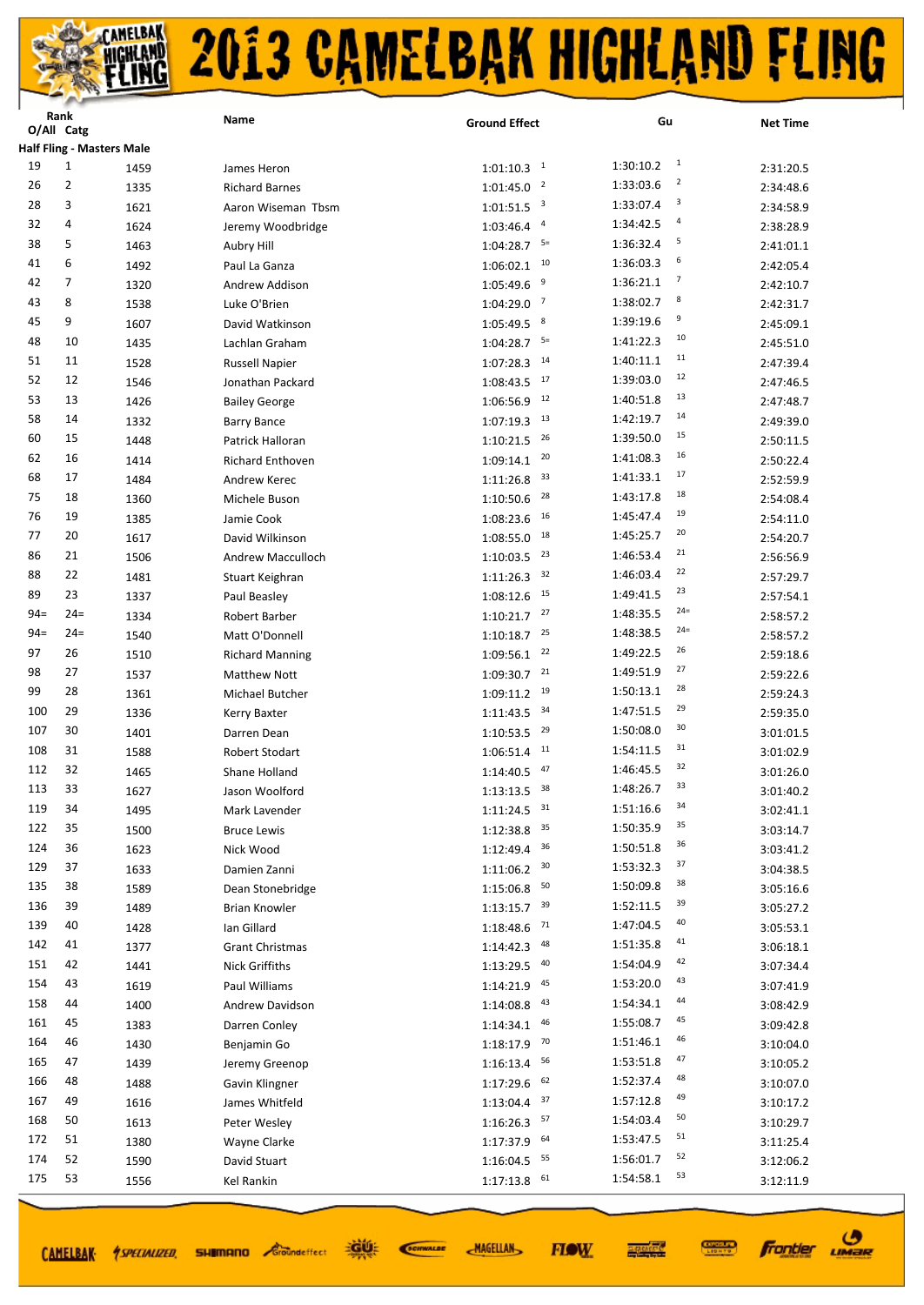|         | <b>Kank</b><br>O/All Catg        |              | Name                            | <b>Ground Effect</b>          | Gu                  | <b>Net Time</b> |
|---------|----------------------------------|--------------|---------------------------------|-------------------------------|---------------------|-----------------|
|         | <b>Half Fling - Masters Male</b> |              |                                 |                               |                     |                 |
| 176     | 54                               | 1326         | lan Anderson                    | 51<br>1:15:21.1               | 54<br>1:56:56.3     | 3:12:17.4       |
| 178     | 55                               | 1516         | <b>Bill McGhie</b>              | 54<br>1:15:55.3               | 55<br>1:57:04.5     | 3:12:59.8       |
| 182     | 56                               | 1520         | Chris Miller                    | 58<br>1:16:31.4               | 56<br>1:56:59.3     | 3:13:30.7       |
| 184     | 57                               | 1339         | Peter Bennie                    | 60<br>1:17:09.1               | 57<br>1:56:39.1     | 3:13:48.2       |
| 185     | 58                               | 1503         | Le Creurer Loic                 | 65<br>1:17:45.9               | 58<br>1:56:26.5     | 3:14:12.4       |
| 186     | 59                               | 1425         | <b>Brent Gapes</b>              | 41<br>1:13:38.0               | 59<br>2:00:58.6     | 3:14:36.6       |
| $187 =$ | $60=$                            | 1362         | <b>Bart Caffin</b>              | 104<br>1:24:21.0              | $60 =$<br>1:50:17.8 | 3:14:38.8       |
| $187 =$ | $60=$                            | 1541         | Lindsey O'Grady                 | 42<br>1:13:39.7               | $60 =$<br>2:00:59.1 | 3:14:38.8       |
| 189     | 62                               | 1532         | Simon Newson                    | 68<br>1:18:10.9               | 62<br>1:56:30.1     | 3:14:41.0       |
| 191     | 63                               | 1493         | Andre Lackmann                  | 77<br>1:19:21.5               | 63<br>1:55:30.5     | 3:14:52.0       |
| 197     | 64                               | 1457         | Marcus Helgstedt                | 49<br>1:15:01.2               | 64<br>2:01:39.4     | 3:16:40.6       |
| 199     | 65                               | 1321         | <b>Rick Ahlburg</b>             | 72<br>1:18:59.0               | 65<br>1:58:04.2     | 3:17:03.2       |
| 201     | 66                               | 1562         | Andy Roberts                    | 53<br>1:15:51.0               | 66<br>2:01:32.6     | 3:17:23.6       |
| $203=$  | $67=$                            | 1327         |                                 | 106<br>1:24:43.4              | $67=$<br>1:52:52.0  | 3:17:35.4       |
| $203=$  | $67=$                            | 1392         | Kenny Arnott<br>Damon Cummins   | 73<br>1:19:00.4               | $67=$<br>1:58:35.0  | 3:17:35.4       |
| 206     | 69                               | 1610         | Clive Watts                     | 67                            | 69<br>1:59:33.1     | 3:17:43.7       |
| 207     | 70                               | 1496         | David Leighton                  | 1:18:10.6<br>108<br>1:24:53.2 | 70<br>1:53:09.2     | 3:18:02.4       |
| 208     | 71                               | 1630         | Dave Youl                       | 107<br>1:24:52.7              | 71<br>1:53:14.3     | 3:18:07.0       |
| 210     | 72                               | 1515         |                                 | 82<br>1:20:09.3               | 72<br>1:58:08.5     | 3:18:17.8       |
| 212     | 73                               | 1357         | Leo Mazzetti                    | 81<br>1:19:47.4               | 73<br>1:58:46.5     |                 |
| 214     | 74                               |              | James New                       | 76                            | 74<br>1:59:25.7     | 3:18:33.9       |
| 216     | 75                               | 1469<br>1344 | <b>Scott Hughes</b>             | 1:19:20.7<br>85<br>1:20:53.9  | 75<br>1:58:05.4     | 3:18:46.4       |
| 218     | 76                               |              | Adam Black                      | 80                            | 76<br>1:59:38.3     | 3:18:59.3       |
| 220     | 77                               | 1526         | James Murray                    | 1:19:46.2<br>90<br>1:21:52.6  | 77<br>1:57:44.9     | 3:19:24.5       |
| 221     | 78                               | 184          | John Noonan                     | 44                            | 78<br>2:05:23.1     | 3:19:37.5       |
| 224     | 79                               | 1349         | <b>Matthew Bragg</b>            | 1:14:15.3<br>74               | 79<br>2:00:56.0     | 3:19:38.4       |
| 227     | 80                               | 1625         | James Woodburn                  | 1:19:02.5<br>83               | 80<br>2:00:18.3     | 3:19:58.5       |
| 230     | 81                               | 1421         | <b>Troy Fortune</b>             | 1:20:20.0<br>123              | 81<br>1:53:47.4     | 3:20:38.3       |
| 235     | 82                               | 1409         | Michael Dulieu                  | 1:27:37.5<br>88               | 82<br>2:00:46.5     | 3:21:24.9       |
| 239     | 83                               | 1514         | Marc Maxwell                    | 1:21:19.9<br>78               | 83<br>2:03:11.0     | 3:22:06.4       |
| 241     | 84                               | 1513         | <b>Roger Matthews</b>           | 1:19:33.3<br>79               | 84<br>2:03:09.5     | 3:22:44.3       |
| 244     | 85                               | 1398<br>1563 | Gordon Dandie                   | 1:19:45.2<br>89<br>1:21:39.2  | 85<br>2:02:00.1     | 3:22:54.7       |
| 246     | 86                               |              | lan Roberts                     | 69                            | 86<br>2:05:47.2     | 3:23:39.3       |
| 247     | 87                               | 1408         | <b>Stuart Drumm</b>             | 1:18:12.4<br>84<br>1:20:36.5  | 87<br>2:03:39.6     | 3:23:59.6       |
| 248     | 88                               | 1534         | <b>Terry Nicholls</b>           | 63<br>1:17:36.4               | 88<br>2:06:44.2     | 3:24:16.1       |
| 249     | 89                               | 1405         | Russell Dixon                   | 87<br>1:21:18.8               | 89<br>2:03:04.1     | 3:24:20.6       |
| 250     | 90                               | 378          | Rob Fraser                      | 59                            | 90<br>2:07:37.4     | 3:24:22.9       |
| 251     | 91                               | 1594         | Michael Syms<br>Jonathan Newton | 1:16:49.6<br>93               | 91<br>2:02:22.9     | 3:24:27.0       |
| 254     | 92                               | 1533         |                                 | 1:22:12.8<br>91               | 92<br>2:03:34.3     | 3:24:35.7       |
| 256     | 93                               | 1350         | Haywood Brett                   | 1:22:08.1<br>66               | 93<br>2:07:59.5     | 3:25:42.4       |
| 262     | 94                               | 1581         | <b>Tony Simmonds</b>            | 1:18:04.4<br>111<br>1:25:29.2 | 94<br>2:02:11.0     | 3:26:03.9       |
| 265     | 95                               | 1549         | Rob Peck                        | 103                           | 95<br>2:03:56.2     | 3:27:40.2       |
| 266     | 96                               | 1346         | John Boakes                     | 1:24:14.6<br>116              | 96<br>2:02:10.3     | 3:28:10.8       |
| 268     | 97                               | 1575         | Alex Sherrard                   | 1:26:32.7<br>52               | 97<br>2:13:18.1     | 3:28:43.0       |
| 270     | 98                               | 1490         | <b>Scott Kovacs</b>             | 1:15:40.3<br>115              | 98<br>2:03:09.4     | 3:28:58.4       |
| 271     | 99                               | 1427         | Lambros Giatras                 | 1:26:29.0<br>95               | 99<br>2:07:19.4     | 3:29:38.4       |
| 276     | 100                              | 1367         | <b>Andrew Cantrill</b>          | 1:22:25.8<br>97               | 100<br>2:07:24.2    | 3:29:45.2       |
| 277     | 101                              | 1345         | Hagen Bluhm                     | 1:22:56.7<br>92               | 101<br>2:08:28.0    | 3:30:20.9       |
| 278     | 102                              | 1609         | lain Watt                       | 1:22:10.9<br>94               | 102<br>2:08:34.8    | 3:30:38.9       |
| 282     | 103                              | 1584         | Andrew Smith                    | 1:22:14.1<br>102              | 103<br>2:07:46.8    | 3:30:48.9       |
| 285     | 104                              | 1386         | Darren Corke                    | 1:24:04.8<br>121              | 104<br>2:05:37.1    | 3:31:51.6       |
| 288     | 105                              | 1464         | Peter Hocking                   | 1:27:04.0<br>144              | 105<br>2:04:05.5    | 3:32:41.1       |
|         |                                  | 1582         | Josh Simpson                    | 1:29:28.0                     | 106                 | 3:33:33.5       |
| 292     | 106                              | 1596         | Angus Taylor                    | 86<br>1:21:14.1               | 2:13:00.4           | 3:34:14.5       |

CAMELBAK *ASPECIALIZED* 

**SHIMANO** *Groundeffect* 

道好 SCIENALDE **MAGELLAN** 



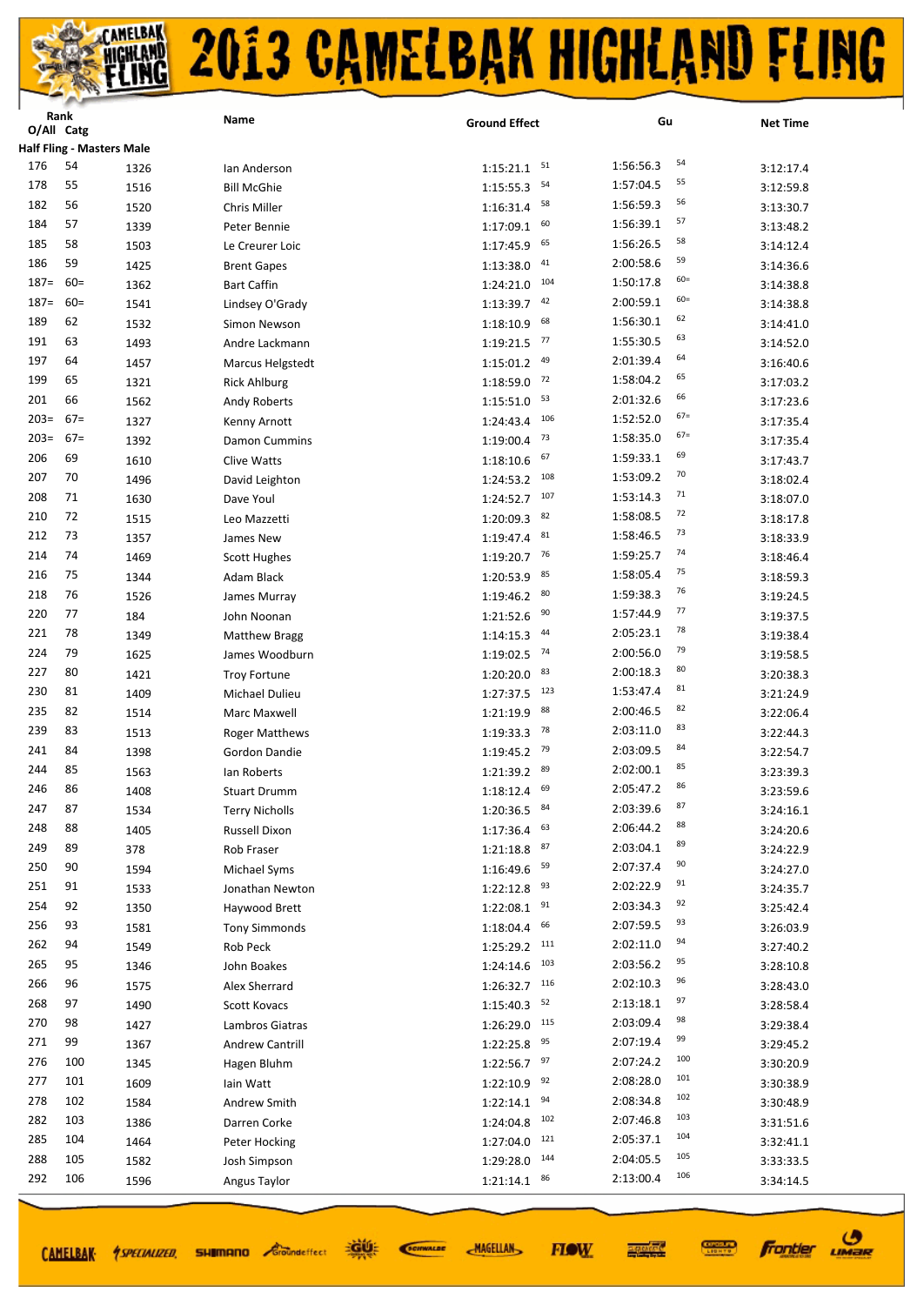

| <b>Half Fling - Masters Male</b><br>107<br>293<br>107<br>2:07:20.7<br>120<br>1570<br>1:26:59.5<br>Mark Sablatnig<br>3:34:20.2<br>108<br>294<br>108<br>100<br>2:10:54.2<br>Jeff Standen<br>1:23:43.6<br>1585<br>3:34:37.8<br>109<br>297<br>109<br>2:08:43.5<br>114<br>1:26:15.4<br>1523<br>Jason Moxham<br>3:34:58.9<br>110<br>298<br>110<br>2:03:32.5<br>154<br>1:31:38.5<br>1536<br>Mark Nolan<br>3:35:11.0<br>111<br>301<br>111<br>2:01:01.7<br>180<br>1:34:46.2<br>1451<br><b>Richard Hardwick</b><br>3:35:47.9<br>112<br>304<br>112<br>129<br>2:07:39.4<br>1324<br>1:28:29.9<br><b>Eckart Altenkamp</b><br>3:36:09.3<br>113<br>311<br>113<br>133<br>2:08:16.0<br>1319<br>1:28:43.9<br>Nick Ackland<br>3:36:59.9<br>114<br>314<br>114<br>132<br>2:08:27.3<br>1612<br>lan Wells<br>1:28:42.9<br>3:37:10.2<br>115<br>317<br>115<br>2:09:34.9<br>139<br>1:28:54.6<br>349<br><b>Grant Burrell</b><br>3:38:29.5<br>116<br>320<br>116<br>127<br>2:10:53.3<br>1:28:07.2<br>1432<br>Andrew Gordon<br>3:39:00.5<br>117<br>329<br>117<br>2:11:12.6<br>141<br>384<br>1:29:03.2<br>Dennis Gillespie<br>3:40:15.8<br>118<br>330<br>118<br>105<br>2:15:53.4<br>1573<br>1:24:28.3<br>Robert Scard<br>3:40:21.7<br>119<br>332<br>119<br>2:21:35.4<br>75<br>1462<br>1:19:12.3<br>Malcolm Hill<br>3:40:47.7<br>120<br>334<br>120<br>174<br>2:06:41.5<br>1:34:34.5<br>1445<br>Liam Grundy<br>3:41:16.0<br>121<br>335<br>121<br>2:06:43.6<br>179<br>1571<br>Darren Sassall<br>1:34:44.0<br>3:41:27.6<br>122<br>338<br>122<br>142<br>2:12:53.8<br>460<br>1:29:04.4<br><b>Martin Neville</b><br>3:41:58.2<br>123<br>345<br>123<br>125<br>2:15:44.4<br>1411<br>1:27:46.2<br>Graham Edmeads<br>3:43:30.6<br>124<br>347<br>124<br>101<br>2:20:01.0<br>1511<br>1:23:49.9<br>Peter Marshall<br>3:43:50.9<br>125<br>348<br>125<br>131<br>2:15:32.7<br>1340<br>1:28:36.9<br>Matt Berger<br>3:44:09.6<br>126<br>352<br>126<br>2:16:22.3<br>137<br>1508<br>1:28:53.5<br>Matt Mahony<br>3:45:15.8<br>127<br>353<br>127<br>98<br>2:22:02.8<br>1418<br>1:23:19.7<br>Richard Finlayson<br>3:45:22.5<br>128<br>354<br>128<br>2:15:58.6<br>146<br>1390<br>1:29:30.9<br>Peter Crowe<br>3:45:29.5<br>129<br>357<br>129<br>138<br>2:17:05.7<br>1:28:53.7<br>1512<br>Ollie Matheson<br>3:45:59.4<br>130<br>358<br>130<br>2:15:38.1<br>150<br>1:30:23.8<br>1525<br>Craig Murphy<br>3:46:01.9<br>131<br>360<br>131<br>2:18:44.1<br>124<br>1436<br>1:27:41.1<br>Martin Grant<br>3:46:25.2<br>132<br>367<br>132<br>2:19:08.4<br>143<br>1363<br>David Callaghan<br>1:29:12.3<br>3:48:20.7<br>133<br>368<br>133<br>140<br>2:19:27.3<br>1:28:56.7<br>1479<br>Tony Kandalaft<br>3:48:24.0<br>134<br>370<br>134<br>2:21:08.7<br>122<br>1447<br>1:27:31.4<br>Peter Hallett<br>3:48:40.1<br>135<br>372<br>135<br>128<br>2:20:26.5<br>1412<br>1:28:26.0<br>Graeme Elgie<br>3:48:52.5<br>136<br>373<br>136<br>2:17:40.2<br>152<br>1396<br>1:31:14.0<br>Alex Cuthbertson<br>3:48:54.2<br>137<br>375<br>137<br>147<br>2:19:29.8<br>1378<br><b>Stuart Clark</b><br>1:29:41.1<br>3:49:10.9<br>138<br>376<br>138<br>2:20:30.1<br>136<br>1402<br>1:28:49.0<br>Ezio Di Giovanni<br>3:49:19.1<br>139<br>2:19:05.1<br>377<br>139<br>151<br>1365<br>Pete Callaway<br>1:30:25.4<br>3:49:30.5<br>140<br>2:17:27.1<br>378<br>140<br>$1:32:16.9$ 155<br>1608<br>3:49:44.0<br><b>Brendan Watmore</b><br>141<br>379<br>141<br>2:17:28.5<br>$1:32:18.7$ 156<br>1604<br>Chris Tyrrell<br>3:49:47.2<br>142<br>380<br>142<br>$118 =$<br>2:23:03.5<br>1:26:56.1<br>1382<br>Chris Collingwood<br>3:49:59.6<br>143<br>386<br>143<br>2:25:44.7<br>110<br>1628<br>Steve Wright<br>1:25:14.3<br>3:50:59.0<br>144<br>388<br>144<br>168<br>2:17:01.6<br>1467<br>1:34:09.4<br>Carl Horn<br>3:51:11.0<br>145<br>389<br>145<br>2:18:28.0<br>157<br>1587<br>Phil Stockwell<br>1:32:53.1<br>3:51:21.1<br>146<br>391<br>146<br>236<br>2:03:37.0<br>1:47:48.9<br>1442<br>Volker Grimm<br>3:51:25.9<br>147<br>147<br>392<br>2:26:31.7<br>109<br>1521<br>Paul Millett<br>1:25:05.3<br>3:51:37.0<br>148<br>398<br>148<br>2:19:04.0<br>171<br>1:34:18.3<br>1393<br>Martin Cunningham<br>3:53:22.3<br>149<br>408<br>149<br>2:24:02.7<br>1601<br>149<br>1:30:19.2<br>3:54:21.9<br>Peter Torrington<br>150<br>2:20:50.2<br>418<br>150<br>178<br>1:34:39.6<br>1603<br>3:55:29.8<br>Matt Tyler<br>151<br>421<br>151<br>2:26:14.2<br>145<br>1524<br>1:29:28.4<br>3:55:42.6<br>Ricky Murdoch<br>152<br>2:21:20.1<br>425<br>152<br>176<br>1375<br>1:34:37.9<br>Peter Chin<br>3:55:58.0<br>153<br>426<br>153<br>2:21:20.8<br>177<br>1374<br>1:34:38.7<br><b>Michael Charles</b><br>3:55:59.5<br>154<br>429<br>154<br>162<br>2:22:59.5<br>1472<br>1:33:24.4<br>Grant Ives<br>3:56:23.9<br>155<br>431<br>155<br>130<br>2:28:12.7<br>1475<br>1:28:33.9<br>Jesper Jensen<br>3:56:46.6<br>156<br>432<br>156<br>148<br>2:27:13.9<br>1599<br>1:29:51.5<br>Jeremy Tonks<br>3:57:05.4<br>157<br>433<br>157<br>126<br>2:29:26.0<br>1605<br>1:27:48.0<br>Michael Van Den Bos<br>3:57:14.0<br>158<br>438<br>158<br>2:32:23.3<br>112<br>1564<br>1:25:38.2<br>Fletcher Rock<br>3:58:01.5<br>159<br>442<br>159<br>99<br>2:35:24.9<br>1597<br>1:23:34.3<br><b>Quentin Tetz</b><br>3:58:59.2 | капк<br>O/All Catg | Name | <b>Ground Effect</b> | Gu | <b>Net Time</b> |
|--------------------------------------------------------------------------------------------------------------------------------------------------------------------------------------------------------------------------------------------------------------------------------------------------------------------------------------------------------------------------------------------------------------------------------------------------------------------------------------------------------------------------------------------------------------------------------------------------------------------------------------------------------------------------------------------------------------------------------------------------------------------------------------------------------------------------------------------------------------------------------------------------------------------------------------------------------------------------------------------------------------------------------------------------------------------------------------------------------------------------------------------------------------------------------------------------------------------------------------------------------------------------------------------------------------------------------------------------------------------------------------------------------------------------------------------------------------------------------------------------------------------------------------------------------------------------------------------------------------------------------------------------------------------------------------------------------------------------------------------------------------------------------------------------------------------------------------------------------------------------------------------------------------------------------------------------------------------------------------------------------------------------------------------------------------------------------------------------------------------------------------------------------------------------------------------------------------------------------------------------------------------------------------------------------------------------------------------------------------------------------------------------------------------------------------------------------------------------------------------------------------------------------------------------------------------------------------------------------------------------------------------------------------------------------------------------------------------------------------------------------------------------------------------------------------------------------------------------------------------------------------------------------------------------------------------------------------------------------------------------------------------------------------------------------------------------------------------------------------------------------------------------------------------------------------------------------------------------------------------------------------------------------------------------------------------------------------------------------------------------------------------------------------------------------------------------------------------------------------------------------------------------------------------------------------------------------------------------------------------------------------------------------------------------------------------------------------------------------------------------------------------------------------------------------------------------------------------------------------------------------------------------------------------------------------------------------------------------------------------------------------------------------------------------------------------------------------------------------------------------------------------------------------------------------------------------------------------------------------------------------------------------------------------------------------------------------------------------------------------------------------------------------------------------------------------------------------------------------------------------------------------------------------------------------------------------------------------------------------------------------------------------------------------------------------------------------------------------------------------------------------------------------------------------------------------------------------------------------------------------------------------------------------------------------------------------------------------------------------------------------------------------------------------------------------------------------------------------------------------------------------------------------------------------|--------------------|------|----------------------|----|-----------------|
|                                                                                                                                                                                                                                                                                                                                                                                                                                                                                                                                                                                                                                                                                                                                                                                                                                                                                                                                                                                                                                                                                                                                                                                                                                                                                                                                                                                                                                                                                                                                                                                                                                                                                                                                                                                                                                                                                                                                                                                                                                                                                                                                                                                                                                                                                                                                                                                                                                                                                                                                                                                                                                                                                                                                                                                                                                                                                                                                                                                                                                                                                                                                                                                                                                                                                                                                                                                                                                                                                                                                                                                                                                                                                                                                                                                                                                                                                                                                                                                                                                                                                                                                                                                                                                                                                                                                                                                                                                                                                                                                                                                                                                                                                                                                                                                                                                                                                                                                                                                                                                                                                                                                                                          |                    |      |                      |    |                 |
|                                                                                                                                                                                                                                                                                                                                                                                                                                                                                                                                                                                                                                                                                                                                                                                                                                                                                                                                                                                                                                                                                                                                                                                                                                                                                                                                                                                                                                                                                                                                                                                                                                                                                                                                                                                                                                                                                                                                                                                                                                                                                                                                                                                                                                                                                                                                                                                                                                                                                                                                                                                                                                                                                                                                                                                                                                                                                                                                                                                                                                                                                                                                                                                                                                                                                                                                                                                                                                                                                                                                                                                                                                                                                                                                                                                                                                                                                                                                                                                                                                                                                                                                                                                                                                                                                                                                                                                                                                                                                                                                                                                                                                                                                                                                                                                                                                                                                                                                                                                                                                                                                                                                                                          |                    |      |                      |    |                 |
|                                                                                                                                                                                                                                                                                                                                                                                                                                                                                                                                                                                                                                                                                                                                                                                                                                                                                                                                                                                                                                                                                                                                                                                                                                                                                                                                                                                                                                                                                                                                                                                                                                                                                                                                                                                                                                                                                                                                                                                                                                                                                                                                                                                                                                                                                                                                                                                                                                                                                                                                                                                                                                                                                                                                                                                                                                                                                                                                                                                                                                                                                                                                                                                                                                                                                                                                                                                                                                                                                                                                                                                                                                                                                                                                                                                                                                                                                                                                                                                                                                                                                                                                                                                                                                                                                                                                                                                                                                                                                                                                                                                                                                                                                                                                                                                                                                                                                                                                                                                                                                                                                                                                                                          |                    |      |                      |    |                 |
|                                                                                                                                                                                                                                                                                                                                                                                                                                                                                                                                                                                                                                                                                                                                                                                                                                                                                                                                                                                                                                                                                                                                                                                                                                                                                                                                                                                                                                                                                                                                                                                                                                                                                                                                                                                                                                                                                                                                                                                                                                                                                                                                                                                                                                                                                                                                                                                                                                                                                                                                                                                                                                                                                                                                                                                                                                                                                                                                                                                                                                                                                                                                                                                                                                                                                                                                                                                                                                                                                                                                                                                                                                                                                                                                                                                                                                                                                                                                                                                                                                                                                                                                                                                                                                                                                                                                                                                                                                                                                                                                                                                                                                                                                                                                                                                                                                                                                                                                                                                                                                                                                                                                                                          |                    |      |                      |    |                 |
|                                                                                                                                                                                                                                                                                                                                                                                                                                                                                                                                                                                                                                                                                                                                                                                                                                                                                                                                                                                                                                                                                                                                                                                                                                                                                                                                                                                                                                                                                                                                                                                                                                                                                                                                                                                                                                                                                                                                                                                                                                                                                                                                                                                                                                                                                                                                                                                                                                                                                                                                                                                                                                                                                                                                                                                                                                                                                                                                                                                                                                                                                                                                                                                                                                                                                                                                                                                                                                                                                                                                                                                                                                                                                                                                                                                                                                                                                                                                                                                                                                                                                                                                                                                                                                                                                                                                                                                                                                                                                                                                                                                                                                                                                                                                                                                                                                                                                                                                                                                                                                                                                                                                                                          |                    |      |                      |    |                 |
|                                                                                                                                                                                                                                                                                                                                                                                                                                                                                                                                                                                                                                                                                                                                                                                                                                                                                                                                                                                                                                                                                                                                                                                                                                                                                                                                                                                                                                                                                                                                                                                                                                                                                                                                                                                                                                                                                                                                                                                                                                                                                                                                                                                                                                                                                                                                                                                                                                                                                                                                                                                                                                                                                                                                                                                                                                                                                                                                                                                                                                                                                                                                                                                                                                                                                                                                                                                                                                                                                                                                                                                                                                                                                                                                                                                                                                                                                                                                                                                                                                                                                                                                                                                                                                                                                                                                                                                                                                                                                                                                                                                                                                                                                                                                                                                                                                                                                                                                                                                                                                                                                                                                                                          |                    |      |                      |    |                 |
|                                                                                                                                                                                                                                                                                                                                                                                                                                                                                                                                                                                                                                                                                                                                                                                                                                                                                                                                                                                                                                                                                                                                                                                                                                                                                                                                                                                                                                                                                                                                                                                                                                                                                                                                                                                                                                                                                                                                                                                                                                                                                                                                                                                                                                                                                                                                                                                                                                                                                                                                                                                                                                                                                                                                                                                                                                                                                                                                                                                                                                                                                                                                                                                                                                                                                                                                                                                                                                                                                                                                                                                                                                                                                                                                                                                                                                                                                                                                                                                                                                                                                                                                                                                                                                                                                                                                                                                                                                                                                                                                                                                                                                                                                                                                                                                                                                                                                                                                                                                                                                                                                                                                                                          |                    |      |                      |    |                 |
|                                                                                                                                                                                                                                                                                                                                                                                                                                                                                                                                                                                                                                                                                                                                                                                                                                                                                                                                                                                                                                                                                                                                                                                                                                                                                                                                                                                                                                                                                                                                                                                                                                                                                                                                                                                                                                                                                                                                                                                                                                                                                                                                                                                                                                                                                                                                                                                                                                                                                                                                                                                                                                                                                                                                                                                                                                                                                                                                                                                                                                                                                                                                                                                                                                                                                                                                                                                                                                                                                                                                                                                                                                                                                                                                                                                                                                                                                                                                                                                                                                                                                                                                                                                                                                                                                                                                                                                                                                                                                                                                                                                                                                                                                                                                                                                                                                                                                                                                                                                                                                                                                                                                                                          |                    |      |                      |    |                 |
|                                                                                                                                                                                                                                                                                                                                                                                                                                                                                                                                                                                                                                                                                                                                                                                                                                                                                                                                                                                                                                                                                                                                                                                                                                                                                                                                                                                                                                                                                                                                                                                                                                                                                                                                                                                                                                                                                                                                                                                                                                                                                                                                                                                                                                                                                                                                                                                                                                                                                                                                                                                                                                                                                                                                                                                                                                                                                                                                                                                                                                                                                                                                                                                                                                                                                                                                                                                                                                                                                                                                                                                                                                                                                                                                                                                                                                                                                                                                                                                                                                                                                                                                                                                                                                                                                                                                                                                                                                                                                                                                                                                                                                                                                                                                                                                                                                                                                                                                                                                                                                                                                                                                                                          |                    |      |                      |    |                 |
|                                                                                                                                                                                                                                                                                                                                                                                                                                                                                                                                                                                                                                                                                                                                                                                                                                                                                                                                                                                                                                                                                                                                                                                                                                                                                                                                                                                                                                                                                                                                                                                                                                                                                                                                                                                                                                                                                                                                                                                                                                                                                                                                                                                                                                                                                                                                                                                                                                                                                                                                                                                                                                                                                                                                                                                                                                                                                                                                                                                                                                                                                                                                                                                                                                                                                                                                                                                                                                                                                                                                                                                                                                                                                                                                                                                                                                                                                                                                                                                                                                                                                                                                                                                                                                                                                                                                                                                                                                                                                                                                                                                                                                                                                                                                                                                                                                                                                                                                                                                                                                                                                                                                                                          |                    |      |                      |    |                 |
|                                                                                                                                                                                                                                                                                                                                                                                                                                                                                                                                                                                                                                                                                                                                                                                                                                                                                                                                                                                                                                                                                                                                                                                                                                                                                                                                                                                                                                                                                                                                                                                                                                                                                                                                                                                                                                                                                                                                                                                                                                                                                                                                                                                                                                                                                                                                                                                                                                                                                                                                                                                                                                                                                                                                                                                                                                                                                                                                                                                                                                                                                                                                                                                                                                                                                                                                                                                                                                                                                                                                                                                                                                                                                                                                                                                                                                                                                                                                                                                                                                                                                                                                                                                                                                                                                                                                                                                                                                                                                                                                                                                                                                                                                                                                                                                                                                                                                                                                                                                                                                                                                                                                                                          |                    |      |                      |    |                 |
|                                                                                                                                                                                                                                                                                                                                                                                                                                                                                                                                                                                                                                                                                                                                                                                                                                                                                                                                                                                                                                                                                                                                                                                                                                                                                                                                                                                                                                                                                                                                                                                                                                                                                                                                                                                                                                                                                                                                                                                                                                                                                                                                                                                                                                                                                                                                                                                                                                                                                                                                                                                                                                                                                                                                                                                                                                                                                                                                                                                                                                                                                                                                                                                                                                                                                                                                                                                                                                                                                                                                                                                                                                                                                                                                                                                                                                                                                                                                                                                                                                                                                                                                                                                                                                                                                                                                                                                                                                                                                                                                                                                                                                                                                                                                                                                                                                                                                                                                                                                                                                                                                                                                                                          |                    |      |                      |    |                 |
|                                                                                                                                                                                                                                                                                                                                                                                                                                                                                                                                                                                                                                                                                                                                                                                                                                                                                                                                                                                                                                                                                                                                                                                                                                                                                                                                                                                                                                                                                                                                                                                                                                                                                                                                                                                                                                                                                                                                                                                                                                                                                                                                                                                                                                                                                                                                                                                                                                                                                                                                                                                                                                                                                                                                                                                                                                                                                                                                                                                                                                                                                                                                                                                                                                                                                                                                                                                                                                                                                                                                                                                                                                                                                                                                                                                                                                                                                                                                                                                                                                                                                                                                                                                                                                                                                                                                                                                                                                                                                                                                                                                                                                                                                                                                                                                                                                                                                                                                                                                                                                                                                                                                                                          |                    |      |                      |    |                 |
|                                                                                                                                                                                                                                                                                                                                                                                                                                                                                                                                                                                                                                                                                                                                                                                                                                                                                                                                                                                                                                                                                                                                                                                                                                                                                                                                                                                                                                                                                                                                                                                                                                                                                                                                                                                                                                                                                                                                                                                                                                                                                                                                                                                                                                                                                                                                                                                                                                                                                                                                                                                                                                                                                                                                                                                                                                                                                                                                                                                                                                                                                                                                                                                                                                                                                                                                                                                                                                                                                                                                                                                                                                                                                                                                                                                                                                                                                                                                                                                                                                                                                                                                                                                                                                                                                                                                                                                                                                                                                                                                                                                                                                                                                                                                                                                                                                                                                                                                                                                                                                                                                                                                                                          |                    |      |                      |    |                 |
|                                                                                                                                                                                                                                                                                                                                                                                                                                                                                                                                                                                                                                                                                                                                                                                                                                                                                                                                                                                                                                                                                                                                                                                                                                                                                                                                                                                                                                                                                                                                                                                                                                                                                                                                                                                                                                                                                                                                                                                                                                                                                                                                                                                                                                                                                                                                                                                                                                                                                                                                                                                                                                                                                                                                                                                                                                                                                                                                                                                                                                                                                                                                                                                                                                                                                                                                                                                                                                                                                                                                                                                                                                                                                                                                                                                                                                                                                                                                                                                                                                                                                                                                                                                                                                                                                                                                                                                                                                                                                                                                                                                                                                                                                                                                                                                                                                                                                                                                                                                                                                                                                                                                                                          |                    |      |                      |    |                 |
|                                                                                                                                                                                                                                                                                                                                                                                                                                                                                                                                                                                                                                                                                                                                                                                                                                                                                                                                                                                                                                                                                                                                                                                                                                                                                                                                                                                                                                                                                                                                                                                                                                                                                                                                                                                                                                                                                                                                                                                                                                                                                                                                                                                                                                                                                                                                                                                                                                                                                                                                                                                                                                                                                                                                                                                                                                                                                                                                                                                                                                                                                                                                                                                                                                                                                                                                                                                                                                                                                                                                                                                                                                                                                                                                                                                                                                                                                                                                                                                                                                                                                                                                                                                                                                                                                                                                                                                                                                                                                                                                                                                                                                                                                                                                                                                                                                                                                                                                                                                                                                                                                                                                                                          |                    |      |                      |    |                 |
|                                                                                                                                                                                                                                                                                                                                                                                                                                                                                                                                                                                                                                                                                                                                                                                                                                                                                                                                                                                                                                                                                                                                                                                                                                                                                                                                                                                                                                                                                                                                                                                                                                                                                                                                                                                                                                                                                                                                                                                                                                                                                                                                                                                                                                                                                                                                                                                                                                                                                                                                                                                                                                                                                                                                                                                                                                                                                                                                                                                                                                                                                                                                                                                                                                                                                                                                                                                                                                                                                                                                                                                                                                                                                                                                                                                                                                                                                                                                                                                                                                                                                                                                                                                                                                                                                                                                                                                                                                                                                                                                                                                                                                                                                                                                                                                                                                                                                                                                                                                                                                                                                                                                                                          |                    |      |                      |    |                 |
|                                                                                                                                                                                                                                                                                                                                                                                                                                                                                                                                                                                                                                                                                                                                                                                                                                                                                                                                                                                                                                                                                                                                                                                                                                                                                                                                                                                                                                                                                                                                                                                                                                                                                                                                                                                                                                                                                                                                                                                                                                                                                                                                                                                                                                                                                                                                                                                                                                                                                                                                                                                                                                                                                                                                                                                                                                                                                                                                                                                                                                                                                                                                                                                                                                                                                                                                                                                                                                                                                                                                                                                                                                                                                                                                                                                                                                                                                                                                                                                                                                                                                                                                                                                                                                                                                                                                                                                                                                                                                                                                                                                                                                                                                                                                                                                                                                                                                                                                                                                                                                                                                                                                                                          |                    |      |                      |    |                 |
|                                                                                                                                                                                                                                                                                                                                                                                                                                                                                                                                                                                                                                                                                                                                                                                                                                                                                                                                                                                                                                                                                                                                                                                                                                                                                                                                                                                                                                                                                                                                                                                                                                                                                                                                                                                                                                                                                                                                                                                                                                                                                                                                                                                                                                                                                                                                                                                                                                                                                                                                                                                                                                                                                                                                                                                                                                                                                                                                                                                                                                                                                                                                                                                                                                                                                                                                                                                                                                                                                                                                                                                                                                                                                                                                                                                                                                                                                                                                                                                                                                                                                                                                                                                                                                                                                                                                                                                                                                                                                                                                                                                                                                                                                                                                                                                                                                                                                                                                                                                                                                                                                                                                                                          |                    |      |                      |    |                 |
|                                                                                                                                                                                                                                                                                                                                                                                                                                                                                                                                                                                                                                                                                                                                                                                                                                                                                                                                                                                                                                                                                                                                                                                                                                                                                                                                                                                                                                                                                                                                                                                                                                                                                                                                                                                                                                                                                                                                                                                                                                                                                                                                                                                                                                                                                                                                                                                                                                                                                                                                                                                                                                                                                                                                                                                                                                                                                                                                                                                                                                                                                                                                                                                                                                                                                                                                                                                                                                                                                                                                                                                                                                                                                                                                                                                                                                                                                                                                                                                                                                                                                                                                                                                                                                                                                                                                                                                                                                                                                                                                                                                                                                                                                                                                                                                                                                                                                                                                                                                                                                                                                                                                                                          |                    |      |                      |    |                 |
|                                                                                                                                                                                                                                                                                                                                                                                                                                                                                                                                                                                                                                                                                                                                                                                                                                                                                                                                                                                                                                                                                                                                                                                                                                                                                                                                                                                                                                                                                                                                                                                                                                                                                                                                                                                                                                                                                                                                                                                                                                                                                                                                                                                                                                                                                                                                                                                                                                                                                                                                                                                                                                                                                                                                                                                                                                                                                                                                                                                                                                                                                                                                                                                                                                                                                                                                                                                                                                                                                                                                                                                                                                                                                                                                                                                                                                                                                                                                                                                                                                                                                                                                                                                                                                                                                                                                                                                                                                                                                                                                                                                                                                                                                                                                                                                                                                                                                                                                                                                                                                                                                                                                                                          |                    |      |                      |    |                 |
|                                                                                                                                                                                                                                                                                                                                                                                                                                                                                                                                                                                                                                                                                                                                                                                                                                                                                                                                                                                                                                                                                                                                                                                                                                                                                                                                                                                                                                                                                                                                                                                                                                                                                                                                                                                                                                                                                                                                                                                                                                                                                                                                                                                                                                                                                                                                                                                                                                                                                                                                                                                                                                                                                                                                                                                                                                                                                                                                                                                                                                                                                                                                                                                                                                                                                                                                                                                                                                                                                                                                                                                                                                                                                                                                                                                                                                                                                                                                                                                                                                                                                                                                                                                                                                                                                                                                                                                                                                                                                                                                                                                                                                                                                                                                                                                                                                                                                                                                                                                                                                                                                                                                                                          |                    |      |                      |    |                 |
|                                                                                                                                                                                                                                                                                                                                                                                                                                                                                                                                                                                                                                                                                                                                                                                                                                                                                                                                                                                                                                                                                                                                                                                                                                                                                                                                                                                                                                                                                                                                                                                                                                                                                                                                                                                                                                                                                                                                                                                                                                                                                                                                                                                                                                                                                                                                                                                                                                                                                                                                                                                                                                                                                                                                                                                                                                                                                                                                                                                                                                                                                                                                                                                                                                                                                                                                                                                                                                                                                                                                                                                                                                                                                                                                                                                                                                                                                                                                                                                                                                                                                                                                                                                                                                                                                                                                                                                                                                                                                                                                                                                                                                                                                                                                                                                                                                                                                                                                                                                                                                                                                                                                                                          |                    |      |                      |    |                 |
|                                                                                                                                                                                                                                                                                                                                                                                                                                                                                                                                                                                                                                                                                                                                                                                                                                                                                                                                                                                                                                                                                                                                                                                                                                                                                                                                                                                                                                                                                                                                                                                                                                                                                                                                                                                                                                                                                                                                                                                                                                                                                                                                                                                                                                                                                                                                                                                                                                                                                                                                                                                                                                                                                                                                                                                                                                                                                                                                                                                                                                                                                                                                                                                                                                                                                                                                                                                                                                                                                                                                                                                                                                                                                                                                                                                                                                                                                                                                                                                                                                                                                                                                                                                                                                                                                                                                                                                                                                                                                                                                                                                                                                                                                                                                                                                                                                                                                                                                                                                                                                                                                                                                                                          |                    |      |                      |    |                 |
|                                                                                                                                                                                                                                                                                                                                                                                                                                                                                                                                                                                                                                                                                                                                                                                                                                                                                                                                                                                                                                                                                                                                                                                                                                                                                                                                                                                                                                                                                                                                                                                                                                                                                                                                                                                                                                                                                                                                                                                                                                                                                                                                                                                                                                                                                                                                                                                                                                                                                                                                                                                                                                                                                                                                                                                                                                                                                                                                                                                                                                                                                                                                                                                                                                                                                                                                                                                                                                                                                                                                                                                                                                                                                                                                                                                                                                                                                                                                                                                                                                                                                                                                                                                                                                                                                                                                                                                                                                                                                                                                                                                                                                                                                                                                                                                                                                                                                                                                                                                                                                                                                                                                                                          |                    |      |                      |    |                 |
|                                                                                                                                                                                                                                                                                                                                                                                                                                                                                                                                                                                                                                                                                                                                                                                                                                                                                                                                                                                                                                                                                                                                                                                                                                                                                                                                                                                                                                                                                                                                                                                                                                                                                                                                                                                                                                                                                                                                                                                                                                                                                                                                                                                                                                                                                                                                                                                                                                                                                                                                                                                                                                                                                                                                                                                                                                                                                                                                                                                                                                                                                                                                                                                                                                                                                                                                                                                                                                                                                                                                                                                                                                                                                                                                                                                                                                                                                                                                                                                                                                                                                                                                                                                                                                                                                                                                                                                                                                                                                                                                                                                                                                                                                                                                                                                                                                                                                                                                                                                                                                                                                                                                                                          |                    |      |                      |    |                 |
|                                                                                                                                                                                                                                                                                                                                                                                                                                                                                                                                                                                                                                                                                                                                                                                                                                                                                                                                                                                                                                                                                                                                                                                                                                                                                                                                                                                                                                                                                                                                                                                                                                                                                                                                                                                                                                                                                                                                                                                                                                                                                                                                                                                                                                                                                                                                                                                                                                                                                                                                                                                                                                                                                                                                                                                                                                                                                                                                                                                                                                                                                                                                                                                                                                                                                                                                                                                                                                                                                                                                                                                                                                                                                                                                                                                                                                                                                                                                                                                                                                                                                                                                                                                                                                                                                                                                                                                                                                                                                                                                                                                                                                                                                                                                                                                                                                                                                                                                                                                                                                                                                                                                                                          |                    |      |                      |    |                 |
|                                                                                                                                                                                                                                                                                                                                                                                                                                                                                                                                                                                                                                                                                                                                                                                                                                                                                                                                                                                                                                                                                                                                                                                                                                                                                                                                                                                                                                                                                                                                                                                                                                                                                                                                                                                                                                                                                                                                                                                                                                                                                                                                                                                                                                                                                                                                                                                                                                                                                                                                                                                                                                                                                                                                                                                                                                                                                                                                                                                                                                                                                                                                                                                                                                                                                                                                                                                                                                                                                                                                                                                                                                                                                                                                                                                                                                                                                                                                                                                                                                                                                                                                                                                                                                                                                                                                                                                                                                                                                                                                                                                                                                                                                                                                                                                                                                                                                                                                                                                                                                                                                                                                                                          |                    |      |                      |    |                 |
|                                                                                                                                                                                                                                                                                                                                                                                                                                                                                                                                                                                                                                                                                                                                                                                                                                                                                                                                                                                                                                                                                                                                                                                                                                                                                                                                                                                                                                                                                                                                                                                                                                                                                                                                                                                                                                                                                                                                                                                                                                                                                                                                                                                                                                                                                                                                                                                                                                                                                                                                                                                                                                                                                                                                                                                                                                                                                                                                                                                                                                                                                                                                                                                                                                                                                                                                                                                                                                                                                                                                                                                                                                                                                                                                                                                                                                                                                                                                                                                                                                                                                                                                                                                                                                                                                                                                                                                                                                                                                                                                                                                                                                                                                                                                                                                                                                                                                                                                                                                                                                                                                                                                                                          |                    |      |                      |    |                 |
|                                                                                                                                                                                                                                                                                                                                                                                                                                                                                                                                                                                                                                                                                                                                                                                                                                                                                                                                                                                                                                                                                                                                                                                                                                                                                                                                                                                                                                                                                                                                                                                                                                                                                                                                                                                                                                                                                                                                                                                                                                                                                                                                                                                                                                                                                                                                                                                                                                                                                                                                                                                                                                                                                                                                                                                                                                                                                                                                                                                                                                                                                                                                                                                                                                                                                                                                                                                                                                                                                                                                                                                                                                                                                                                                                                                                                                                                                                                                                                                                                                                                                                                                                                                                                                                                                                                                                                                                                                                                                                                                                                                                                                                                                                                                                                                                                                                                                                                                                                                                                                                                                                                                                                          |                    |      |                      |    |                 |
|                                                                                                                                                                                                                                                                                                                                                                                                                                                                                                                                                                                                                                                                                                                                                                                                                                                                                                                                                                                                                                                                                                                                                                                                                                                                                                                                                                                                                                                                                                                                                                                                                                                                                                                                                                                                                                                                                                                                                                                                                                                                                                                                                                                                                                                                                                                                                                                                                                                                                                                                                                                                                                                                                                                                                                                                                                                                                                                                                                                                                                                                                                                                                                                                                                                                                                                                                                                                                                                                                                                                                                                                                                                                                                                                                                                                                                                                                                                                                                                                                                                                                                                                                                                                                                                                                                                                                                                                                                                                                                                                                                                                                                                                                                                                                                                                                                                                                                                                                                                                                                                                                                                                                                          |                    |      |                      |    |                 |
|                                                                                                                                                                                                                                                                                                                                                                                                                                                                                                                                                                                                                                                                                                                                                                                                                                                                                                                                                                                                                                                                                                                                                                                                                                                                                                                                                                                                                                                                                                                                                                                                                                                                                                                                                                                                                                                                                                                                                                                                                                                                                                                                                                                                                                                                                                                                                                                                                                                                                                                                                                                                                                                                                                                                                                                                                                                                                                                                                                                                                                                                                                                                                                                                                                                                                                                                                                                                                                                                                                                                                                                                                                                                                                                                                                                                                                                                                                                                                                                                                                                                                                                                                                                                                                                                                                                                                                                                                                                                                                                                                                                                                                                                                                                                                                                                                                                                                                                                                                                                                                                                                                                                                                          |                    |      |                      |    |                 |
|                                                                                                                                                                                                                                                                                                                                                                                                                                                                                                                                                                                                                                                                                                                                                                                                                                                                                                                                                                                                                                                                                                                                                                                                                                                                                                                                                                                                                                                                                                                                                                                                                                                                                                                                                                                                                                                                                                                                                                                                                                                                                                                                                                                                                                                                                                                                                                                                                                                                                                                                                                                                                                                                                                                                                                                                                                                                                                                                                                                                                                                                                                                                                                                                                                                                                                                                                                                                                                                                                                                                                                                                                                                                                                                                                                                                                                                                                                                                                                                                                                                                                                                                                                                                                                                                                                                                                                                                                                                                                                                                                                                                                                                                                                                                                                                                                                                                                                                                                                                                                                                                                                                                                                          |                    |      |                      |    |                 |
|                                                                                                                                                                                                                                                                                                                                                                                                                                                                                                                                                                                                                                                                                                                                                                                                                                                                                                                                                                                                                                                                                                                                                                                                                                                                                                                                                                                                                                                                                                                                                                                                                                                                                                                                                                                                                                                                                                                                                                                                                                                                                                                                                                                                                                                                                                                                                                                                                                                                                                                                                                                                                                                                                                                                                                                                                                                                                                                                                                                                                                                                                                                                                                                                                                                                                                                                                                                                                                                                                                                                                                                                                                                                                                                                                                                                                                                                                                                                                                                                                                                                                                                                                                                                                                                                                                                                                                                                                                                                                                                                                                                                                                                                                                                                                                                                                                                                                                                                                                                                                                                                                                                                                                          |                    |      |                      |    |                 |
|                                                                                                                                                                                                                                                                                                                                                                                                                                                                                                                                                                                                                                                                                                                                                                                                                                                                                                                                                                                                                                                                                                                                                                                                                                                                                                                                                                                                                                                                                                                                                                                                                                                                                                                                                                                                                                                                                                                                                                                                                                                                                                                                                                                                                                                                                                                                                                                                                                                                                                                                                                                                                                                                                                                                                                                                                                                                                                                                                                                                                                                                                                                                                                                                                                                                                                                                                                                                                                                                                                                                                                                                                                                                                                                                                                                                                                                                                                                                                                                                                                                                                                                                                                                                                                                                                                                                                                                                                                                                                                                                                                                                                                                                                                                                                                                                                                                                                                                                                                                                                                                                                                                                                                          |                    |      |                      |    |                 |
|                                                                                                                                                                                                                                                                                                                                                                                                                                                                                                                                                                                                                                                                                                                                                                                                                                                                                                                                                                                                                                                                                                                                                                                                                                                                                                                                                                                                                                                                                                                                                                                                                                                                                                                                                                                                                                                                                                                                                                                                                                                                                                                                                                                                                                                                                                                                                                                                                                                                                                                                                                                                                                                                                                                                                                                                                                                                                                                                                                                                                                                                                                                                                                                                                                                                                                                                                                                                                                                                                                                                                                                                                                                                                                                                                                                                                                                                                                                                                                                                                                                                                                                                                                                                                                                                                                                                                                                                                                                                                                                                                                                                                                                                                                                                                                                                                                                                                                                                                                                                                                                                                                                                                                          |                    |      |                      |    |                 |
|                                                                                                                                                                                                                                                                                                                                                                                                                                                                                                                                                                                                                                                                                                                                                                                                                                                                                                                                                                                                                                                                                                                                                                                                                                                                                                                                                                                                                                                                                                                                                                                                                                                                                                                                                                                                                                                                                                                                                                                                                                                                                                                                                                                                                                                                                                                                                                                                                                                                                                                                                                                                                                                                                                                                                                                                                                                                                                                                                                                                                                                                                                                                                                                                                                                                                                                                                                                                                                                                                                                                                                                                                                                                                                                                                                                                                                                                                                                                                                                                                                                                                                                                                                                                                                                                                                                                                                                                                                                                                                                                                                                                                                                                                                                                                                                                                                                                                                                                                                                                                                                                                                                                                                          |                    |      |                      |    |                 |
|                                                                                                                                                                                                                                                                                                                                                                                                                                                                                                                                                                                                                                                                                                                                                                                                                                                                                                                                                                                                                                                                                                                                                                                                                                                                                                                                                                                                                                                                                                                                                                                                                                                                                                                                                                                                                                                                                                                                                                                                                                                                                                                                                                                                                                                                                                                                                                                                                                                                                                                                                                                                                                                                                                                                                                                                                                                                                                                                                                                                                                                                                                                                                                                                                                                                                                                                                                                                                                                                                                                                                                                                                                                                                                                                                                                                                                                                                                                                                                                                                                                                                                                                                                                                                                                                                                                                                                                                                                                                                                                                                                                                                                                                                                                                                                                                                                                                                                                                                                                                                                                                                                                                                                          |                    |      |                      |    |                 |
|                                                                                                                                                                                                                                                                                                                                                                                                                                                                                                                                                                                                                                                                                                                                                                                                                                                                                                                                                                                                                                                                                                                                                                                                                                                                                                                                                                                                                                                                                                                                                                                                                                                                                                                                                                                                                                                                                                                                                                                                                                                                                                                                                                                                                                                                                                                                                                                                                                                                                                                                                                                                                                                                                                                                                                                                                                                                                                                                                                                                                                                                                                                                                                                                                                                                                                                                                                                                                                                                                                                                                                                                                                                                                                                                                                                                                                                                                                                                                                                                                                                                                                                                                                                                                                                                                                                                                                                                                                                                                                                                                                                                                                                                                                                                                                                                                                                                                                                                                                                                                                                                                                                                                                          |                    |      |                      |    |                 |
|                                                                                                                                                                                                                                                                                                                                                                                                                                                                                                                                                                                                                                                                                                                                                                                                                                                                                                                                                                                                                                                                                                                                                                                                                                                                                                                                                                                                                                                                                                                                                                                                                                                                                                                                                                                                                                                                                                                                                                                                                                                                                                                                                                                                                                                                                                                                                                                                                                                                                                                                                                                                                                                                                                                                                                                                                                                                                                                                                                                                                                                                                                                                                                                                                                                                                                                                                                                                                                                                                                                                                                                                                                                                                                                                                                                                                                                                                                                                                                                                                                                                                                                                                                                                                                                                                                                                                                                                                                                                                                                                                                                                                                                                                                                                                                                                                                                                                                                                                                                                                                                                                                                                                                          |                    |      |                      |    |                 |
|                                                                                                                                                                                                                                                                                                                                                                                                                                                                                                                                                                                                                                                                                                                                                                                                                                                                                                                                                                                                                                                                                                                                                                                                                                                                                                                                                                                                                                                                                                                                                                                                                                                                                                                                                                                                                                                                                                                                                                                                                                                                                                                                                                                                                                                                                                                                                                                                                                                                                                                                                                                                                                                                                                                                                                                                                                                                                                                                                                                                                                                                                                                                                                                                                                                                                                                                                                                                                                                                                                                                                                                                                                                                                                                                                                                                                                                                                                                                                                                                                                                                                                                                                                                                                                                                                                                                                                                                                                                                                                                                                                                                                                                                                                                                                                                                                                                                                                                                                                                                                                                                                                                                                                          |                    |      |                      |    |                 |
|                                                                                                                                                                                                                                                                                                                                                                                                                                                                                                                                                                                                                                                                                                                                                                                                                                                                                                                                                                                                                                                                                                                                                                                                                                                                                                                                                                                                                                                                                                                                                                                                                                                                                                                                                                                                                                                                                                                                                                                                                                                                                                                                                                                                                                                                                                                                                                                                                                                                                                                                                                                                                                                                                                                                                                                                                                                                                                                                                                                                                                                                                                                                                                                                                                                                                                                                                                                                                                                                                                                                                                                                                                                                                                                                                                                                                                                                                                                                                                                                                                                                                                                                                                                                                                                                                                                                                                                                                                                                                                                                                                                                                                                                                                                                                                                                                                                                                                                                                                                                                                                                                                                                                                          |                    |      |                      |    |                 |
|                                                                                                                                                                                                                                                                                                                                                                                                                                                                                                                                                                                                                                                                                                                                                                                                                                                                                                                                                                                                                                                                                                                                                                                                                                                                                                                                                                                                                                                                                                                                                                                                                                                                                                                                                                                                                                                                                                                                                                                                                                                                                                                                                                                                                                                                                                                                                                                                                                                                                                                                                                                                                                                                                                                                                                                                                                                                                                                                                                                                                                                                                                                                                                                                                                                                                                                                                                                                                                                                                                                                                                                                                                                                                                                                                                                                                                                                                                                                                                                                                                                                                                                                                                                                                                                                                                                                                                                                                                                                                                                                                                                                                                                                                                                                                                                                                                                                                                                                                                                                                                                                                                                                                                          |                    |      |                      |    |                 |
|                                                                                                                                                                                                                                                                                                                                                                                                                                                                                                                                                                                                                                                                                                                                                                                                                                                                                                                                                                                                                                                                                                                                                                                                                                                                                                                                                                                                                                                                                                                                                                                                                                                                                                                                                                                                                                                                                                                                                                                                                                                                                                                                                                                                                                                                                                                                                                                                                                                                                                                                                                                                                                                                                                                                                                                                                                                                                                                                                                                                                                                                                                                                                                                                                                                                                                                                                                                                                                                                                                                                                                                                                                                                                                                                                                                                                                                                                                                                                                                                                                                                                                                                                                                                                                                                                                                                                                                                                                                                                                                                                                                                                                                                                                                                                                                                                                                                                                                                                                                                                                                                                                                                                                          |                    |      |                      |    |                 |
|                                                                                                                                                                                                                                                                                                                                                                                                                                                                                                                                                                                                                                                                                                                                                                                                                                                                                                                                                                                                                                                                                                                                                                                                                                                                                                                                                                                                                                                                                                                                                                                                                                                                                                                                                                                                                                                                                                                                                                                                                                                                                                                                                                                                                                                                                                                                                                                                                                                                                                                                                                                                                                                                                                                                                                                                                                                                                                                                                                                                                                                                                                                                                                                                                                                                                                                                                                                                                                                                                                                                                                                                                                                                                                                                                                                                                                                                                                                                                                                                                                                                                                                                                                                                                                                                                                                                                                                                                                                                                                                                                                                                                                                                                                                                                                                                                                                                                                                                                                                                                                                                                                                                                                          |                    |      |                      |    |                 |
|                                                                                                                                                                                                                                                                                                                                                                                                                                                                                                                                                                                                                                                                                                                                                                                                                                                                                                                                                                                                                                                                                                                                                                                                                                                                                                                                                                                                                                                                                                                                                                                                                                                                                                                                                                                                                                                                                                                                                                                                                                                                                                                                                                                                                                                                                                                                                                                                                                                                                                                                                                                                                                                                                                                                                                                                                                                                                                                                                                                                                                                                                                                                                                                                                                                                                                                                                                                                                                                                                                                                                                                                                                                                                                                                                                                                                                                                                                                                                                                                                                                                                                                                                                                                                                                                                                                                                                                                                                                                                                                                                                                                                                                                                                                                                                                                                                                                                                                                                                                                                                                                                                                                                                          |                    |      |                      |    |                 |
|                                                                                                                                                                                                                                                                                                                                                                                                                                                                                                                                                                                                                                                                                                                                                                                                                                                                                                                                                                                                                                                                                                                                                                                                                                                                                                                                                                                                                                                                                                                                                                                                                                                                                                                                                                                                                                                                                                                                                                                                                                                                                                                                                                                                                                                                                                                                                                                                                                                                                                                                                                                                                                                                                                                                                                                                                                                                                                                                                                                                                                                                                                                                                                                                                                                                                                                                                                                                                                                                                                                                                                                                                                                                                                                                                                                                                                                                                                                                                                                                                                                                                                                                                                                                                                                                                                                                                                                                                                                                                                                                                                                                                                                                                                                                                                                                                                                                                                                                                                                                                                                                                                                                                                          |                    |      |                      |    |                 |
|                                                                                                                                                                                                                                                                                                                                                                                                                                                                                                                                                                                                                                                                                                                                                                                                                                                                                                                                                                                                                                                                                                                                                                                                                                                                                                                                                                                                                                                                                                                                                                                                                                                                                                                                                                                                                                                                                                                                                                                                                                                                                                                                                                                                                                                                                                                                                                                                                                                                                                                                                                                                                                                                                                                                                                                                                                                                                                                                                                                                                                                                                                                                                                                                                                                                                                                                                                                                                                                                                                                                                                                                                                                                                                                                                                                                                                                                                                                                                                                                                                                                                                                                                                                                                                                                                                                                                                                                                                                                                                                                                                                                                                                                                                                                                                                                                                                                                                                                                                                                                                                                                                                                                                          |                    |      |                      |    |                 |
|                                                                                                                                                                                                                                                                                                                                                                                                                                                                                                                                                                                                                                                                                                                                                                                                                                                                                                                                                                                                                                                                                                                                                                                                                                                                                                                                                                                                                                                                                                                                                                                                                                                                                                                                                                                                                                                                                                                                                                                                                                                                                                                                                                                                                                                                                                                                                                                                                                                                                                                                                                                                                                                                                                                                                                                                                                                                                                                                                                                                                                                                                                                                                                                                                                                                                                                                                                                                                                                                                                                                                                                                                                                                                                                                                                                                                                                                                                                                                                                                                                                                                                                                                                                                                                                                                                                                                                                                                                                                                                                                                                                                                                                                                                                                                                                                                                                                                                                                                                                                                                                                                                                                                                          |                    |      |                      |    |                 |
|                                                                                                                                                                                                                                                                                                                                                                                                                                                                                                                                                                                                                                                                                                                                                                                                                                                                                                                                                                                                                                                                                                                                                                                                                                                                                                                                                                                                                                                                                                                                                                                                                                                                                                                                                                                                                                                                                                                                                                                                                                                                                                                                                                                                                                                                                                                                                                                                                                                                                                                                                                                                                                                                                                                                                                                                                                                                                                                                                                                                                                                                                                                                                                                                                                                                                                                                                                                                                                                                                                                                                                                                                                                                                                                                                                                                                                                                                                                                                                                                                                                                                                                                                                                                                                                                                                                                                                                                                                                                                                                                                                                                                                                                                                                                                                                                                                                                                                                                                                                                                                                                                                                                                                          |                    |      |                      |    |                 |
|                                                                                                                                                                                                                                                                                                                                                                                                                                                                                                                                                                                                                                                                                                                                                                                                                                                                                                                                                                                                                                                                                                                                                                                                                                                                                                                                                                                                                                                                                                                                                                                                                                                                                                                                                                                                                                                                                                                                                                                                                                                                                                                                                                                                                                                                                                                                                                                                                                                                                                                                                                                                                                                                                                                                                                                                                                                                                                                                                                                                                                                                                                                                                                                                                                                                                                                                                                                                                                                                                                                                                                                                                                                                                                                                                                                                                                                                                                                                                                                                                                                                                                                                                                                                                                                                                                                                                                                                                                                                                                                                                                                                                                                                                                                                                                                                                                                                                                                                                                                                                                                                                                                                                                          |                    |      |                      |    |                 |
|                                                                                                                                                                                                                                                                                                                                                                                                                                                                                                                                                                                                                                                                                                                                                                                                                                                                                                                                                                                                                                                                                                                                                                                                                                                                                                                                                                                                                                                                                                                                                                                                                                                                                                                                                                                                                                                                                                                                                                                                                                                                                                                                                                                                                                                                                                                                                                                                                                                                                                                                                                                                                                                                                                                                                                                                                                                                                                                                                                                                                                                                                                                                                                                                                                                                                                                                                                                                                                                                                                                                                                                                                                                                                                                                                                                                                                                                                                                                                                                                                                                                                                                                                                                                                                                                                                                                                                                                                                                                                                                                                                                                                                                                                                                                                                                                                                                                                                                                                                                                                                                                                                                                                                          |                    |      |                      |    |                 |
|                                                                                                                                                                                                                                                                                                                                                                                                                                                                                                                                                                                                                                                                                                                                                                                                                                                                                                                                                                                                                                                                                                                                                                                                                                                                                                                                                                                                                                                                                                                                                                                                                                                                                                                                                                                                                                                                                                                                                                                                                                                                                                                                                                                                                                                                                                                                                                                                                                                                                                                                                                                                                                                                                                                                                                                                                                                                                                                                                                                                                                                                                                                                                                                                                                                                                                                                                                                                                                                                                                                                                                                                                                                                                                                                                                                                                                                                                                                                                                                                                                                                                                                                                                                                                                                                                                                                                                                                                                                                                                                                                                                                                                                                                                                                                                                                                                                                                                                                                                                                                                                                                                                                                                          |                    |      |                      |    |                 |
|                                                                                                                                                                                                                                                                                                                                                                                                                                                                                                                                                                                                                                                                                                                                                                                                                                                                                                                                                                                                                                                                                                                                                                                                                                                                                                                                                                                                                                                                                                                                                                                                                                                                                                                                                                                                                                                                                                                                                                                                                                                                                                                                                                                                                                                                                                                                                                                                                                                                                                                                                                                                                                                                                                                                                                                                                                                                                                                                                                                                                                                                                                                                                                                                                                                                                                                                                                                                                                                                                                                                                                                                                                                                                                                                                                                                                                                                                                                                                                                                                                                                                                                                                                                                                                                                                                                                                                                                                                                                                                                                                                                                                                                                                                                                                                                                                                                                                                                                                                                                                                                                                                                                                                          |                    |      |                      |    |                 |
|                                                                                                                                                                                                                                                                                                                                                                                                                                                                                                                                                                                                                                                                                                                                                                                                                                                                                                                                                                                                                                                                                                                                                                                                                                                                                                                                                                                                                                                                                                                                                                                                                                                                                                                                                                                                                                                                                                                                                                                                                                                                                                                                                                                                                                                                                                                                                                                                                                                                                                                                                                                                                                                                                                                                                                                                                                                                                                                                                                                                                                                                                                                                                                                                                                                                                                                                                                                                                                                                                                                                                                                                                                                                                                                                                                                                                                                                                                                                                                                                                                                                                                                                                                                                                                                                                                                                                                                                                                                                                                                                                                                                                                                                                                                                                                                                                                                                                                                                                                                                                                                                                                                                                                          |                    |      |                      |    |                 |
|                                                                                                                                                                                                                                                                                                                                                                                                                                                                                                                                                                                                                                                                                                                                                                                                                                                                                                                                                                                                                                                                                                                                                                                                                                                                                                                                                                                                                                                                                                                                                                                                                                                                                                                                                                                                                                                                                                                                                                                                                                                                                                                                                                                                                                                                                                                                                                                                                                                                                                                                                                                                                                                                                                                                                                                                                                                                                                                                                                                                                                                                                                                                                                                                                                                                                                                                                                                                                                                                                                                                                                                                                                                                                                                                                                                                                                                                                                                                                                                                                                                                                                                                                                                                                                                                                                                                                                                                                                                                                                                                                                                                                                                                                                                                                                                                                                                                                                                                                                                                                                                                                                                                                                          |                    |      |                      |    |                 |

CAMELBAK *ASPECIALIZED* 

**SHIMANO** *Groundeffect* 

SCIENALDE

道理

**MAGELLAN** 

**FIOW** 



医硬体质

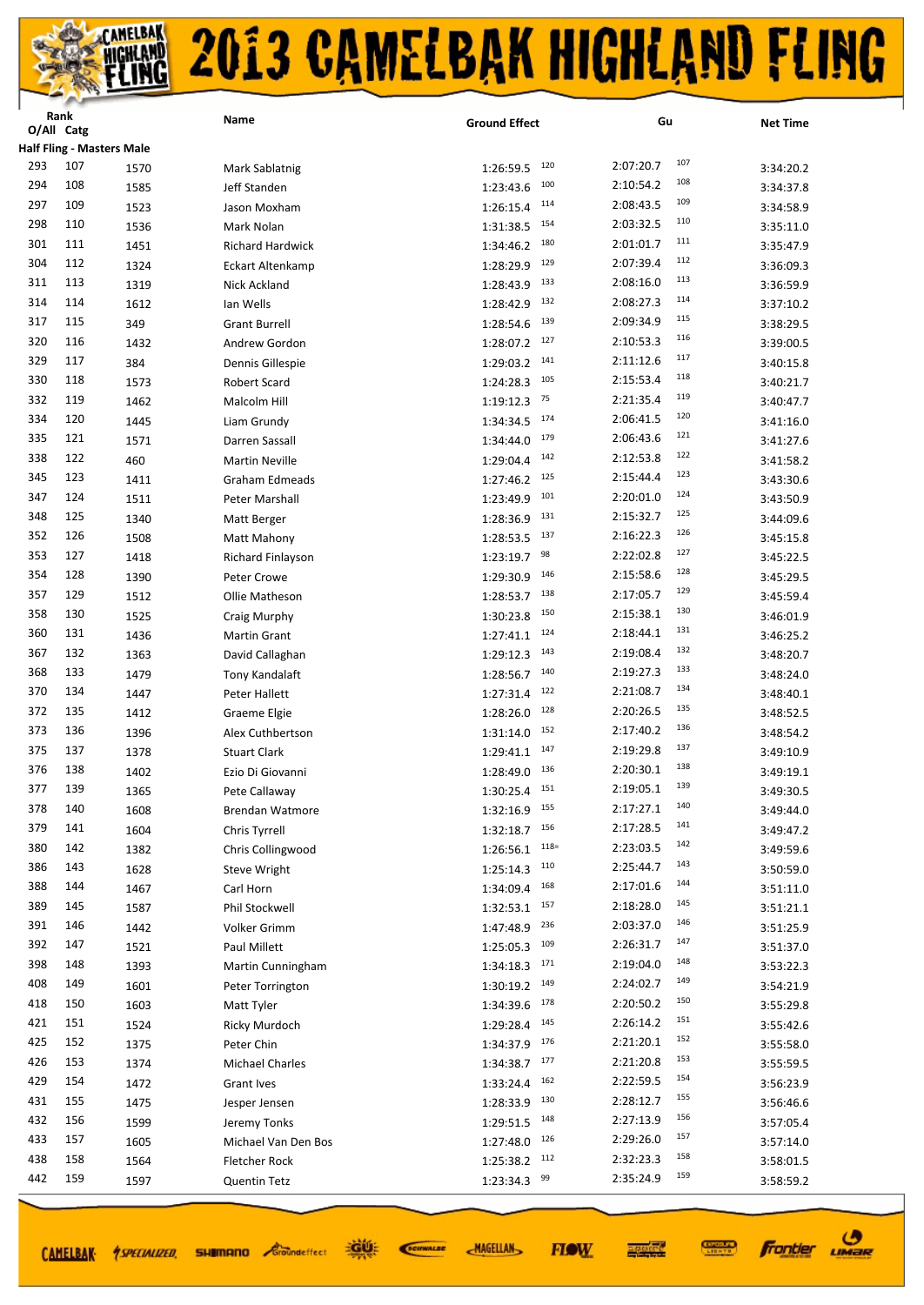|            | nalin<br>O/All Catg |                                  | Name                          | <b>Ground Effect</b>          | Gu                      | <b>Net Time</b>        |
|------------|---------------------|----------------------------------|-------------------------------|-------------------------------|-------------------------|------------------------|
|            |                     | <b>Half Fling - Masters Male</b> |                               |                               |                         |                        |
| 443        | 160                 | 1330                             | Mike Ayling                   | 167<br>1:34:03.1              | 160<br>2:25:05.0        | 3:59:08.1              |
| 444        | 161                 | 1874                             | Matt Jensen                   | 181<br>1:35:12.4              | 161<br>2:24:19.3        | 3:59:31.7              |
| 449        | 162                 | 1502                             | Kevin Lock                    | 166<br>1:34:01.2              | 162<br>2:26:27.4        | 4:00:28.6              |
| 451        | 163                 | 1561                             | Sean Richards                 | 134<br>1:28:44.2              | 163<br>2:31:54.9        |                        |
| 452        | 164                 |                                  |                               | 96<br>1:22:29.1               | 164<br>2:38:18.7        | 4:00:39.1              |
| 456        | 165                 | 1466                             | Matthias Holm                 | 190                           | 165<br>2:24:57.1        | 4:00:47.8              |
| 470        | 166                 | 1413                             | Peter Elliott                 | 1:36:24.8<br>187<br>1:36:10.5 | 166<br>2:28:46.7        | 4:01:21.9              |
| 484        | 167                 | 1364                             | Lance Callaghan               | 169<br>1:34:10.4              | 167<br>2:34:00.8        | 4:04:57.2              |
| 485        | 168                 | 1370                             | Jonathan Champion             | 172                           | 168<br>2:33:53.1        | 4:08:11.2              |
| 487        | 169                 | 1518<br>1592                     | Chris McNab<br>Scott Sullivan | 1:34:19.5<br>198<br>1:38:34.3 | 169<br>2:29:45.8        | 4:08:12.6<br>4:08:20.1 |
| 489        | 170                 | 1446                             |                               | 173<br>1:34:27.5              | 170<br>2:34:02.1        | 4:08:29.6              |
| 490        | 171                 |                                  | <b>Richard Haines</b>         | 175                           | 171<br>2:34:11.1        |                        |
| 491        | 172                 | 1580                             | Nick Simmonds                 | 1:34:35.8<br>158              | 172<br>2:36:17.4        | 4:08:46.9              |
| 492        | 173                 | 1343                             | <b>Greg Bittar</b>            | 1:33:00.0<br>163              | 173<br>2:35:50.4        | 4:09:17.4              |
| 503        | 174                 | 1341                             | Aron Berkery                  | 1:33:28.6<br>165              | 174<br>2:38:14.8        | 4:09:19.0              |
| 504        | 175                 | 1444                             | Anthony Grubb                 | 1:33:49.3<br>164              | 175<br>2:38:17.9        | 4:12:04.1              |
| 505        | 176                 | 1394                             | Eddie Cuschieri               | 1:33:46.8<br>161              | 176<br>2:39:19.4        | 4:12:04.7              |
| 506        | 177                 | 1458                             | Jim Henderson                 | 1:33:14.0<br>191              | 177<br>2:35:44.5        | 4:12:33.4              |
| 517        | 178                 | 1397                             | Michael Dabelstein            | 1:37:11.7<br>117              | 178<br>2:48:19.1        | 4:12:56.2              |
| 518        | 179                 | 1547                             | <b>Warren Page</b>            | 1:26:53.8<br>$118=$           | 179                     | 4:15:12.9              |
| 519        | 180                 | 1470                             | Mark Hutchison                | 1:26:56.1<br>159              | 2:48:18.2<br>180        | 4:15:14.3              |
| 520        | 181                 | 1576                             | Ian Sherratt                  | 1:33:04.4<br>201              | 2:42:11.8<br>181        | 4:15:16.2              |
|            |                     | 1622                             | <b>Geoff Withers</b>          | 1:39:08.1<br>160              | 2:36:08.6<br>182        | 4:15:16.7              |
| 521<br>522 | 182                 | 1483                             | Mark Keller                   | 1:33:05.9                     | 2:42:11.0<br>183        | 4:15:16.9              |
|            | 183                 | 1631                             | Jeanmaurice Younes            | 200<br>1:39:06.9<br>192       | 2:36:10.4<br>184        | 4:15:17.3              |
| 523<br>525 | 184                 | 1552                             | <b>Adam Philip</b>            | 1:37:27.5                     | 2:38:32.4<br>185        | 4:15:59.9              |
|            | 185                 | 1358                             | Rowan Burke                   | 153<br>1:31:16.1              | 2:46:02.5<br>186        | 4:17:18.6              |
| 527        | 186                 | 1331                             | Phil B                        | 193<br>1:38:07.1              | 2:39:35.0<br>187        | 4:17:42.1              |
| 530        | 187                 | 1352                             | <b>Michael Briggs</b>         | 199<br>1:38:50.0              | 2:39:16.3<br>188        | 4:18:06.3              |
| 533        | 188                 | 1501                             | lan Linton                    | 186<br>1:36:04.3              | 2:42:24.1<br>189        | 4:18:28.4              |
| 536        | 189                 | 1356                             | Paul Brunner                  | 170<br>1:34:18.0<br>204       | 2:44:31.3<br>190        | 4:18:49.3              |
| 537        | 190                 | 1387                             | <b>Chris Cotterell</b>        | 1:40:10.2<br>205              | 2:39:04.7<br>191        | 4:19:14.9              |
| 538        | 191                 | 1535                             | <b>Tyron Nicholson</b>        | 1:40:11.2<br>189              | 2:39:03.9<br>192        | 4:19:15.1              |
| 540        | 192                 | 1572                             | <b>Robert Sauer</b>           | 1:36:22.2<br>185              | 2:43:09.1<br>193        | 4:19:31.3              |
| 541        | 193                 | 1504                             | Wayne Lowe                    | 1:35:54.8                     | 2:43:52.2<br>194        | 4:19:47.0              |
| 543        | 194                 | 1379                             | Paul Clarke                   | 194<br>1:38:10.9              | 2:42:09.1<br>195        | 4:20:20.0              |
| 544        | 195                 | 1577                             | Paul Shields                  | 226<br>1:45:47.9              | 2:34:40.9<br>196        | 4:20:28.8              |
| 546        | 196                 | 1471                             | Rob Hutchison                 | 223<br>1:44:40.4              | 2:36:23.5<br>197        | 4:21:03.9              |
| 548        | 197                 | 1519                             | <b>Bruce Miles</b>            | 209<br>1:41:51.9              | 2:39:26.6<br>198        | 4:21:18.5              |
| 549        | 198                 | 1440                             | David Gribble                 | 203<br>1:39:58.0              | 2:42:17.4<br>199        | 4:22:15.4              |
| 550        | 199                 | 1586                             | Simon Stanley                 | 183<br>1:35:51.2              | 2:46:44.5<br>200        | 4:22:35.7              |
| 552        | 200                 | 1391                             | Peter Cuges                   | 217<br>1:43:18.6              | 2:39:32.5<br>201        | 4:22:51.1              |
| 560        | 201                 | 1509                             | <b>Graeme Malpass</b>         | 210<br>1:42:12.1              | 2:42:11.8<br>202        | 4:24:23.9              |
| 565        | 202                 | 1424                             | Mark Galea                    | 182<br>1:35:13.3              | 2:50:59.8<br>203        | 4:26:13.1              |
| 569        | 203                 | 1629                             | Michael Wu                    | 215<br>1:42:44.0              | 2:45:53.0<br>204        | 4:28:37.0              |
| 570        | 204                 | 1498                             | Stephen Leonard               | 238<br>1:48:05.4              | 2:40:36.8<br>205        | 4:28:42.2              |
| 572        | 205                 | 1376                             | Ping Ching                    | 212<br>1:42:34.7              | 2:46:34.5               | 4:29:09.2              |
| 575        | 206                 | 1384                             | Chris Cook                    | 228<br>1:46:25.6              | 206<br>2:43:07.7<br>207 | 4:29:33.3              |
| 578        | 207                 | 1598                             | Steve Thompson                | 255<br>2:07:37.4              | 2:22:51.8<br>208        | 4:30:29.2              |
| 584        | 208                 | 1415                             | Will Ervin                    | 206<br>1:40:47.7              | 2:52:49.8               | 4:33:37.5              |
| 586        | 209                 | 1438                             | Matthew Gray                  | 208<br>1:41:45.2              | 209<br>2:52:09.6        | 4:33:54.8              |
| 587        | 210                 | 1486                             | David King                    | 233<br>1:47:25.7              | 210<br>2:47:15.4        | 4:34:41.1              |
| 589        | 211                 | 1342                             | Scott Beuzeville              | 214<br>1:42:42.5              | 211<br>2:52:24.4        | 4:35:06.9              |
| 590        | 212                 | 1368                             | <b>Phil Carbins</b>           | 213<br>1:42:37.0              | 212<br>2:52:30.3        | 4:35:07.3              |

CAMELBAK *ASPECIALIZED* 

道好 **SHIMANO** *Groundeffect* 

SCIENALDE

**MAGELLAN** 



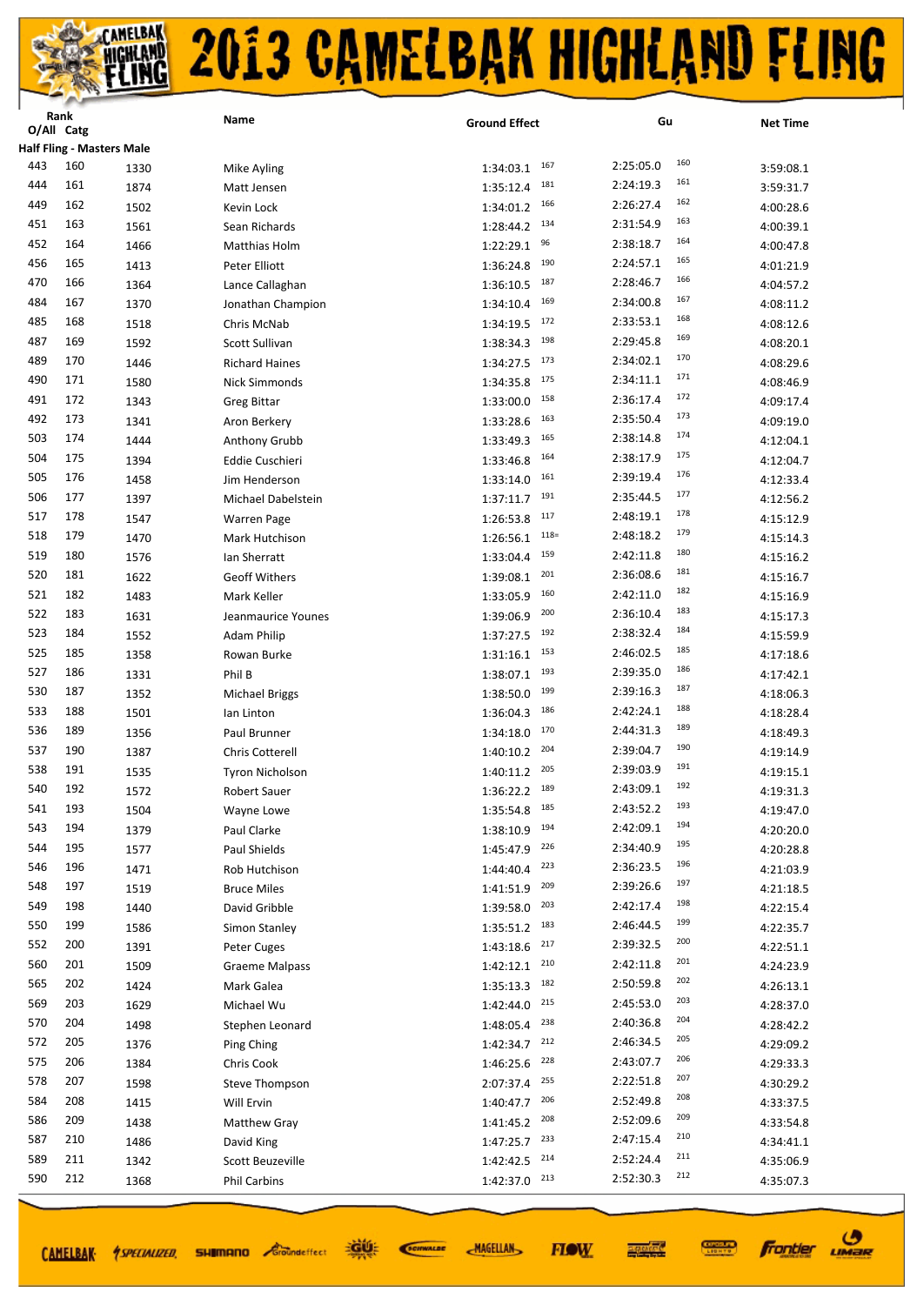|     | Rank<br>O/All Catg |                                  | Name                   | <b>Ground Effect</b> | Gu               | <b>Net Time</b> |
|-----|--------------------|----------------------------------|------------------------|----------------------|------------------|-----------------|
|     |                    | <b>Half Fling - Masters Male</b> |                        |                      |                  |                 |
| 593 | 213                |                                  |                        | 184<br>1:35:51.9     | 213<br>3:00:35.5 |                 |
| 597 | 214                | 1522                             | Craig Moroz            | 197                  | 214<br>2:58:30.6 | 4:36:27.4       |
| 598 | 215                | 1453                             | <b>Bruce Harrison</b>  | 1:38:31.9<br>196     | 215<br>2:58:33.7 | 4:37:02.5       |
| 599 |                    | 1434                             | Jamie Gorman           | 1:38:28.9<br>220     | 216              | 4:37:02.6       |
|     | 216                | 1404                             | Theo Dickinson         | 1:44:11.4<br>219     | 2:53:43.4<br>217 | 4:37:54.8       |
| 600 | 217                | 1565                             | Daniel Rose            | 1:44:08.9<br>221     | 2:53:46.3<br>218 | 4:37:55.2       |
| 601 | 218                | 1620                             | Jamie Wilson           | 1:44:12.3            | 2:53:44.3<br>219 | 4:37:56.6       |
| 603 | 219                | 1517                             | Simon McMahon          | 231<br>1:46:45.5     | 2:51:32.9<br>220 | 4:38:18.4       |
| 604 | 220                | 1329                             | <b>Brad Ashmore</b>    | 113<br>1:25:54.9     | 3:12:38.6<br>221 | 4:38:33.5       |
| 609 | 221                | 1485                             | Lawrence Kimberley     | 195<br>1:38:15.7     | 3:02:44.9<br>222 | 4:41:00.6       |
| 610 | 222                | 1872                             | Alfredo Pagano         | 241<br>1:48:34.2     | 2:54:39.3<br>223 | 4:43:13.5       |
| 611 | 223                | 1395                             | Mal Custer             | 225<br>1:45:12.1     | 2:58:16.0<br>224 | 4:43:28.1       |
| 612 | 224                | 1505                             | David Lyell            | 227<br>1:46:15.4     | 2:58:26.8<br>225 | 4:44:42.2       |
| 613 | 225                | 1443                             | <b>Ben Groves</b>      | 222<br>1:44:38.1     | 3:01:07.3<br>226 | 4:45:45.4       |
| 615 | 226                | 1355                             | Denis Brown            | 224<br>1:44:41.2     | 3:01:05.1<br>227 | 4:45:46.3       |
| 616 | 227                | 1530                             | Martin Leach           | 207<br>1:41:08.6     | 3:04:48.8        | 4:45:57.4       |
| 620 | 228                | 1579                             | Frank Simmer           | 188<br>1:36:12.9     | 228<br>3:11:30.1 | 4:47:43.0       |
| 623 | 229                | 1557                             | <b>Stewart Read</b>    | 232<br>1:47:15.4     | 229<br>3:02:51.8 | 4:50:07.2       |
| 626 | 230                | 1602                             | lan Tregenza           | 218<br>1:43:31.2     | 230<br>3:07:55.4 | 4:51:26.6       |
| 628 | 231                | 1381                             | Lindsay Cohen          | 256<br>2:10:34.3     | 231<br>2:23:27.8 | 4:52:48.4       |
| 629 | 232                | 1399                             | Andrew Darby           | 240<br>1:48:24.6     | 232<br>3:04:28.0 | 4:52:52.6       |
| 631 | 233                | 1417                             | Jonathan Everett       | 239<br>1:48:22.7     | 233<br>3:04:52.3 | 4:53:15.0       |
| 633 | 234                | 1454                             | <b>Martin Hayes</b>    | 230<br>1:46:44.6     | 234<br>3:08:58.6 | 4:55:43.2       |
| 636 | 235                | 1542                             | Tony O'Malley          | 234<br>1:47:26.8     | 235<br>3:08:58.7 | 4:56:25.5       |
| 640 | 236                | 1566                             | <b>Stephen Ross</b>    | 229<br>1:46:33.3     | 236<br>3:11:03.7 | 4:57:37.0       |
| 642 | 237                | 1543                             | Shane O'Malley         | 235<br>1:47:40.5     | 237<br>3:11:02.9 | 4:58:43.4       |
| 646 | 238                | 1593                             | David Sullivan         | 244<br>1:49:19.7     | 238<br>3:10:36.9 | 4:59:56.6       |
| 648 | 239                | 1553                             | lan Place              | 242<br>1:48:51.7     | 239<br>3:11:50.8 | 5:00:42.5       |
| 661 | 240                | 1348                             | <b>Richard Borg</b>    | 243<br>1:49:04.1     | 240<br>3:16:56.9 | 5:06:01.0       |
| 662 | 241                | 1527                             | James Murray           | 202<br>1:39:40.1     | 241<br>3:27:54.9 | 5:07:35.0       |
| 664 | 242                | 1614                             | Dean Weston            | 245<br>1:52:20.4     | 242<br>3:18:16.2 | 5:10:36.6       |
| 668 | 243                | 1403                             | Anthony Dickinson      | 247<br>1:53:42.8     | 243<br>3:19:02.2 | 5:12:45.0       |
| 670 | 244                | 1323                             | Chris Allison          | 237<br>1:47:50.3     | 244<br>3:26:16.7 | 5:14:07.0       |
| 672 | 245                | 1618                             | Stephen Williams       | 248<br>1:53:53.1     | 245<br>3:22:09.4 | 5:16:02.5       |
| 673 | 246                | 1507                             | Robert Mackey          | 251<br>2:01:29.2     | 246<br>2:57:44.7 | 5:19:00.4       |
| 675 | 247                | 1499                             | Eric Lewis             | 216<br>1:42:47.9     | 247<br>3:37:34.0 | 5:20:21.9       |
| 676 | 248                | 1366                             | <b>Robert Cameron</b>  | 252<br>2:02:03.8     | 248<br>3:18:50.6 | 5:20:54.4       |
| 680 | 249                | 1478                             | <b>Bruce Jones</b>     | 254<br>2:04:30.4     | 249<br>3:18:22.4 | 5:22:52.8       |
| 685 | 250                | 1531                             | Jarrod Newman          | 246<br>1:52:21.2     | 250<br>3:33:37.1 | 5:25:58.3       |
| 690 | 251                | 1406                             | <b>Bruce Donaldson</b> | 253<br>2:03:25.6     | 251<br>3:08:59.9 | 5:30:14.5       |
| 696 | 252                | 1322                             | Raymond Akhigbe        | 249<br>1:55:20.7     | 252<br>3:43:23.8 | 5:38:44.5       |
| 697 | 253                | 1591                             | Chris Suchet-Pearson   | 250<br>1:57:13.0     | 253<br>3:41:59.2 | 5:39:12.2       |
|     | Did not finish     |                                  |                        |                      |                  |                 |
|     |                    | 1407                             | Paul Donovan           | 257<br>2:13:29.3     |                  |                 |
|     |                    | 1574                             | Andrew Sedger          | 24<br>1:10:05.4      |                  |                 |
|     |                    | 1359                             | Dimitri Burshtein      | 135<br>1:28:46.6     |                  |                 |
|     |                    | 1416                             | Gareth Evans           | 211<br>1:42:20.2     |                  |                 |
|     |                    | 1353                             | Max Briggs             |                      |                  |                 |
|     |                    | 1369                             | Grant Chamberlain      |                      |                  |                 |
|     |                    | 1450                             | Charles Hardimon       |                      |                  |                 |
|     |                    | 1455                             | Dick Heath             |                      |                  |                 |
|     |                    | 1539                             | Robert O'Brien         |                      |                  |                 |
|     | Did not start      |                                  |                        |                      |                  |                 |
|     |                    | 1325                             | <b>Andrew Amos</b>     |                      |                  |                 |
|     |                    |                                  |                        |                      |                  |                 |
|     |                    |                                  |                        |                      |                  |                 |

CAMELBAK ASPECIALIZED.

**ROOF SHIMANO** *Groundeffect* 

SCIENALDE **MAGELLAN**  agodae

**FIOW** 

**CONNECT** 

 $\boldsymbol{\sigma}$ 

LIMaR

Frantier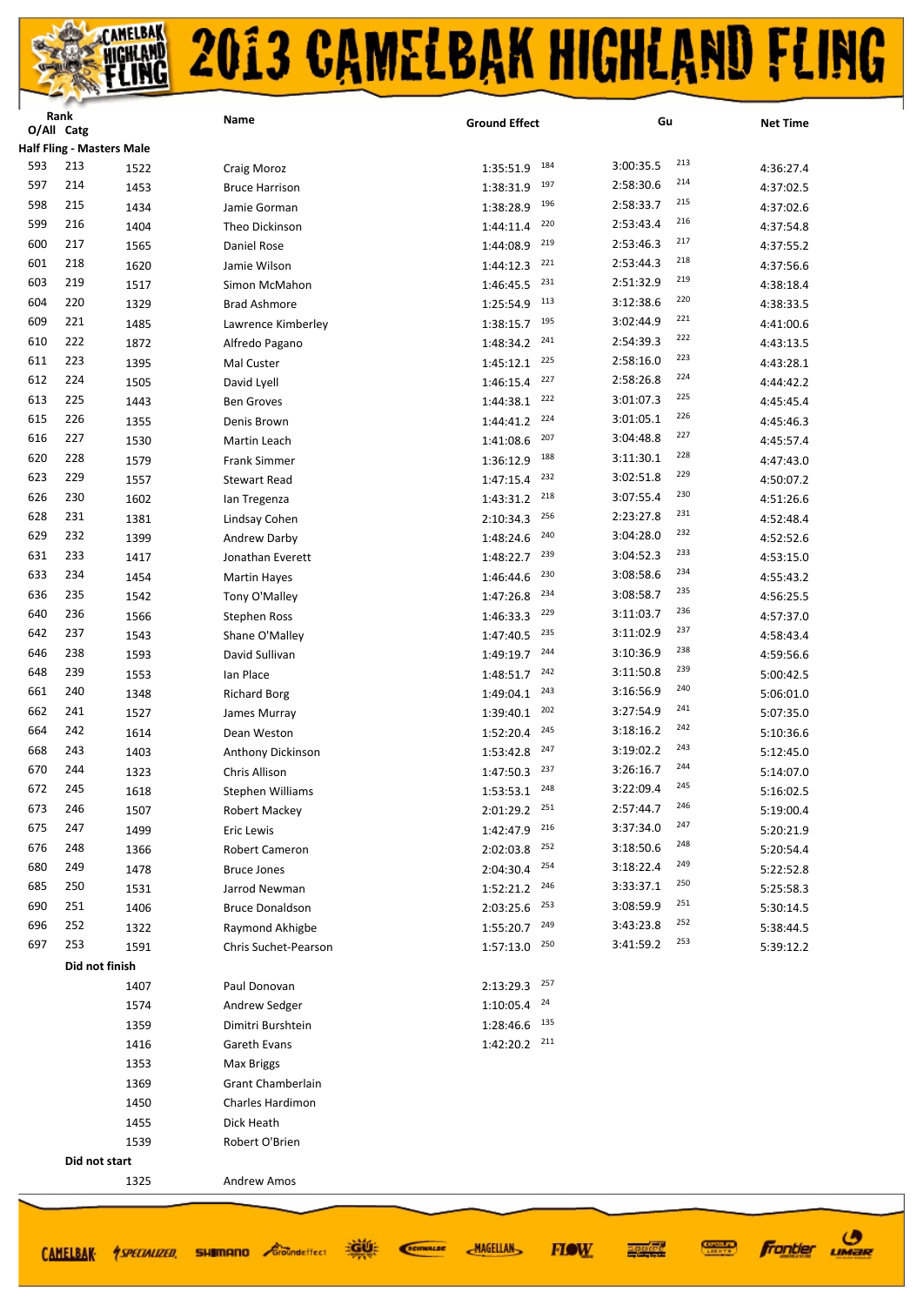

| Rank                             | Name                  |                      | Gu |                 |
|----------------------------------|-----------------------|----------------------|----|-----------------|
| O/All Catg                       |                       | <b>Ground Effect</b> |    | <b>Net Time</b> |
| <b>Half Fling - Masters Male</b> |                       |                      |    |                 |
| Did not start                    |                       |                      |    |                 |
| 1328                             | George Ashford        |                      |    |                 |
| 1333                             | James Barber          |                      |    |                 |
| 1338                             | Andrew Belger         |                      |    |                 |
| 1347                             | Russell Bolden        |                      |    |                 |
| 1351                             | David Briggs          |                      |    |                 |
| 1354                             | Steve Brown           |                      |    |                 |
| 1371                             | Stephen Champion      |                      |    |                 |
| 1372                             | Mark Chapman          |                      |    |                 |
| 1373                             | Andrew Chapman        |                      |    |                 |
| 1388                             | Danny Cremasco        |                      |    |                 |
| 1389                             | Steven Cremasco       |                      |    |                 |
| 1410                             | Gary Eastment         |                      |    |                 |
| 1420                             | John Forrest          |                      |    |                 |
| 1422                             | Michael Foster        |                      |    |                 |
| 1423                             | Tom Fyfe              |                      |    |                 |
| 1429                             | Greg Gillespie        |                      |    |                 |
| 1431                             | Damian Goodman        |                      |    |                 |
| 1433                             | Brendan Gorman        |                      |    |                 |
| 1437                             | Andrew Gray           |                      |    |                 |
| 1449                             | Andrew Hamilton       |                      |    |                 |
| 1452                             | Richard Hardy         |                      |    |                 |
| 1456                             | Craig Heinrich        |                      |    |                 |
| 1460                             | <b>Richard Hewitt</b> |                      |    |                 |
| 1461                             | Lee Hill              |                      |    |                 |
| 1468                             | <b>Michael Hughes</b> |                      |    |                 |
| 1473                             | Greg James            |                      |    |                 |
| 1474                             | Paul Jansz            |                      |    |                 |
| 1476                             | Anthony Jereley       |                      |    |                 |
| 1477                             | Andrew Johnson        |                      |    |                 |
| 1480                             | Jonathon Kane         |                      |    |                 |
| 1482                             | Richard Kellaway      |                      |    |                 |
| 1487                             | Tim Kirby             |                      |    |                 |
| 1491                             | Ben Kruger            |                      |    |                 |
| 1494                             | Gary Latter           |                      |    |                 |
| 1497                             | Matthew Leman         |                      |    |                 |
| 1529                             | Matt Nash             |                      |    |                 |
| 1544                             | Chris Obrien          |                      |    |                 |
| 1545                             | Ed Oneil              |                      |    |                 |
| 1548                             | Jonathan Pearce       |                      |    |                 |
| 1551                             | Sam Pfafflin          |                      |    |                 |
| 1554                             | Peter Portanger       |                      |    |                 |
| 1555                             | Ian Rachel            |                      |    |                 |
| 1558                             | Wayne Reade           |                      |    |                 |
| 1559                             | Peter Reynolds        |                      |    |                 |
| 1567                             | Dean Rowland          |                      |    |                 |
| 1569                             | Robert Rychter        |                      |    |                 |
| 1578                             | Peter Shorthouse      |                      |    |                 |
| 1595                             | Mark Tatarinoff       |                      |    |                 |
| 1600                             | <b>Adrian Topping</b> |                      |    |                 |
| 1606                             | Justin Walker         |                      |    |                 |
| 1611                             | Miles Wayne           |                      |    |                 |
| 1615                             | Mike Whelan           |                      |    |                 |

道好

**SHIMANO** *<i>Groundeffect* 

CAMELBAK *ASPECIALIZED* 

SCIENALDE

**MAGELLAN** 

**Frontier UMBR** 

**CONNECT** 

医硬体质

**FIOW**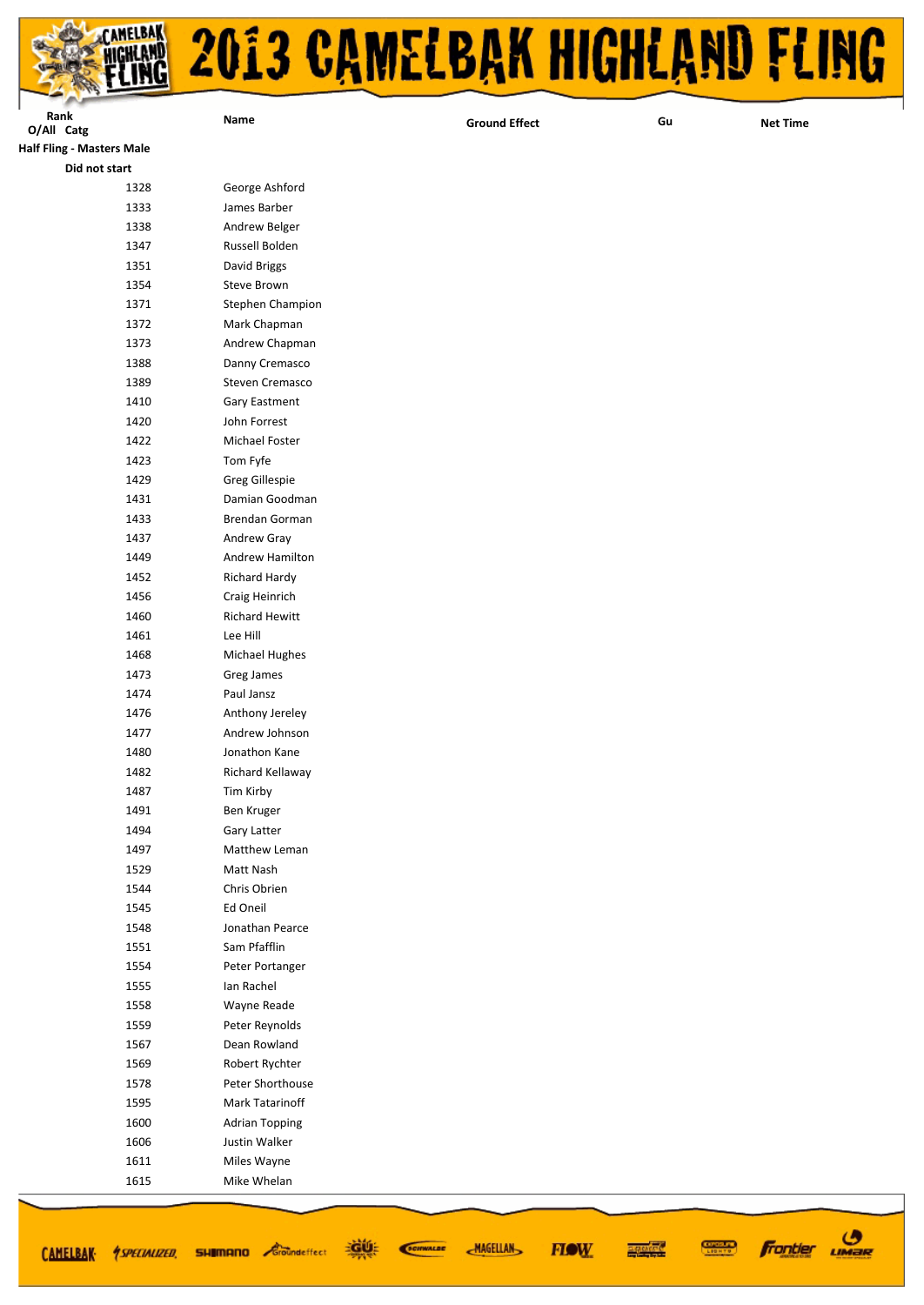

| O/All Catg | Rank           |                                          | Name                  | <b>Ground Effect</b>        | Gu                                    | <b>Net Time</b> |
|------------|----------------|------------------------------------------|-----------------------|-----------------------------|---------------------------------------|-----------------|
|            |                | <b>Half Fling - Masters Male</b>         |                       |                             |                                       |                 |
|            |                | Did not start                            |                       |                             |                                       |                 |
|            |                |                                          |                       |                             |                                       |                 |
|            |                | 1632                                     | Jason Young           |                             |                                       |                 |
|            |                | 15611                                    | Orion Riggs           |                             |                                       |                 |
|            |                | <b>Half Fling - Super Masters Female</b> |                       |                             |                                       |                 |
| 374        | $\overline{1}$ | 1805                                     | Carolyn Matthews      | $1:34:23.3$ <sup>1</sup>    | $\overline{1}$<br>2:14:37.7           | 3:49:01.0       |
| 495        | 2              | 1797                                     | Kate Clezy            | $\overline{2}$<br>1:36:05.9 | $\overline{2}$<br>2:33:40.8           | 4:09:46.7       |
| 581        | 3              | 1803                                     | Marlene Lynam         | 3<br>1:40:43.3              | $\overline{\mathbf{3}}$<br>2:51:57.5  | 4:32:40.8       |
| 645        | 4              | 1799                                     | Joanne Warren         | $1:55:17.5$ <sup>4</sup>    | $\overline{a}$<br>3:04:31.2           | 4:59:48.7       |
| 702        | 5              | 1806                                     | Kim Simister          | -5<br>2:03:39.8             | $\overline{\phantom{0}}$<br>3:39:52.2 | 5:43:32.0       |
| 711        | 6              | 1800                                     | Ulli Fisher           | 6<br>2:14:14.4              | - 6<br>3:36:55.7                      | 6:16:52.3       |
|            |                | Did not finish                           |                       |                             |                                       |                 |
|            |                | 1798                                     | <b>Wendy Copeland</b> |                             |                                       |                 |
|            |                | Did not start                            |                       |                             |                                       |                 |
|            |                | 1796                                     | Samantha Catt         |                             |                                       |                 |
|            |                | 1801                                     | Heidi Healy           |                             |                                       |                 |
|            |                | 1802                                     | Gabrielle Howard      |                             |                                       |                 |

 Judy Mathewson Liz Wilkinson Anthea Couvee

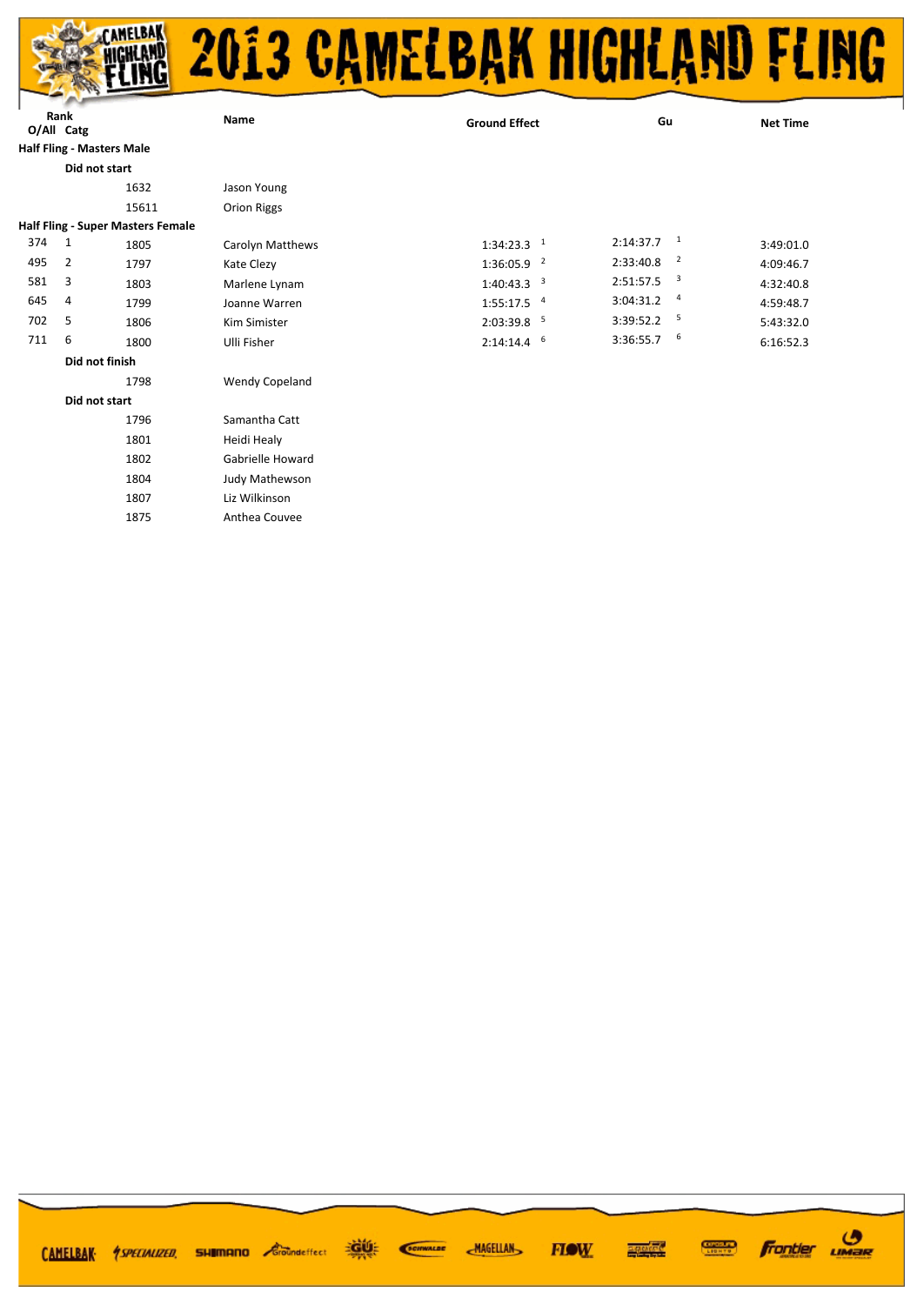|     | <b>Kank</b><br>O/All Catg |                                        | Name                    | <b>Ground Effect</b>        | Gu                          | <b>Net Time</b>        |
|-----|---------------------------|----------------------------------------|-------------------------|-----------------------------|-----------------------------|------------------------|
|     |                           | <b>Half Fling - Super Masters Male</b> |                         |                             |                             |                        |
| 18  | 1                         | 1794                                   | John Wurtz              | $1:00:53.9$ <sup>1</sup>    | $\mathbf{1}$<br>1:29:59.8   | 2:30:53.7              |
| 31  | 2                         | 1697                                   | Aidan Coker             | $\overline{2}$<br>1:02:03.8 | 2<br>1:33:58.2              | 2:36:02.0              |
| 44  | 3                         | 1717                                   |                         | $1:04:30.0$ <sup>3</sup>    | 3<br>1:38:34.0              |                        |
| 70  | 4                         |                                        | Scott Frayne            | $\overline{\phantom{0}}$    | 4<br>1:43:27.4              | 2:43:04.0              |
| 73  | 5                         | 1768                                   | Anthony Rigney          | 1:10:03.0                   | 5<br>1:44:51.6              | 2:53:30.4              |
|     |                           | 1730                                   | Gary Hitches            | $1:09:04.4$ <sup>4</sup>    | 6                           | 2:53:56.0              |
| 104 | 6                         | 1760                                   | Cameron Osborne         | 8<br>1:11:30.4              | 1:49:20.1<br>$\overline{7}$ | 3:00:50.5              |
| 105 | 7                         | 1769                                   | <b>Malcolm Roberts</b>  | 9<br>1:11:43.6              | 1:49:07.9<br>8              | 3:00:51.5              |
| 106 | 8                         | 1684                                   | Simon Bolton            | 10<br>1:12:11.8             | 1:48:46.3                   | 3:00:58.1              |
| 117 | 9                         | 1685                                   | Jim Buda                | 6<br>1:10:08.4              | 9<br>1:52:13.3              | 3:02:21.7              |
| 121 | 10                        | 1706                                   | <b>Tony Deisel</b>      | 11<br>1:13:23.6             | 10<br>1:49:48.8             | 3:03:12.4              |
| 126 | 11                        | 1732                                   | <b>Terry Hunt</b>       | 16<br>1:14:29.0             | 11<br>1:49:15.6             | 3:03:44.6              |
| 128 | 12                        | 1745                                   | Geoff Lockhart          | 13<br>1:13:41.7             | 12<br>1:50:26.6             | 3:04:08.3              |
| 132 | 13                        | 1727                                   | <b>Greg Hatton</b>      | $\overline{7}$<br>1:10:18.0 | 13<br>1:54:43.6             | 3:05:01.6              |
| 148 | 14                        | 1682                                   | Jeremy Bennett          | 24<br>1:19:03.7             | 14<br>1:47:51.0             | 3:06:54.7              |
| 149 | 15                        | 1747                                   | <b>Greg McCourt</b>     | 14<br>1:14:04.3             | 15<br>1:52:51.1             | 3:06:55.4              |
| 163 | 16                        | 1873                                   | Craig Kappes            | 20<br>1:16:30.2             | 16<br>1:53:21.9             | 3:09:52.1              |
| 181 | 17                        | 1777                                   | Peter Slater            | 18<br>1:15:44.4             | 17<br>1:57:39.2             | 3:13:23.6              |
| 190 | 18                        | 1751                                   | Patrick McNamara        | 12<br>1:13:25.9             | 18<br>2:01:15.6             | 3:14:41.5              |
| 192 | 19                        | 1772                                   | Jorn Rudloff            | 19<br>1:16:14.7             | 19<br>1:58:46.4             | 3:15:01.1              |
| 198 | 20                        | 1724                                   | Chris Hardwick          | 15<br>1:14:24.3             | 20<br>2:02:26.3             | 3:16:50.6              |
| 205 | 21                        | 1785                                   | <b>Terry Stevenson</b>  | 17<br>1:15:37.8             | 21<br>2:02:02.0             | 3:17:39.8              |
| 209 | 22                        | 1753                                   | David Morris            | 25<br>1:19:04.5             | 22<br>1:59:10.5             | 3:18:15.0              |
| 211 | 23                        | 1719                                   | Geoff Gradden           | 35<br>1:23:22.4             | 23<br>1:55:01.9             | 3:18:24.3              |
| 225 | 24                        | 1763                                   | <b>Michael Phipps</b>   | 31<br>1:22:21.1             | 24<br>1:57:48.4             | 3:20:09.5              |
| 228 | 25                        | 1716                                   | <b>Russell Fox</b>      | 28<br>1:19:31.8             | 25<br>2:01:26.9             | 3:20:58.7              |
| 231 | 26                        | 1762                                   | Leslie Paton            | 26<br>1:19:18.3             | 26<br>2:02:11.9             | 3:21:30.2              |
| 234 | 27                        | 1784                                   | <b>Richard Stevens</b>  | 46<br>1:25:43.2             | 27<br>1:56:19.2             | 3:22:02.4              |
| 238 | 28                        | 1722                                   | John Grimble            | 23<br>1:18:55.5             | 28<br>2:03:46.7             | 3:22:42.2              |
| 240 | 29                        | 1726                                   | Mark Hather             | 29<br>1:19:57.3             | 29<br>2:02:55.9             | 3:22:53.2              |
| 242 | 30                        | 1790                                   | Craig Weller            | 22<br>1:17:09.2             | 30<br>2:06:14.5             | 3:23:23.7              |
| 252 | 31                        | 1680                                   | Alan Bassingthwaighte   | 30<br>1:20:12.2             | 31<br>2:04:48.9             | 3:25:01.1              |
| 257 | 32                        | 1788                                   | <b>Bud Walter</b>       | 32<br>1:22:22.5             | 32<br>2:03:46.4             | 3:26:08.9              |
| 258 | 33                        | 1688                                   | Alexander Calder        | 33<br>1:22:56.4             | 33<br>2:03:50.4             | 3:26:46.8              |
| 261 | 34                        |                                        |                         | $1:25:55.8$ $47$            | 34<br>2:01:37.6             |                        |
| 264 | 35                        | 1775                                   | <b>Baz Simmons</b>      | 34<br>1:23:00.8             | 35<br>2:05:06.1             | 3:27:33.4<br>3:28:06.9 |
| 269 | 36                        | 1699                                   | <b>Brian Combridge</b>  | 27                          | 36<br>2:10:10.3             |                        |
| 284 | 37                        | 1750                                   | Ken McIlwain            | 1:19:26.9<br>38             | 37<br>2:08:11.2             | 3:29:37.2              |
| 287 | 38                        | 1778                                   | Lachlan Smith           | 1:24:00.4<br>39             | 38<br>2:09:12.5             | 3:32:11.6              |
| 295 | 39                        | 1766                                   | David Richards          | 1:24:07.3<br>36             | 39<br>2:11:06.2             | 3:33:19.8              |
|     |                           | 1780                                   | Robert Standen          | 1:23:32.6                   | 40                          | 3:34:38.8              |
| 312 | 40                        | 1776                                   | Kevin Simpson           | 48<br>1:27:51.7             | 2:09:08.8<br>41             | 3:37:00.5              |
| 315 | 41                        | 1793                                   | Graham Woods            | 67<br>1:34:06.3             | 2:03:12.3<br>42             | 3:37:18.6              |
| 316 | 42                        | 1736                                   | Kevin Joy               | 51<br>1:28:20.2             | 2:09:28.0<br>43             | 3:37:48.2              |
| 318 | 43                        | 1709                                   | Craig Elgie             | 41<br>1:24:14.4             | 2:14:24.0<br>44             | 3:38:38.4              |
| 319 | 44                        | 1749                                   | <b>Stuart McDougall</b> | 49<br>1:27:58.9             | 2:10:49.3                   | 3:38:48.2              |
| 323 | 45                        | 558                                    | Christopher Copeland    | 50<br>1:28:10.1             | 45<br>2:11:07.0             | 3:39:17.1              |
| 339 | 46                        | 1714                                   | Martin Fisher           | 40<br>1:24:09.6             | 46<br>2:18:06.3             | 3:42:15.9              |
| 351 | 47                        | 1789                                   | David Waterhouse        | 43<br>1:24:58.0             | 47<br>2:20:04.9             | 3:45:02.9              |
| 364 | 48                        | 1703                                   | <b>Michael Davies</b>   | 42<br>1:24:32.9             | 48<br>2:22:56.0             | 3:47:28.9              |
| 366 | 49                        | 1720                                   | Duncan Grant            | 45<br>1:25:31.7             | 49<br>2:22:26.2             | 3:47:57.9              |
| 384 | 50                        | 1691                                   | Adrian Carlson          | 52<br>1:28:34.8             | 50<br>2:22:07.1             | 3:50:41.9              |
| 390 | 51                        | 1723                                   | Anthony Hannah          | 53<br>1:28:36.6             | 51<br>2:22:45.5             | 3:51:22.1              |
| 393 | 52                        | 1770                                   | Glenn Robinson          | 64<br>1:33:15.6             | 52<br>2:18:32.1             | 3:51:47.7              |
| 394 | 53                        | 1744                                   | Andreas Lissek          | 56<br>1:30:22.7             | 53<br>2:21:44.4             | 3:52:07.1              |
|     |                           |                                        |                         |                             |                             |                        |

CAMELBAK *ASPECIALIZED* 

**SHIMANO** *Groundeffect* 

道理 SCIENALDE **MAGELLAN** 

**FIOW** 



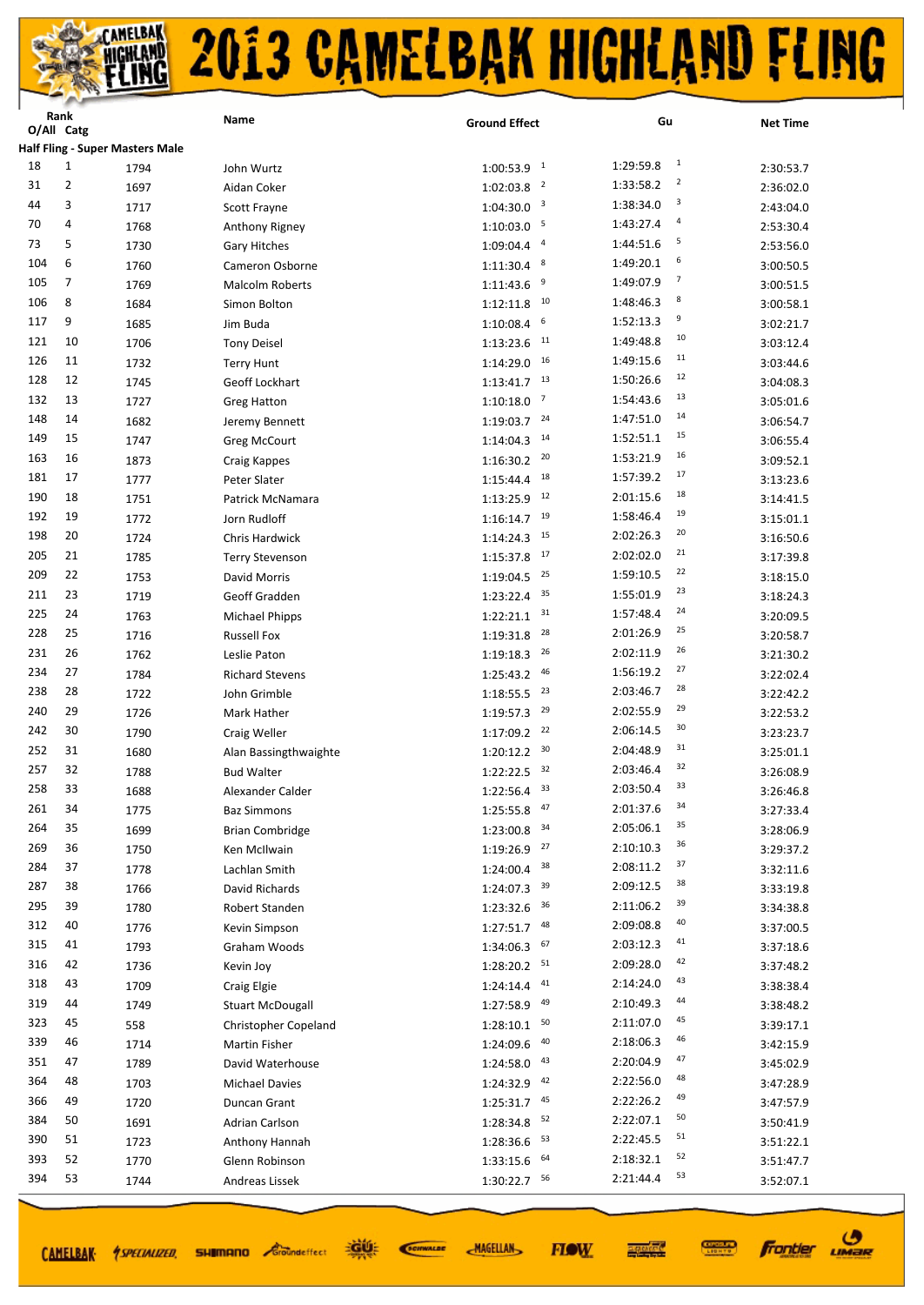|     | Rank<br>O/All Catg |                                        | Name                    | <b>Ground Effect</b> | Gu               | <b>Net Time</b> |
|-----|--------------------|----------------------------------------|-------------------------|----------------------|------------------|-----------------|
|     |                    | <b>Half Fling - Super Masters Male</b> |                         |                      |                  |                 |
| 402 | 54                 | 1728                                   | John Hawkins            | 37<br>1:23:33.1      | 54<br>2:30:22.7  | 3:53:55.8       |
| 404 | 55                 | 1713                                   | David Feeney            | 71<br>1:35:07.9      | 55<br>2:18:59.8  | 3:54:07.7       |
| 413 | 56                 | 1738                                   |                         | 21<br>1:17:02.8      | 56<br>2:37:55.2  | 3:54:58.0       |
| 414 | 57                 | 1734                                   | Andy Kelsey             | 59<br>1:32:19.8      | 57<br>2:22:49.6  |                 |
| 416 | 58                 |                                        | Paul Jensen             | 66                   | 58<br>2:21:13.4  | 3:55:09.4       |
| 417 | 59                 | 1757                                   | Chris Nelsen            | 1:34:03.7<br>44      | 59<br>2:30:03.5  | 3:55:17.1       |
| 420 | 60                 | 1025                                   | <b>Rob Grimble</b>      | 1:25:14.9<br>58      | 60<br>2:24:16.0  | 3:55:18.4       |
| 424 | 61                 | 1701                                   | Jeremy Culver           | 1:31:23.4<br>70      | 61<br>2:21:18.9  | 3:55:39.4       |
| 427 | 62                 | 1756                                   | <b>Bernie Negus</b>     | 1:34:37.5            | 62               | 3:55:56.4       |
|     |                    | 1759                                   | Peter O'Neill           | 55<br>1:29:42.3      | 2:26:30.1<br>63  | 3:56:12.4       |
| 434 | 63                 | 1746                                   | Graeme Lynam            | 62<br>1:32:54.3      | 2:24:22.4<br>64  | 3:57:16.7       |
| 448 | 64                 | 1731                                   | Chris Horsley           | 61<br>1:32:49.5      | 2:27:33.7<br>65  | 4:00:23.2       |
| 454 | 65                 | 1774                                   | Andrew Short            | 74<br>1:36:25.3      | 2:24:53.5<br>66  | 4:01:18.8       |
| 458 | 66                 | 1687                                   | <b>Trevor Burton</b>    | 57<br>1:30:49.7      | 2:30:41.0<br>67  | 4:01:30.7       |
| 461 | 67                 | 1742                                   | <b>Brett Langworthy</b> | 65<br>1:33:30.3      | 2:28:36.6<br>68  | 4:02:06.9       |
| 464 | 68                 | 1678                                   | Philippe Auroux         | 60<br>1:32:22.7      | 2:30:03.3<br>69  | 4:02:26.0       |
| 465 | 69                 | 1725                                   | Michael Hardwick        | 84<br>1:39:55.7      | 2:22:48.9<br>70  | 4:02:44.6       |
| 466 | 70                 | 1690                                   | Greg Camp               | 72<br>1:35:22.7      | 2:28:10.5<br>71  | 4:03:33.2       |
| 472 | 71                 | 1721                                   | <b>Andrew Grant</b>     | 77<br>1:36:58.3      | 2:28:03.5        | 4:05:01.8       |
| 475 | 72                 | 1787                                   | Patrick Versace         | 63<br>1:33:05.5      | 72<br>2:32:52.5  | 4:05:58.0       |
| 478 | 73                 | 1704                                   | Mark Davis              | 54<br>1:29:35.9      | 73<br>2:37:26.7  | 4:07:02.6       |
| 479 | 74                 | 1758                                   | <b>Scott Newland</b>    | 73<br>1:35:32.2      | 74<br>2:31:37.2  | 4:07:09.4       |
| 498 | 75                 | 1752                                   | <b>Bob Morgan</b>       | 78<br>1:37:30.1      | 75<br>2:33:44.7  | 4:11:14.8       |
| 499 | 76                 | 1741                                   | Karim Kooros            | 80<br>1:38:19.3      | 76<br>2:33:17.7  | 4:11:37.0       |
| 502 | 77                 | 1677                                   | <b>Stephen Atkins</b>   | 81<br>1:38:38.0      | 77<br>2:33:24.5  | 4:12:02.5       |
| 515 | 78                 | 1679                                   | Jeremy Barber           | 75<br>1:36:34.6      | 78<br>2:38:23.1  | 4:14:57.7       |
| 524 | 79                 | 1779                                   | Andrew Smith            | 76<br>1:36:51.7      | 79<br>2:39:23.1  | 4:16:14.8       |
| 526 | 80                 | 1695                                   | <b>Tony Chard</b>       | 85<br>1:41:04.8      | 80<br>2:36:32.8  | 4:17:37.6       |
| 553 | 81                 | 1698                                   | Peter Collins           | 88<br>1:42:31.6      | 81<br>2:41:07.0  | 4:23:38.6       |
| 554 | 82                 | 1783                                   | Peter Stergiopoulos     | 68<br>1:34:10.4      | 82<br>2:49:50.5  | 4:24:00.9       |
| 556 | 83                 | 1761                                   | Marc Ostril             | 69<br>1:34:30.3      | 83<br>2:49:40.6  | 4:24:10.9       |
| 563 | 84                 | 1737                                   | <b>Bernard Kelly</b>    | 82<br>1:39:00.8      | 84<br>2:46:06.3  | 4:25:07.1       |
| 577 | 85                 | 1755                                   | Robert Munkman          | 83<br>1:39:01.9      | 85<br>2:50:53.4  | 4:29:55.3       |
| 605 | 86                 | 1692                                   | David Carmichael        | 92<br>1:46:02.6      | 86<br>2:53:28.5  | 4:39:31.1       |
| 607 | 87                 | 1792                                   | Dave Wilkinson          | $1:42:55.9$ $89$     | 87<br>2:57:35.7  | 4:40:31.6       |
| 618 | 88                 | 1754                                   | Jock Muirhead           | 79<br>1:37:47.8      | 88<br>3:08:57.3  | 4:46:45.1       |
| 619 | 89                 | 1711                                   | Owen Evans              | 91<br>1:43:41.8      | 89<br>3:03:17.1  | 4:46:58.9       |
| 625 | 90                 | 1782                                   | <b>Brook Stannard</b>   | 90<br>1:43:27.3      | 90<br>3:07:43.1  | 4:51:10.4       |
| 630 | 91                 | 1712                                   | Mic Everett             | 94<br>1:47:26.8      | 91<br>3:05:47.0  | 4:53:13.8       |
| 632 | 92                 | 1771                                   | <b>Frank Rome</b>       | 93<br>1:47:15.8      | 92<br>3:06:20.7  | 4:53:36.5       |
| 639 | 93                 | 1767                                   | <b>Richard Riedel</b>   | 97<br>1:49:40.5      | 93<br>3:07:16.1  | 4:56:56.6       |
| 643 | 94                 | 1702                                   | John Darin              | 87<br>1:42:21.3      | 94<br>3:17:25.1  | 4:59:46.4       |
| 663 | 95                 | 1705                                   | Craig Dawson            | 86<br>1:41:46.2      | 95<br>3:27:47.0  | 5:09:33.2       |
| 665 | 96                 | 1729                                   | Jonathan Hirsch         | 96<br>1:48:45.8      | 96<br>3:23:22.4  | 5:12:08.2       |
| 671 | 97                 | 1748                                   | Peter McDonald          | 98<br>1:50:34.9      | 97<br>3:24:44.9  | 5:15:19.8       |
| 682 | 98                 | 1710                                   | Hugh Elliott            | 101<br>1:58:15.9     | 98<br>3:25:13.2  | 5:23:29.1       |
| 683 | 99                 | 1707                                   | Ken Dick                | 95<br>1:48:21.5      | 99<br>3:37:14.9  | 5:25:36.4       |
| 689 | 100                | 1733                                   | Peter Hutton            | 99<br>1:53:40.8      | 100<br>3:33:07.6 | 5:26:48.4       |
| 692 | 101                | 1850                                   | Joe Farrugia            | 100<br>1:54:21.8     | 101<br>3:41:10.5 | 5:35:32.3       |
| 704 | 102                | 1708                                   | Jim Eddy                | 103<br>2:08:56.3     | 102<br>3:24:51.1 | 5:49:38.5       |
| 709 | 103                | 1739                                   | Ron Kerr                | 104<br>2:10:11.1     | 103<br>3:34:35.3 | 6:00:32.6       |
| 710 | 104                | 1683                                   | David Blackwell         | 102<br>2:00:08.5     | 104<br>4:01:55.6 | 6:02:04.1       |
| 713 | 105                | 1795                                   | Chris Wykes             | 106<br>2:14:21.2     | 105<br>3:36:57.2 | 6:16:53.0       |
|     |                    | Did not finish                         |                         |                      |                  |                 |
|     |                    |                                        |                         |                      |                  |                 |

CAMELBAK 4SPECIALIZED, SHIMMANO Coomdeffect

道好 SCIENALDE

**MAGELLAN** 

医硬体质 **FIOW** 

**Frontier UMBR** 

**CONNECT**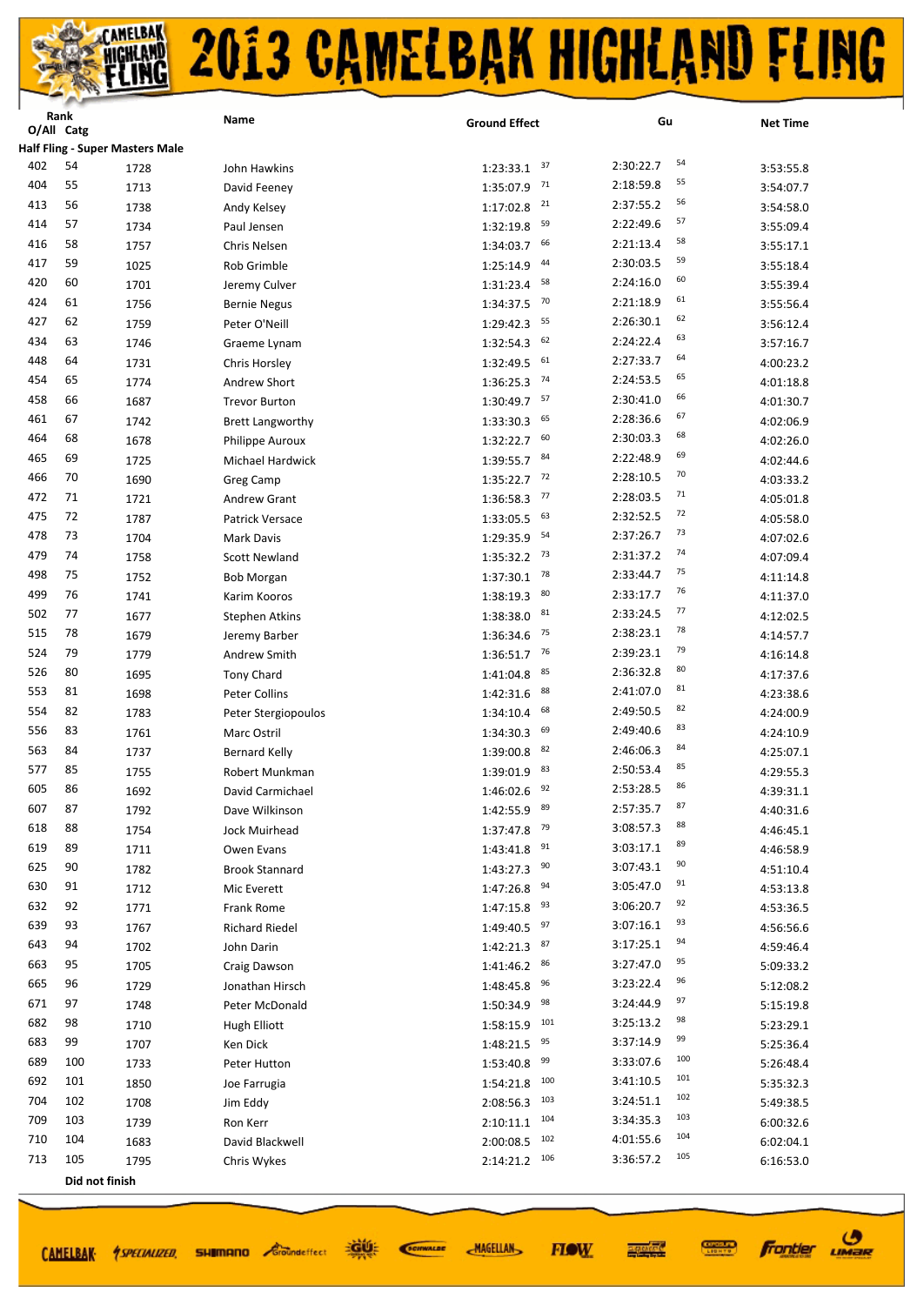

|            | Rank           |                                        | Name                   | <b>Ground Effect</b>     | Gu                                    | <b>Net Time</b> |
|------------|----------------|----------------------------------------|------------------------|--------------------------|---------------------------------------|-----------------|
| O/All Catg |                |                                        |                        |                          |                                       |                 |
|            |                | <b>Half Fling - Super Masters Male</b> |                        |                          |                                       |                 |
|            | Did not finish |                                        |                        |                          |                                       |                 |
|            |                | 1681                                   | Nick Bayfield          | 105<br>2:13:26.6         |                                       |                 |
|            |                | 1694                                   | Ross Caston            |                          |                                       |                 |
|            |                | 1740                                   | Stephen Knight         |                          |                                       |                 |
|            | Did not start  |                                        |                        |                          |                                       |                 |
|            |                | 1686                                   | <b>Steve Burrell</b>   |                          |                                       |                 |
|            |                | 1689                                   | <b>Barry Cameron</b>   |                          |                                       |                 |
|            |                | 1693                                   | Luke Carroll           |                          |                                       |                 |
|            |                | 1700                                   | <b>Brendan Cranney</b> |                          |                                       |                 |
|            |                | 1715                                   | Peter Fitch            |                          |                                       |                 |
|            |                | 1718                                   | Robert Goodwill        |                          |                                       |                 |
|            |                | 1735                                   | Neill Johanson         |                          |                                       |                 |
|            |                | 1743                                   | Phil Leschnik          |                          |                                       |                 |
|            |                | 1764                                   | Steve Podmore          |                          |                                       |                 |
|            |                | 1765                                   | lan Prosser            |                          |                                       |                 |
|            |                | 1773                                   | Stephen Rugendyke      |                          |                                       |                 |
|            |                | 1781                                   | Graham Standen         |                          |                                       |                 |
|            |                | 1786                                   | <b>Bevan Towning</b>   |                          |                                       |                 |
|            |                | 1791                                   | Martin White           |                          |                                       |                 |
|            |                | Half Fling - Grand Masters Female      |                        |                          |                                       |                 |
| 561        | $\mathbf{1}$   | 1837                                   | Megan Patey            | $1:37:04.5$ <sup>2</sup> | 2:47:41.3<br>$\overline{\phantom{a}}$ | 4:24:45.8       |
| 596        | 2              | 1838                                   | Lorraine Werry         | $1:36:12.8$ <sup>1</sup> | $\overline{\phantom{a}}$<br>3:00:39.0 | 4:36:51.8       |
| 666        | 3              | 1836                                   | Rita Mein              | $1:44:27.8$ <sup>3</sup> | $\overline{\mathbf{3}}$<br>3:27:50.7  | 5:12:18.5       |
|            |                |                                        |                        |                          |                                       |                 |

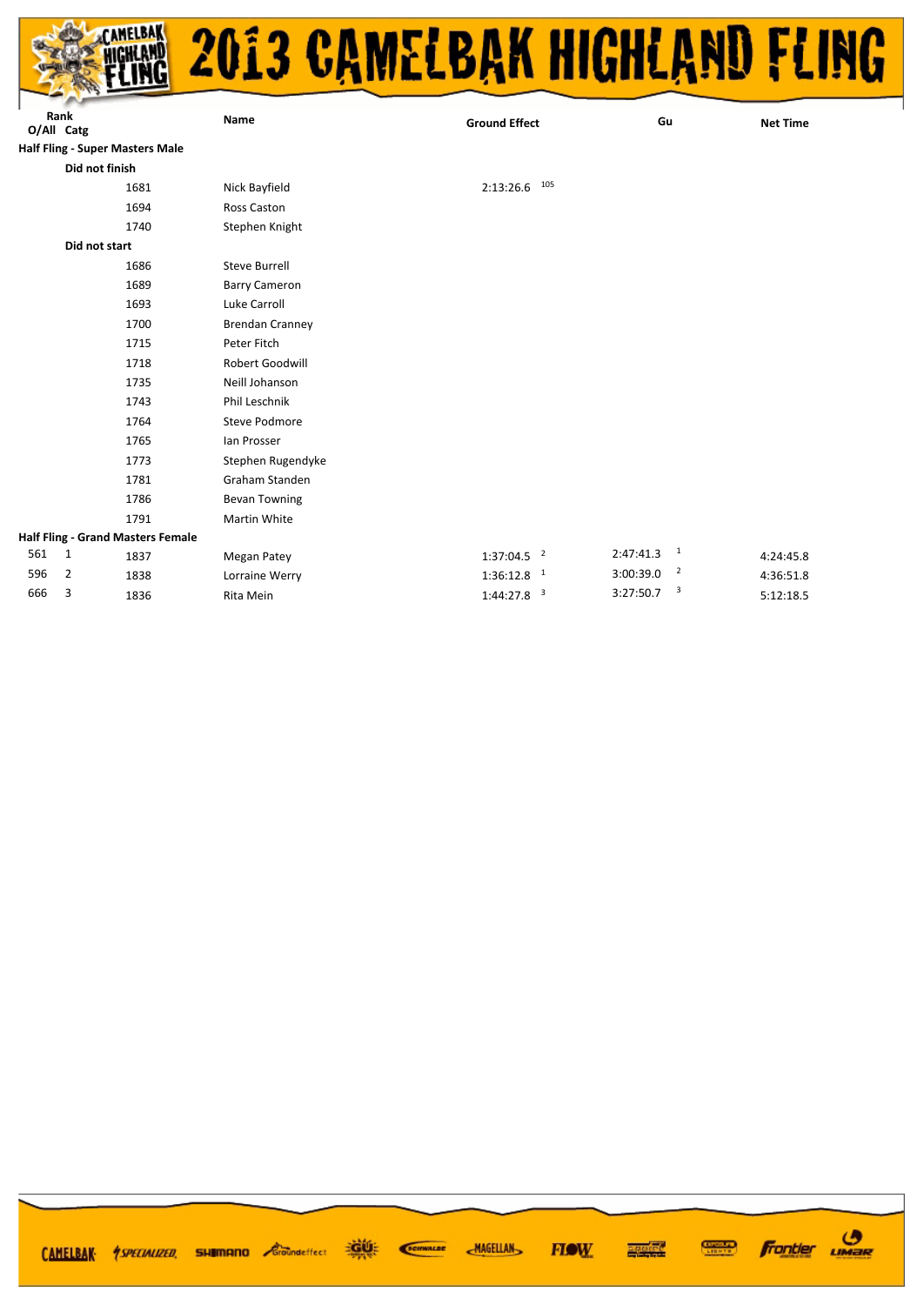| Rank<br>O/All Catg |                |                                        | Name                     | <b>Ground Effect</b>     |                         | Gu        |                | <b>Net Time</b> |
|--------------------|----------------|----------------------------------------|--------------------------|--------------------------|-------------------------|-----------|----------------|-----------------|
|                    |                | <b>Half Fling - Grand Masters Male</b> |                          |                          |                         |           |                |                 |
| 50                 | 1              | 1824                                   | Malcolm Lynn             | $1:07:15.7$ <sup>1</sup> |                         | 1:39:33.6 | $\mathbf{1}$   | 2:46:49.3       |
| 150                | $\overline{2}$ | 1831                                   | Gavin Murray             | 1:14:17.4                | $\overline{\mathbf{2}}$ | 1:52:42.1 | $\overline{2}$ | 3:06:59.5       |
| 253                | 3              | 1809                                   | Gary Bell                | 1:22:23.5                | $\overline{a}$          | 2:02:56.5 | 3              | 3:25:20.0       |
| 279                | 4              | 1810                                   | David Blair              | 1:17:27.8                | $\overline{\mathbf{3}}$ | 2:13:40.3 | 4              | 3:31:08.1       |
| 291                | 5              | 1833                                   | Kevin Rae                | 1:22:48.5                | 5                       | 2:11:14.4 | 5              | 3:34:02.9       |
| 327                | 6              | 1830                                   | Dorian Munting           | 1:27:26.1                | 6                       | 2:12:42.9 | 6              | 3:40:09.0       |
| 428                | $\overline{7}$ | 1811                                   | Rob Bond                 | 1:37:07.8                | 10                      | 2:19:05.3 | $\overline{7}$ | 3:56:13.1       |
| 455                | 8              | 1812                                   | <b>Tony Branchflower</b> | 1:34:07.2                | 8                       | 2:27:12.8 | 8              | 4:01:20.0       |
| 457                | 9              | 1818                                   | Pierre Fonsny            | $1:30:32.1$ <sup>7</sup> |                         | 2:30:56.5 | 9              | 4:01:28.6       |
| 468                | 10             | 1808                                   | Ron Barber               | 1:40:00.3                | 12                      | 2:24:10.7 | 10             | 4:04:11.0       |
| 501                | 11             | 1817                                   | Keith Edwards            | 1:37:45.3                | 11                      | 2:34:15.3 | 11             | 4:12:00.6       |
| 551                | 12             | 1832                                   | David Percy              | 1:40:58.9                | 14                      | 2:41:38.5 | 12             | 4:22:37.4       |
| 555                | 13             | 1825                                   | John Marks               | 1:41:56.7                | 16                      | 2:42:05.9 | 13             | 4:24:02.6       |
| 557                | 14             | 1813                                   | Greg Brown               | 1:41:06.8                | 15                      | 2:43:10.2 | 14             | 4:24:17.0       |
| 576                | 15             | 1815                                   | <b>Bob Corless</b>       | 1:40:31.1                | 13                      | 2:49:17.0 | 15             | 4:29:48.1       |
| 595                | 16             | 1829                                   | Jack Moir                | 1:35:10.5                | 9                       | 3:01:39.5 | 16             | 4:36:50.0       |
| 614                | 17             | 1814                                   | Tom Buckle               | 1:45:26.6                | 17                      | 3:00:19.1 | 17             | 4:45:45.7       |
| 669                | 18             | 1821                                   | John Hiron               | 1:57:23.2                | 20                      | 3:15:33.6 | 18             | 5:12:56.8       |
| 686                | 19             | 1822                                   | Ken Holt                 | 1:52:28.3                | 18                      | 3:33:35.9 | 19             | 5:26:04.2       |
| 712                | 20             | 1819                                   | Nigel Hartley            | 2:14:14.5                | 21                      | 3:36:57.1 | 20             | 6:16:52.5       |
| 717                | 21             | 1823                                   | Tom Jensen               | 2:29:53.2                | 22                      | 4:24:28.8 | 21             | 7:17:46.6       |
|                    |                | Did not finish                         |                          |                          |                         |           |                |                 |
|                    |                | 1827                                   | Ross McLelland           | 1:56:15.3                | 19                      |           |                |                 |
|                    |                | Did not start                          |                          |                          |                         |           |                |                 |
|                    |                | 1816                                   | Kevin Donovan            |                          |                         |           |                |                 |
|                    |                | 1820                                   | Peter Heywood            |                          |                         |           |                |                 |
|                    |                | 1826                                   | Neil McLaren             |                          |                         |           |                |                 |
|                    |                | 1828                                   | Kevin Melville           |                          |                         |           |                |                 |
|                    |                | 1834                                   | Phillip Ryan             |                          |                         |           |                |                 |
|                    |                | 1835                                   | Peter Simpson            |                          |                         |           |                |                 |
|                    |                | Half Fling - Great Grand Masters Male  |                          |                          |                         |           |                |                 |
| 243                | 1              | 1842                                   | Geoff Kemp               | $1:20:05.0$ <sup>1</sup> |                         | 2:03:34.1 | $\mathbf{1}$   | 3:23:39.1       |
| 322                | $\overline{2}$ | 1843                                   | David Stonebridge        | $1:29:39.1$ <sup>2</sup> |                         | 2:09:35.0 | $\mathbf 2$    | 3:39:14.1       |
| 460                | 3              | 1839                                   | David Bolitho            | $1:36:03.2$ <sup>4</sup> |                         | 2:26:01.8 | 3              | 4:02:05.0       |
| 493                | 4              | 1841                                   | Peter Jones              | 1:34:43.0                | $\overline{\mathbf{3}}$ | 2:34:43.8 | 4              | 4:09:26.8       |
| 510                | 5              | 1844                                   | <b>Barry Whitton</b>     | 1:36:48.4                | 5                       | 2:37:05.9 | 5              | 4:13:54.3       |
|                    |                | Did not start                          |                          |                          |                         |           |                |                 |

David Ford

遊話 **SHIMANO** *<i>Groundeffect* CAMELBAK *ASPECIALIZED* 

**MAGELLAN FIOW** 

SCIENALDE

**Frontier UMBR** 

**CONDER** 

再生性